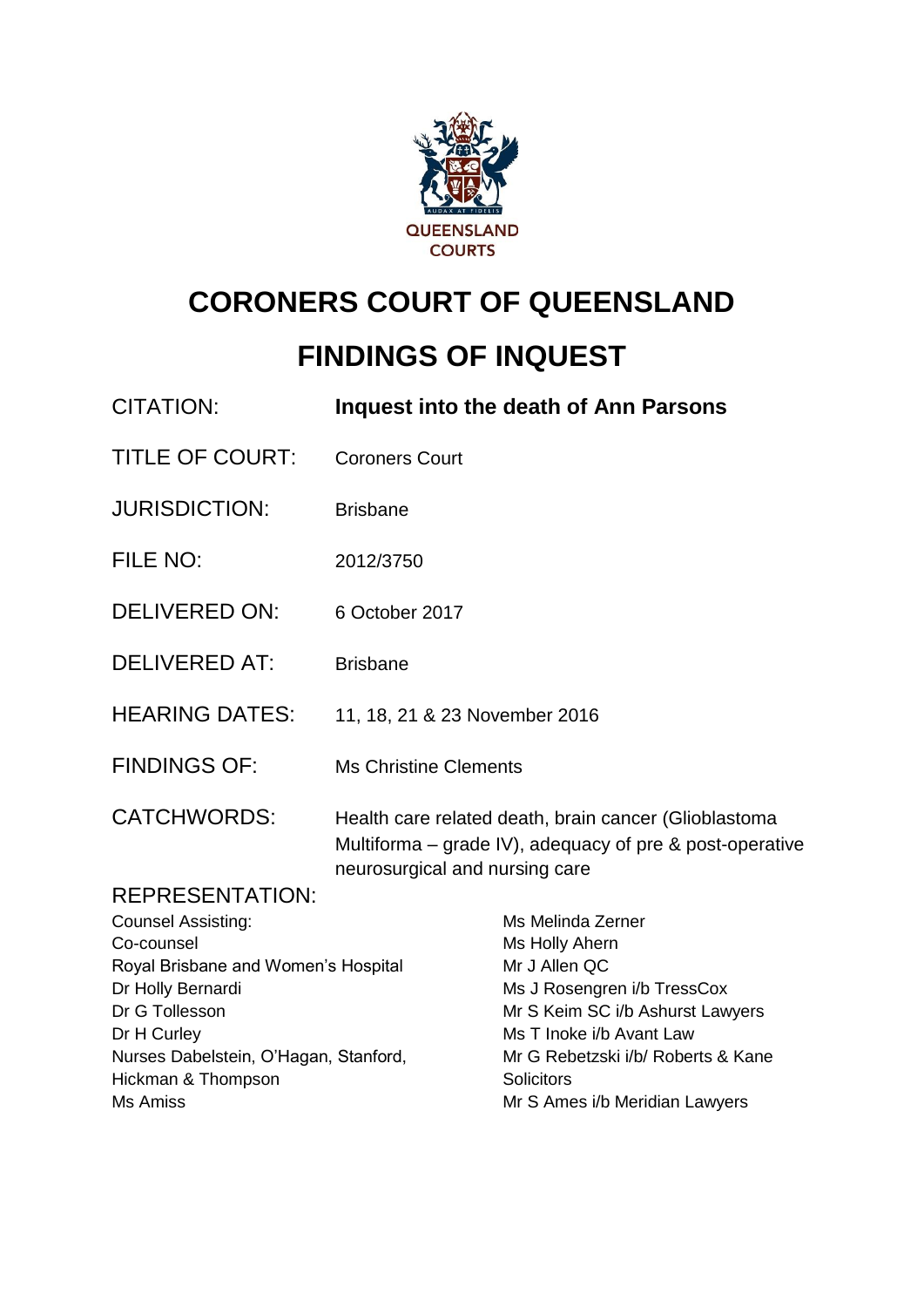| Intensive Care Unit post-surgery 16: 47 Friday 12 October - 14:35 Saturday 13 October         |  |
|-----------------------------------------------------------------------------------------------|--|
|                                                                                               |  |
| Discharge to Neurosurgical Ward at 14:35 on Saturday 13 October 2012 16                       |  |
|                                                                                               |  |
| Extent of instructions, plan for patient from ICU staff regarding observations and subsequent |  |
| Sequence of events in context of nursing instructions on neurosurgical ward regarding         |  |
|                                                                                               |  |
| Arrest discovered at 04:25 on Sunday 14 October and period leading to death  23               |  |
|                                                                                               |  |
|                                                                                               |  |
|                                                                                               |  |
|                                                                                               |  |
|                                                                                               |  |
|                                                                                               |  |
|                                                                                               |  |
|                                                                                               |  |
|                                                                                               |  |
|                                                                                               |  |
| I recommend that the Royal Brisbane and Women's Hospital implement the following:  41         |  |
|                                                                                               |  |
|                                                                                               |  |

### **Contents**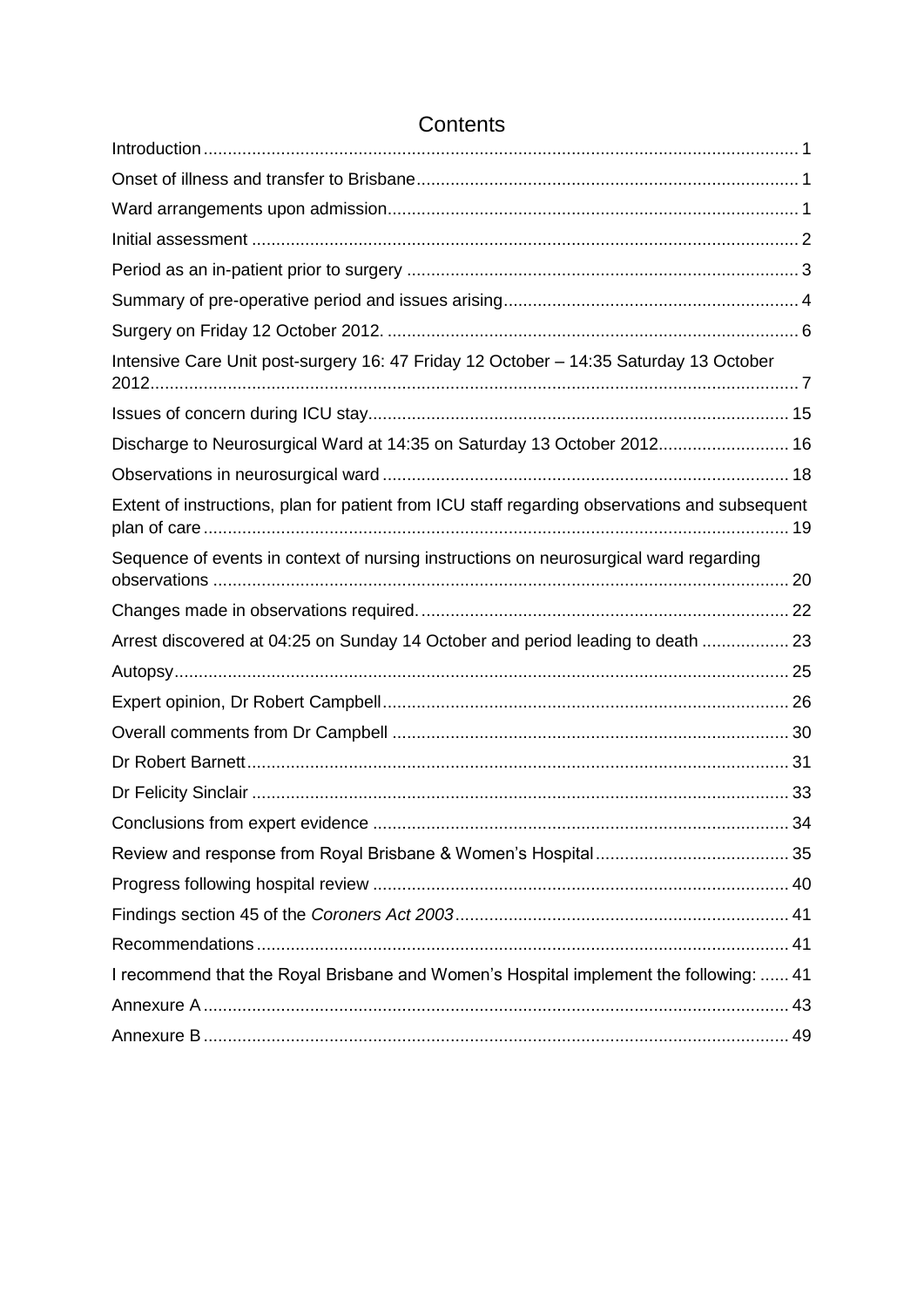### <span id="page-2-0"></span>**Introduction**

- 1. Ann Louise Parsons (Mrs Parsons) was born on 12 February 1953 and was 59 years of age when she died on 15 October 2012 at the Royal Brisbane & Women's Hospital (RBWH).<sup>1</sup>
- 2. She had recently graduated as a Registered Nurse (RN). Many of her family members also work in the medical field. Her son, Mr David Pickham is also a RN and a professor in nursing in the United States. Her daughter is an Emergency and Intensive Care RN. Mrs Parsons' daughter-in-law (Mr Pickham's wife) is a surgeon in the United States. It was on Mrs Parson's first day at work that she experienced the symptoms of an unknown brain tumour. Inexplicably, she could not locate her car.<sup>2</sup>
- 3. She died due to Glioblastoma Multiforme grade IV, which had been surgically treated. Glioblastoma Multiforme is an invariably incurable disease.<sup>3</sup> It is the most aggressive form of glioma which, despite surgical resection and postoperative radio and chemotherapy, has a poor prognosis. Survival rates for treated patients are approximately 30% at year one and 14% at year two.<sup>4</sup>
- 4. In the context of such a devastating disease, the inquest sought to understand the circumstances leading to her death, particularly the health care provided.

### <span id="page-2-1"></span>**Onset of illness and transfer to Brisbane**

- 5. Mrs Parsons lived in Yeppoon on the Capricorn Coast of Queensland. On Wednesday 26 September 2012, Mrs Parsons presented to the Rockhampton Base Hospital Emergency Department with a six-day history of occipital headache with nausea.<sup>5</sup> The following day she was transferred by the Royal Flying Doctor Service to the RBWH for further management. The transfer letter from the Rockhampton Base Hospital stated Mrs Parsons had:
	- a) No vision deficits or weakness in her limbs
	- b) A Glasgow Coma Score (GCS) of 15 and her pupils were equal and reacting to light at 3mm
	- c) No focal neurology
	- d) Normal pathology results
	- e) A CT scan of her head showed a lesion on her parieto-occipital region.<sup>6</sup>
- 6. She had not been taking any medications at the time and was started on steroid treatment 8mg of intravenous dexamethasone and regular dexamethasone as advised.

### <span id="page-2-2"></span>**Ward arrangements upon admission**

7. Mrs Parsons was admitted to Ward 8AS, the neurosurgery ward at the RBWH on Thursday 27 September under the care of Dr Tollesson. Dr Tollesson was

 $\overline{a}$ 

 $1$  Ex E5, p 4

 $2 Ex D1, p1$ 

 $3$  Ex C<sub>2</sub>, p7  $4$  Ex E1, p2

<sup>5</sup> Ex E5, p81

<sup>6</sup> Ex E5, p74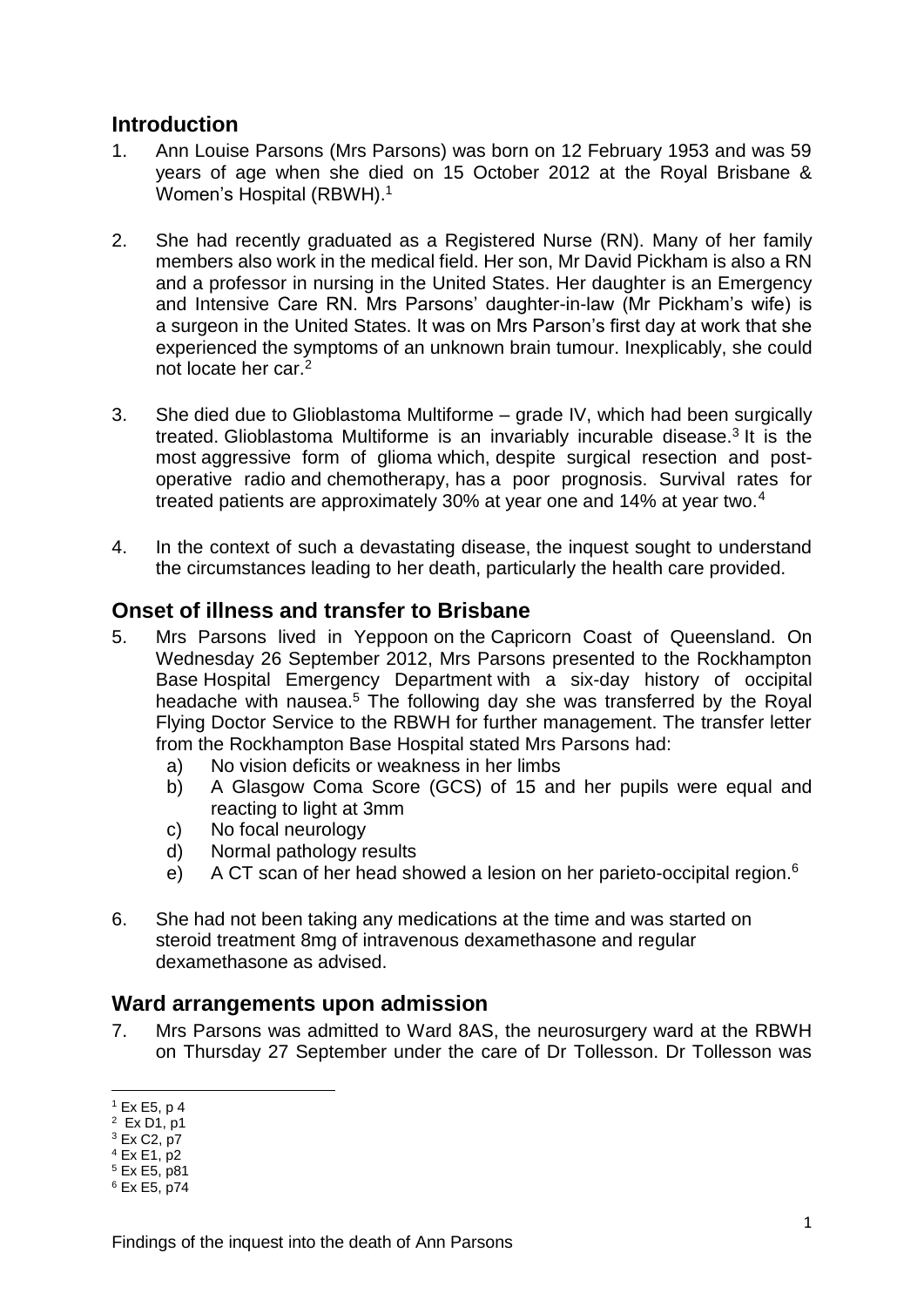one of six neurosurgeons at the RBWH. The neurosurgeons worked in two teams with junior medical resident doctors and senior registrar support. Each neurosurgeon had a set elective day per week for surgery, with two surgeons sharing Wednesday. Dr Tollesson's elective surgery day was Friday.<sup>7</sup> Ward rounds usually involved all registrars completing rounds together, particularly on a Monday or a Friday. Alternatively, they were split into two teams. On a Friday, all registrars attempted to see all the patients, as the doctors on call required them to be familiar with the patients. The registrars on one team would often see patients on the other consultant's team.<sup>8</sup>

- 8. The registrar would review a patient at the ward rounds. The resident (more junior doctor) would document the findings or discussions and arrange for any tests that were required. The registrar's role was to report to the consultant as required and to provide regular updates.
- 9. Dr Tollesson's usual practice was a minimum of one ward round per week. He did not have a specific time for ward rounds. If there was a deterioration or change in a patient's condition, he would adjust the frequency of his ward rounds as necessary. If he operated on a patient on a Friday, he would review the patient early the following week, accompanied by a principal house officer.<sup>9</sup> Dr Papacostas, who was Dr Tollesson's senior registrar, recalls Dr Tollesson usually conducted at least two ward rounds per week.<sup>10</sup>

### <span id="page-3-0"></span>**Initial assessment**

- 10. On admission on Thursday 27 September 2012 to the RBWH, Mrs Parsons was assessed by Dr Cunneen, who was Dr Tollesson's junior house resident officer. The new diagnosis of left parieto-occipital lesion was documented. Dr Cunneen detailed Mrs Parsons' history and completed a neurological assessment.<sup>11</sup> She noted Mrs Parsons' daughter reporting that her mother had decreased attention span/concentration and word finding difficulties in the last month. Mrs Parsons had a history of migraine as a child but no history of cancer or malignancy.
- 11. The CT imaging report from Rockhampton recorded a 4 x 1.37 x 1.48cm area of lobulated rim enhancement in the left parieto-occipital region associated with perifocal oedema. The radiologist included a glioblastoma or an abscess in the differential (possible diagnoses) for this appearance.<sup>12</sup>
- 12. On Friday 28 September 2012, Mrs Parsons underwent a MRI of her head. The radiologist, Dr Varzehi reported, 'Heterogeneous, irregular thick rim enhancing lesion within the left parieto-occipital lobe demonstrates adjacent vasogenic oedema and multiple satellite lesions. This is suspicious for a high-grade glioblastoma. The other differentials include abscess, primary CNS lymphoma or anaplastic astrocytoma'.

 $\overline{a}$ 

<sup>7</sup> Ex B1, p3

 $8$  T1-116.15

 $9$  T<sub>1</sub>-117.15

<sup>10</sup> T1-59,30 <sup>11</sup> Ex E5,p113-115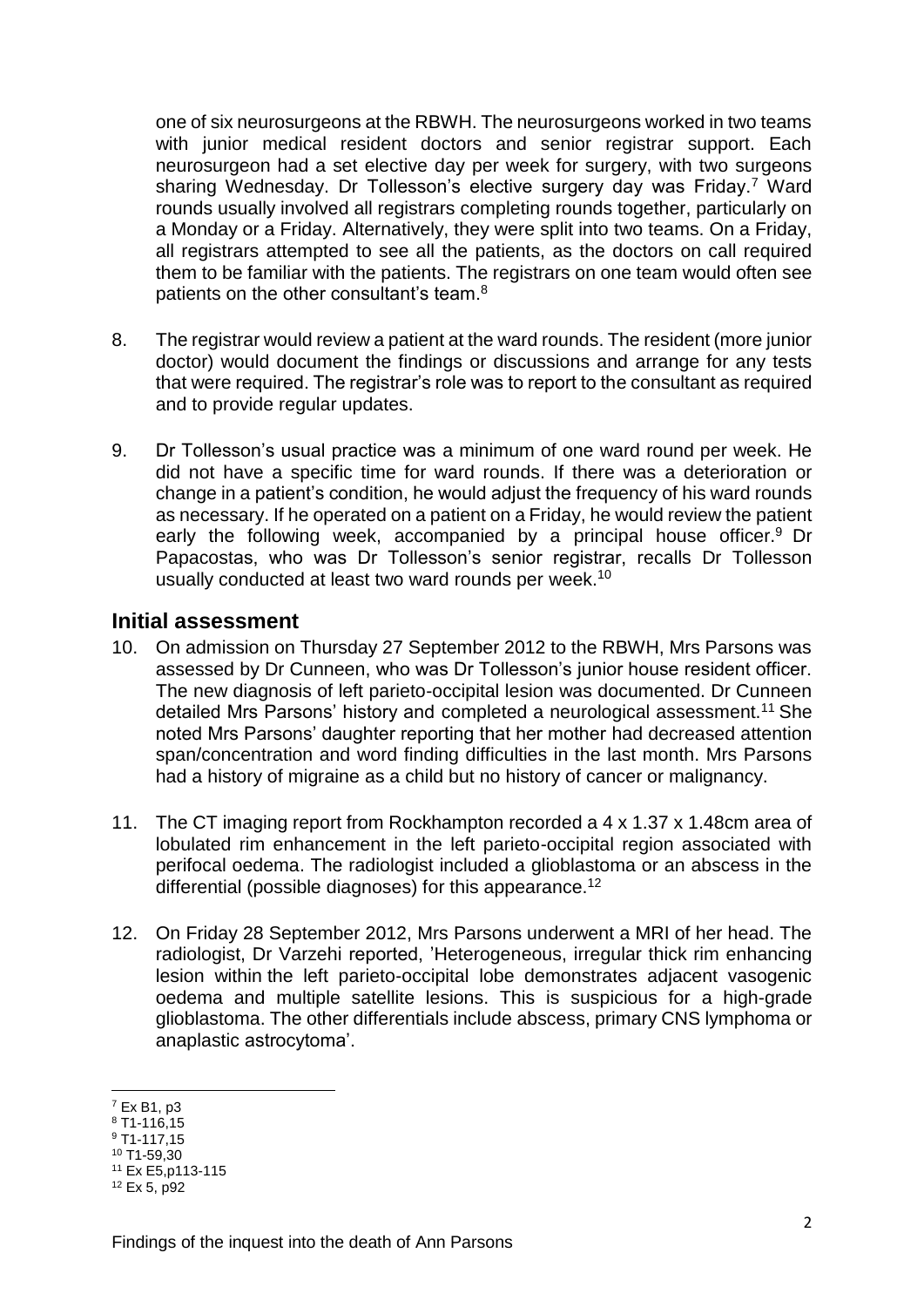- 13. 'The tumour is limited to the left cerebral hemisphere with no extension into the right side'.13
- 14. At this point the differential diagnoses had broadened to four possibilities, the most likely being a high-grade glioblastoma.

### <span id="page-4-0"></span>**Period as an in-patient prior to surgery**

- 15. Mrs Parsons was independent and self-caring throughout her admission until her surgery on Friday 12 October 2012. Surgery occurred on the 15th day from the date of her admission. She went on regular day leave with her family and friends. Her son, Mr Pickham arrived from the USA on 2 October 2012 and visited daily including most ward rounds. He acted as family communicator with medical staff. Her GCS remained at 15/15 and she was reasonably asymptomatic. Mr Pickham recalled during a period of leave that Mrs Parsons' balance was off, and on one occasion she had difficulty reading a menu and ordering a meal.<sup>14</sup>
- 16. Dr Tollesson was on leave during the first week of October 2012. He attended the annual Neurosurgical Society of Australia conference which was scheduled on the Gold Coast.<sup>15</sup> Dr Papacostas, Dr Tollesson's senior neurosurgical registrar was also on leave that week. <sup>16</sup>
- 17. Dr Tollesson did not hand Mrs Parsons over to another neurosurgeon. He recollects that he handed over to his registrars, Dr Papacostas and Dr Ashish. He said, 'I supposed they knew about the patient, and if anything would arise….they can contact me anytime.'<sup>17</sup>
- 18. Dr Tollesson thought he spoke with Dr Papacostas on the Monday or Tuesday of his leave but accepted in oral evidence that he may have spoken with another registrar, Dr Ashish. He says he was prepared to leave the Gold Coast if Mrs Parsons wasn't well.
- 19. Dr Tollesson confirmed in oral evidence he did not intend for Mrs Parsons to be operated on during the week he was on leave, but if there was a complication, he could be contacted.<sup>18</sup> In his statement he says Dr Papacostas reassured him that Mrs Parsons' clinical condition was stable with no signs of mass effect or neurological deficit.
- 20. Dr Tollesson accepted it was an option for him to hand Mrs Parsons over to another surgeon and ask that the surgeon review her and carry out the surgery. He chose not to because there were quite a lot of neurosurgeons attending the conference and there were not as many available as usual. He did not consider there was any urgent or absolute need to operate very quickly on Mrs Parsons. He considered that it might be good for Mrs Parsons to be in hospital, in order to continue the dexamethasone to reduce the swelling and for her to catch up with

- $15$  T1-112,40
- $16$  T<sub>1=61.25</sub> <sup>17</sup> T1-113,40-42

 $\overline{a}$ <sup>13</sup> Ex E5, p49

<sup>14</sup> T1-17,15

<sup>18</sup> T1-113,45; T1-114,1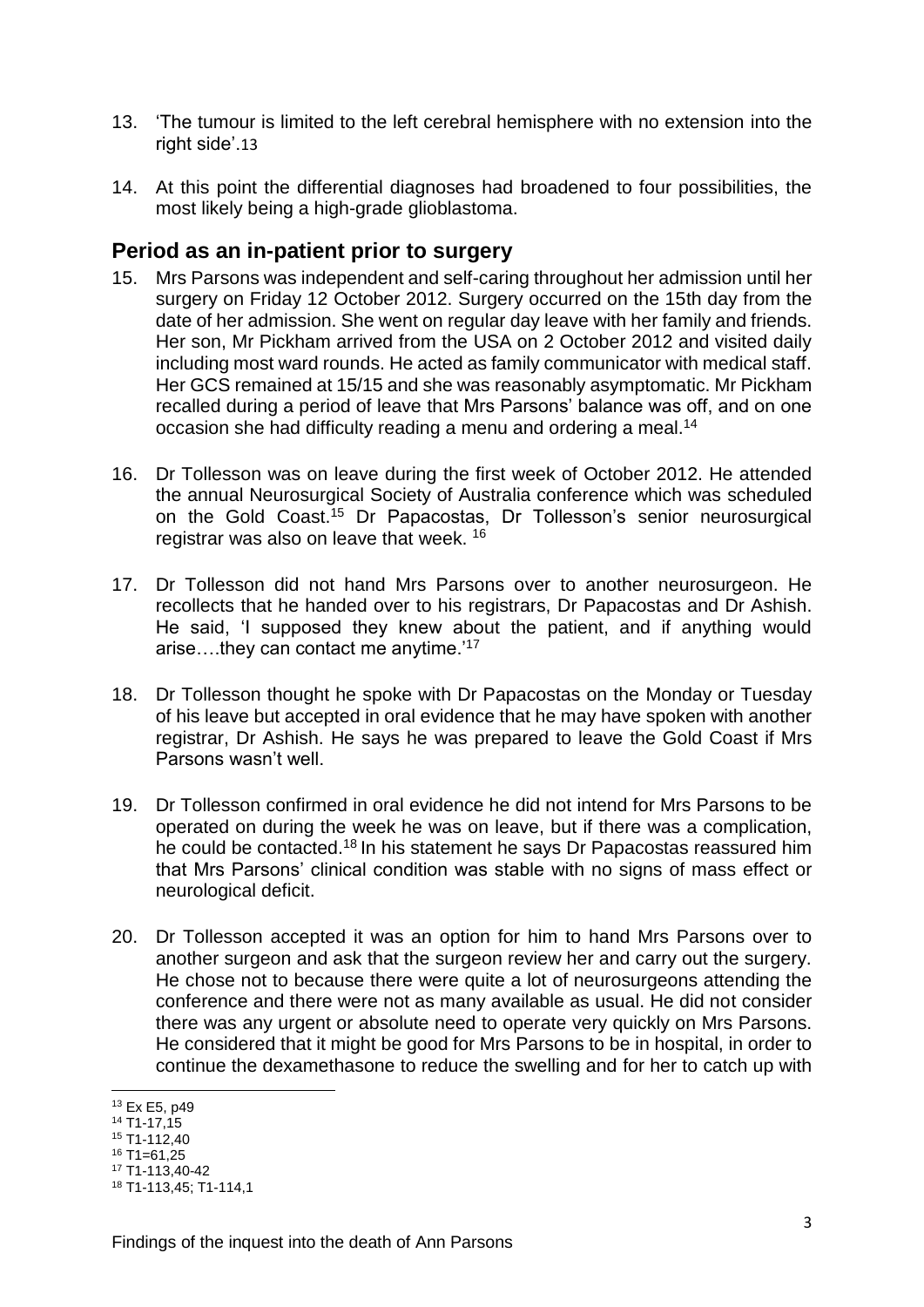the occupational therapist and the nursing team. He considered the surgery could be carried out the following week.

21. A review of the medical record during the preoperative period, including a summary of evidence from Dr Tollesson, Dr Papacostas and Mr Pickham is detailed separately and marked Annexure A.

### <span id="page-5-0"></span>**Summary of pre-operative period and issues arising**

- 22. A full neurological assessment was undertaken on admission on 27 September by a resident house officer (the most junior level of medical officer in the hierarchy). Mrs Parsons was admitted under consultant neurosurgeon, Dr Tollesson's care. The consultant did not see Mrs Parsons on admission and possibly not until 9 October, prior to surgery which occurred on 12 October.
- 23. The resident house officer discussed Mrs Parson's admission and neurological assessment with the registrar, Dr Zaheer who confirmed CT and MRI imaging, continuation of dexamethasone and pre-op bloods. There was no apparent consideration of speech pathology or neurological assessment of Mrs Parson's speech. The patient's daughter indicated Mrs Parsons had been having difficulty finding words over the previous month.
- 24. This was the only *documented* neurological assessment in the medical record prior to surgery.
- 25. It was always anticipated that Mrs Parsons would require surgery. However, it was not communicated to Mrs Parsons or her family that there was no plan or likelihood of surgery being scheduled, short of an emergency, in the following week commencing Monday 1 October.
- 26. The consultant Dr Tollesson did not choose to hand over Mrs Parsons' care to any other neurosurgeon despite planned leave with his family including to attend the neurosurgical conference for the entire week following her admission.
- 27. The notes do not indicate the fact that Dr Tollesson was away on leave for the week commencing Monday 1 October. He had handed over to his registrars, one of whom was also on leave. He confirmed in oral evidence that he did not see Mrs Parsons that week, relying on his registrars to keep him informed if there was any change in her condition. If so, he would return, but his intention was that there would be no surgery in that week.<sup>19</sup>
- 28. This was unsatisfactory communication for the patient, her family and the neurosurgical ward team who did not know what was planned for Mrs Parsons other than anticipated surgery at some undetermined date. In a team care model where the consultant and senior registrar were both aware of their planned absence for the whole of the week following admission, it was essential that the consultant communicate clearly what was planned and how the patient was to be cared for during this absence.

<sup>19</sup>T1-113, 45-47, T1-114, 3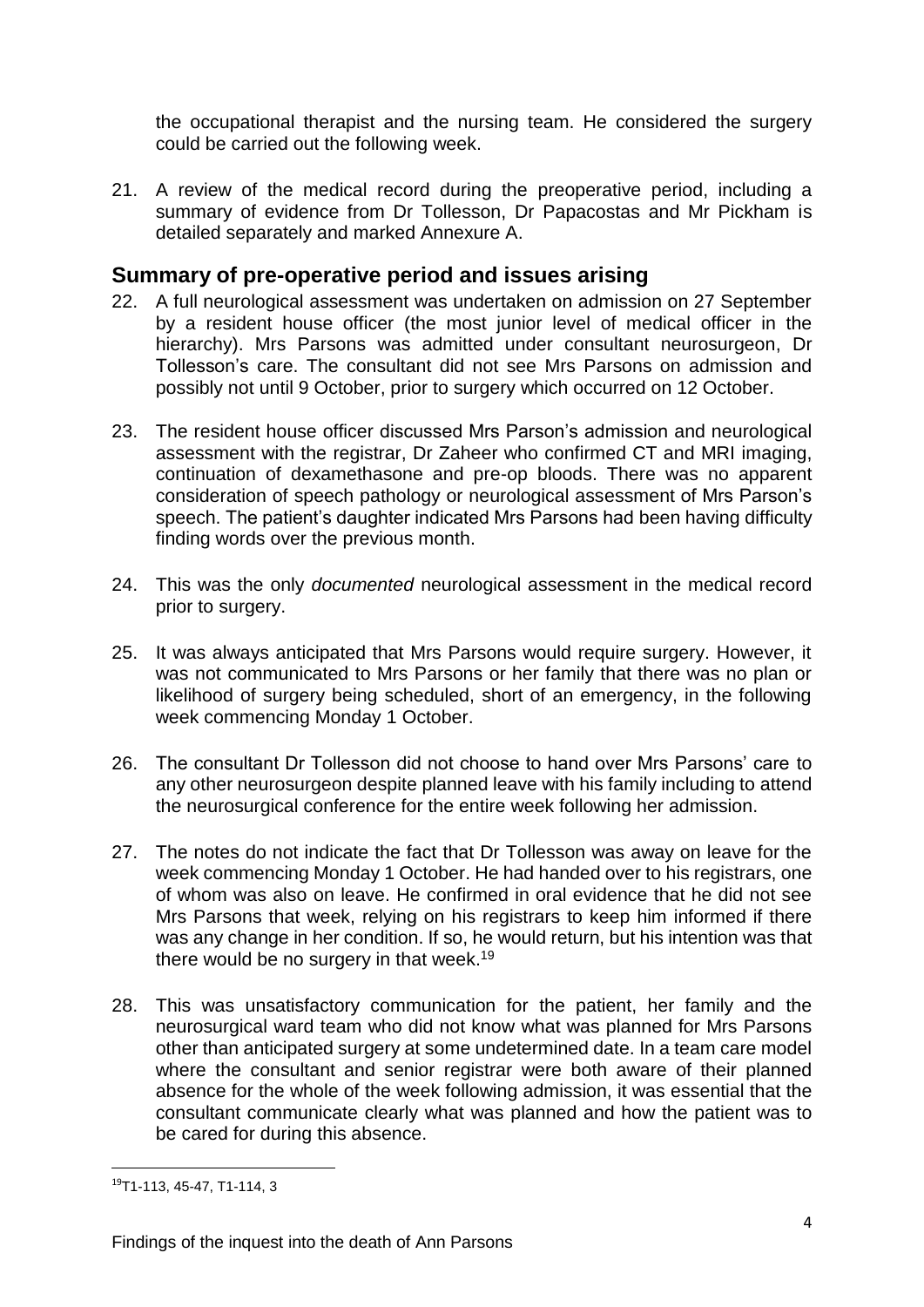- 29. During that first week of October, Mrs Parsons was reviewed by the neurosurgical ward team each day. This was a changing group drawn from members of the two neurosurgeons' teams. The senior registrar in Dr Tollesson's team, Dr Papacostas was also away the same week.
- 30. The notes in the medical record are scant and generally do not identify which doctors, and of what designation, were in attendance. Despite their brevity, the notes reveal and confirm the lack of communication and the absence of knowledge of the details of the proposed plan for Mrs Parsons' care. On Monday 1 October, the combined team undertaking the ward review recorded that Mrs Parsons was awaiting operating theatre time and date 'this week'. That was never a possibility, short of emergency, according to Dr Tollesson.
- 31. The next day, on Tuesday 2 October, it was recorded the team was 'awaiting plan from Dr Tollesson'.
- 32. By Wednesday 3 October, it was recorded the operation was 'likely next week'. This was the first day Mr Pickham spoke with a doctor, who was not identified in the record, seeking information regarding his mother's treatment plan.
- 33. On Friday 5 October, the ward round recorded the family had observed a subtle gait change in Mrs Parsons' walk as well as a change in her speech. The only action recorded indicated Mrs Parsons was on the emergency list for the following week. There was no indication of follow-up occurring regarding these observed changes in Mrs Parsons' presentation or any indication the information was handed on.
- 34. There was no indication on the record that upon admission Mrs Parsons had a one month history of word finding difficulty nor that her family were now reporting a change in her speech. This was in the context of Mrs Parsons having daily leave with family members who were in the best position to recognise a change in her speech. This was the second occasion when it appears there was a missed opportunity for assessment and documentation of her speech capability and measurement of any deficit at a particular date.
- 35. It was on the following week commencing Monday 8 October that Dr Tollesson's senior registrar, Dr Papacostas returned to work after leave. It was the first time he became involved in Mrs Parsons' care. He commenced communication with the family and attempted to arrange surgery, noting a degree of frustration in the family. The ward round that day recorded the possibility of an operation next day, awaiting discussion with Dr Tollesson.
- 36. There was discussion between Dr Papacostas and Dr Tollesson who decided it more appropriate that he undertake the surgery. He proposed a particular surgical technique guided by fluorescence to identify tissue to be resected. His registrar was not authorised to perform surgery using this technique. The position and extent of the tumour was 'difficult' and he considered it prudent and appropriate that he should undertake surgery.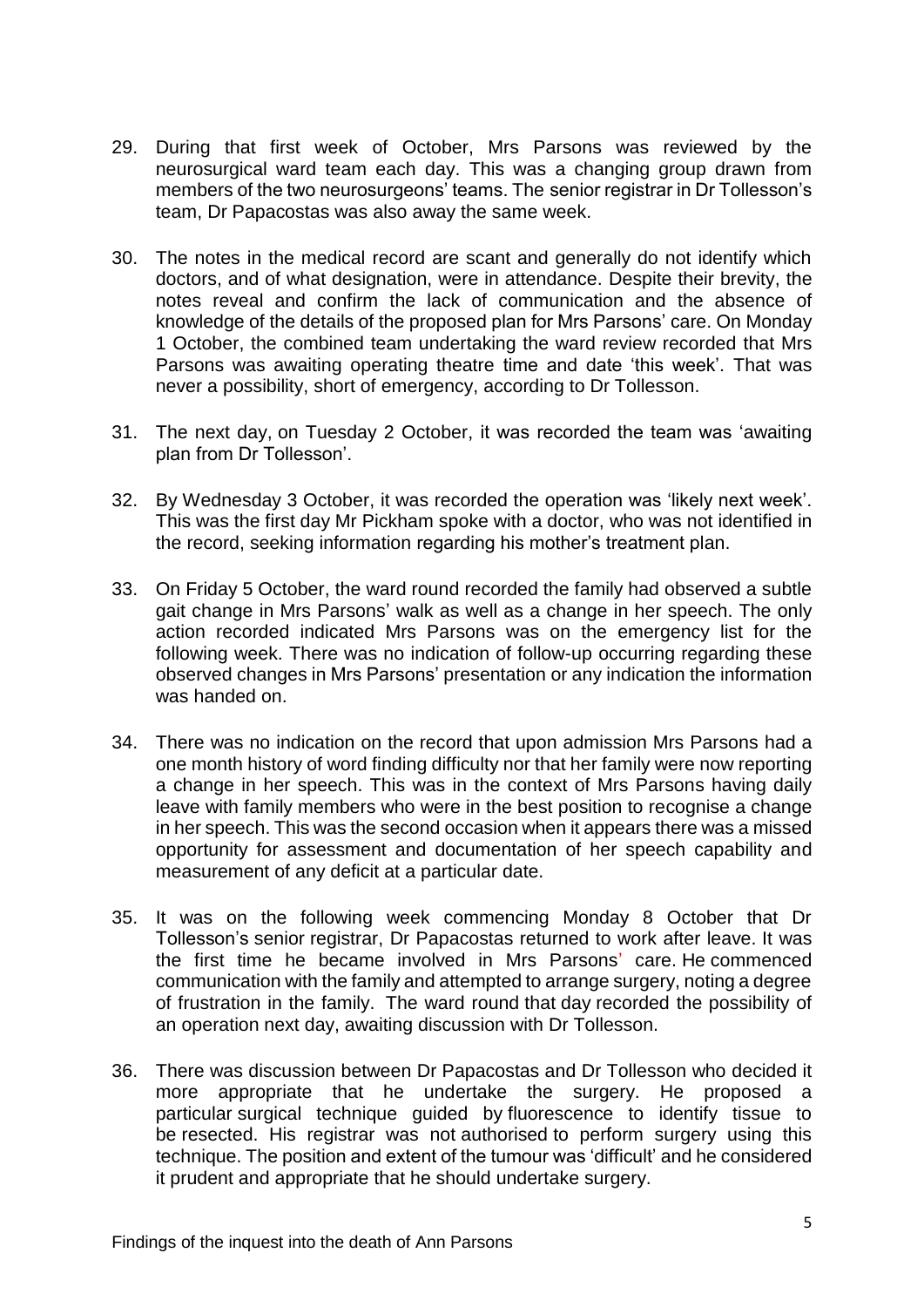- 37. Dr Tollesson's access to theatre time was on a Friday. Mrs Parsons was not considered by Dr Tollesson to be an emergency case and her surgery was planned for Friday 12 October. Dr Papacostas investigated the possibility of access to theatre in another surgeon's list but this did not eventuate. During that week there was no entry in the medical record indicating either Dr Tollesson or Dr Papacostas considered whether further preoperative neurological assessment, particularly of her speech capability was required.
- 38. Dr Tollesson only saw Mrs Parsons on one undocumented occasion prior to surgery, possibly on 9 October. There is no certainty about this date.
- 39. Mr Pickham recalled only one occasion when he saw and spoke with the consultant, Dr Tollesson, who he described as very polite and apologetic that he had been away and there had been delay.
- 40. Record keeping consistently failed to record which doctors and other members of the overall ward treating 'team' attended upon Mrs Parsons and family members present. Notations of what occurred and discussions were also extremely brief.
- 41. In these circumstances, where there is conflict of recollection or simply absence of memory, it is very difficult to reach any firm conclusions about the events in issue. In particular, it is difficult to establish the date and length of consultation by Dr Tollesson and Dr Papacostas with Mrs Parsons when her son was present.

### <span id="page-7-0"></span>**Surgery on Friday 12 October 2012.**

- 42. The consultant, Dr Tollesson was the surgeon, assisted by Dr Papacostas, who completed the operation report.
- 43. Mrs Parsons entered the operating theatre at 08:25.
- 44. The procedure was a stealth and 5-ALA guided craniotomy and debulking left parieto/occipital high grade glioma. During the procedure 3 litres of normal saline was administered.
- 45. Mrs Parsons was transferred to the Recovery Room at 12:23.
- 46. There was no indication of any adverse event occurring during surgery.
- 47. Post-operative instructions included routine post-anaesthetic observations, neurological observations and care in the high dependency unit section of the intensive care unit. A systolic blood pressure range was set and an order for dexamethasone 4mg to be weaned over 48 hours was given. A drain was in place on suction and an MRI with contrast was scheduled for 48 hours. Measures to manage the risks of pulmonary embolism were put in place and the team was to be notified of any concerns.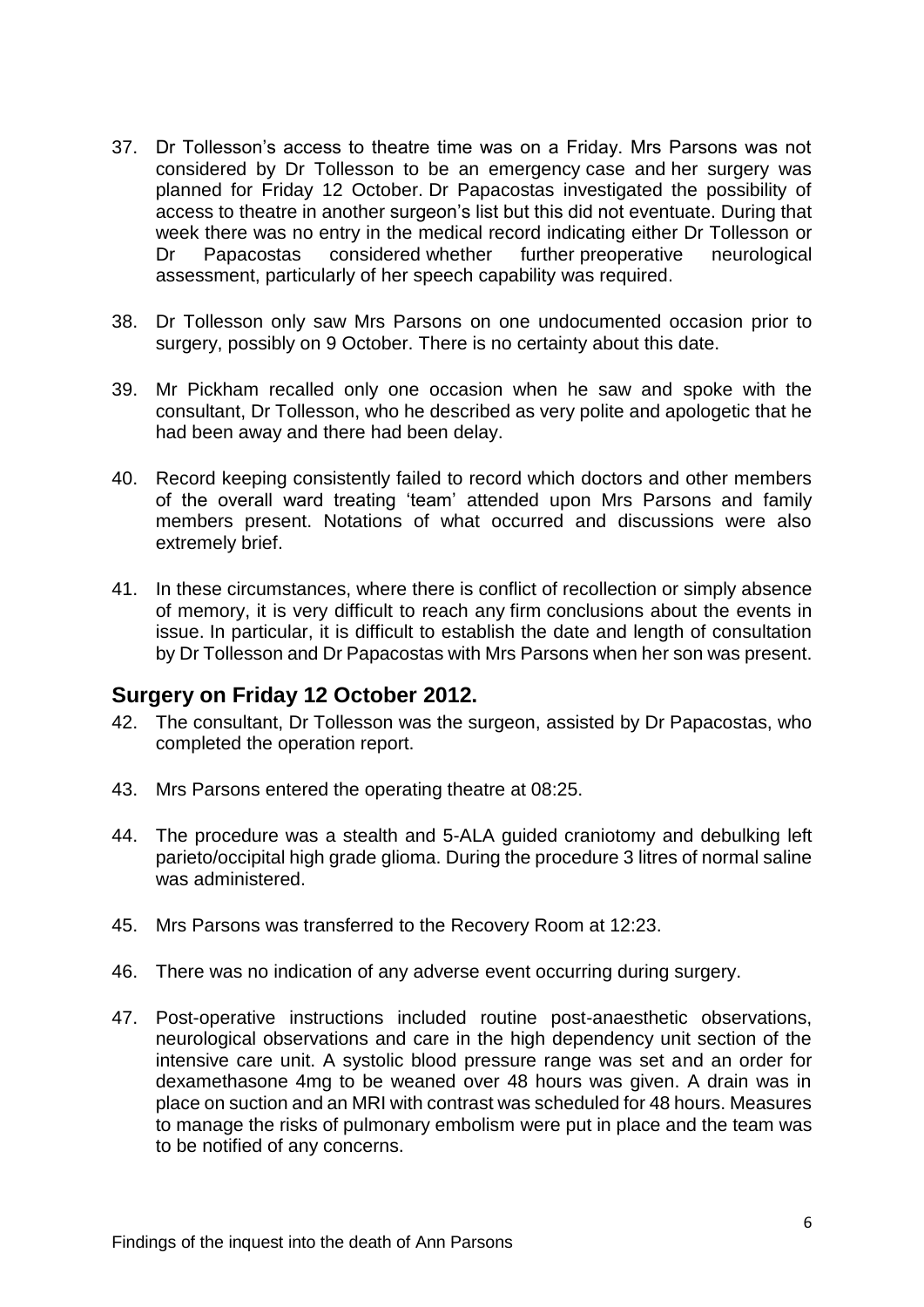- 48. Dr Papacostas explained that Mrs Parsons would be cared for after the operation initially in the High Dependency Unit, which was part of the Intensive Care Unit. In these units hourly neurological observations were conducted.
- 49. Dr Papacostas indicated there had been a subsequent change in postoperative care of patients such as Mrs Parsons. They would now be discharged to a close observation bay in the neurosurgical ward with a higher nurse ratio than the rest of the ward.
- 50. In the post-surgery period the following notes were made;
- 51. At 13:52, 'surgeon contacted. Re a slight tremor in right hand and right eye slower to react than left - monitor at this time Jason Papacostas.'
- 52. By the time of inquest, Dr Papacostas had no recollection of this, but did not consider the symptoms of tremor in her right hand and a slower reaction time in her right eye was indicative of anything in particular.
- 53. At 14:34, it was noted Mrs Parsons was confused. The notes recorded she had improved a little by 15:24.
- 54. At 15:42, Dr Tollesson spoke with and reviewed Mrs Parsons. Dr Papacostas was present. The nurse recorded no further orders were required. Both doctors considered Mrs Parsons did not have any new neurological deficits. Dr Papacostas intended reviewing her later in the evening. Following this review Ms Parsons was discharged to the Intensive Care Unit (ICU). Her nursing care notes stated she had a dressing in place with a small amount of ooze and a bellovac drain in place.
- 55. At 15:56, Ms Parsons was discharged from the Recovery Room and was admitted to the ICU.

## <span id="page-8-0"></span>**Intensive Care Unit post-surgery 16: 47 Friday 12 October – 14:35 Saturday 13 October 2012**

- 56. Admission notes were recorded at 16:47. Mrs Parsons was sleeping but easily rousable. Her right pupil was 4mm and her left 3mm and both were sluggish. There was no mention of confusion. Her GCS was 15.
- 57. Her son and other relatives visited in the ICU that afternoon. Mr Pickham was shocked at his mother's appearance, lying down with closed eyes and grimacing in pain. She complained of pain and pressure in the back of her head. She could respond verbally in an appropriate but very short manner during that period.
- 58. At 18:17, staff recorded Mrs Parsons could name the Prime Minister and state her date of birth but could not say where she was. Her vision was blurred. She could not identify the number of fingers held up to her. Her family visited.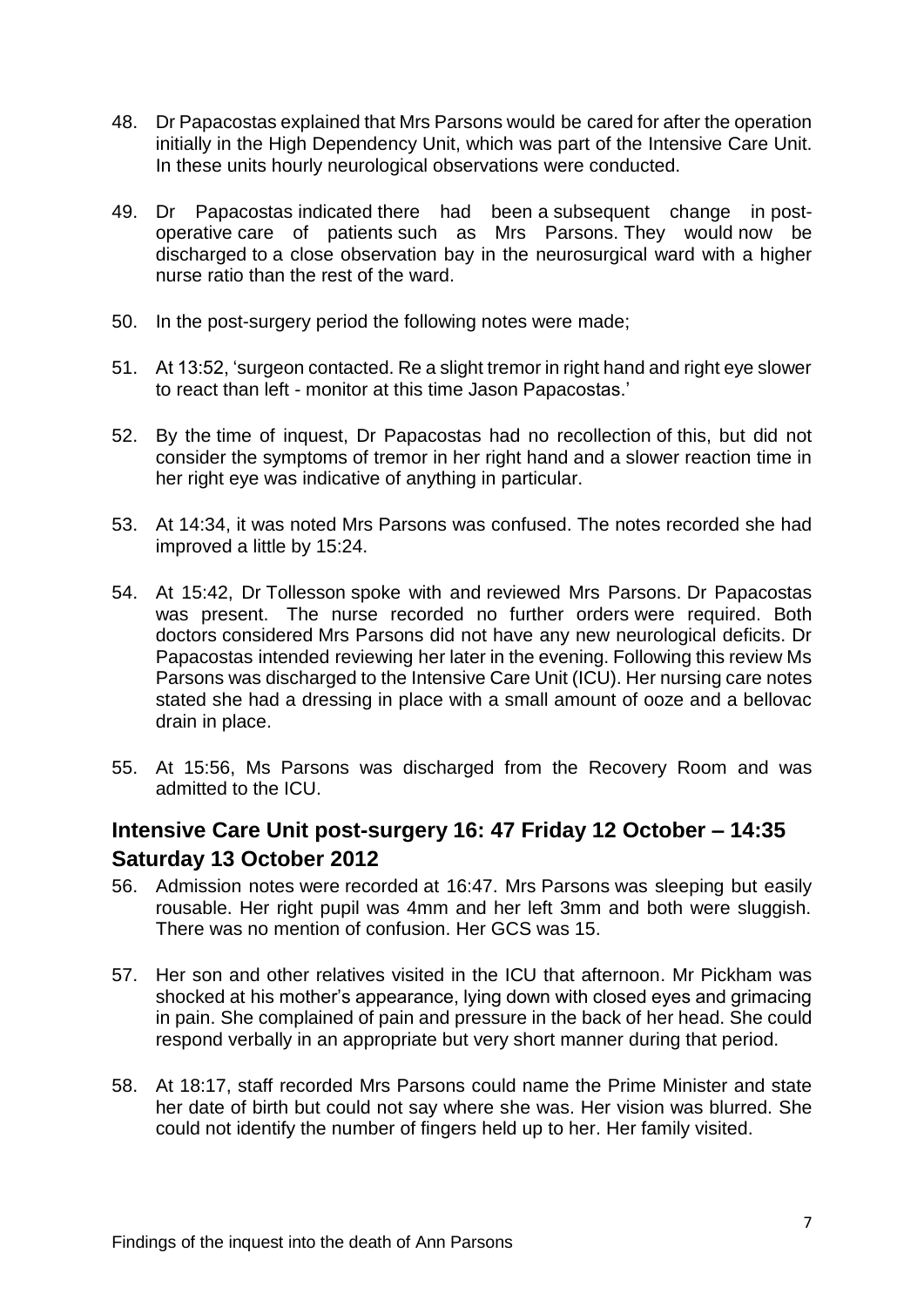- 59. At 20:00, another nurse who had commenced her shift an hour earlier assessed the GCS as 13 and both pupils were 3mm and 'brisk.' She made no complaint of pain. Mrs Parsons could give her name and date of birth and knew she was in hospital. She could not however, say the name or place of the hospital. She could not name the day of the week or date.
- 60. At 20:30, Dr Papacostas reviewed Mrs Parsons. He assessed her as alert and capable of following basic commands but disorientated as to time and place. Her pupils were equal and reactive to light but there was some right visual sensory neglect and speech disturbance. This was attributed to Gerstmann's Syndrome.
- 61. In his evidence, he said the syndrome referred to a dominant parietal lobe insult, characterised by Acalculia, (problems with arithmetic) left- right disorientation, finger agnosia and another symptom he could not recall.<sup>20</sup>
- 62. Dr Papacostas stated:

'She had a Gerstmann's syndrome, right-sided visual and sensory neglect and speech disturbance. It was my opinion that these findings were consistent with her tumour and the surgical resection she had undergone.'

- 63. Dr Papacostas subsequently advised, 'My assessment of Mrs Parsons was entirely in keeping both with her postoperative review in the PACU and also with a surgical resection involving the dominant left pareito-occipital lobe'.
- 64. Dr Papacostas said in evidence, it was difficult to say whether or not this constellation of symptoms was new post-surgery due to the lesion in her brain being in this particular area and that he was not sure whether or not anyone formally assessed for that.<sup>21</sup> He said she may possibly have had some mild symptoms pre-operatively, and definitely there might be some further symptoms as a result of the surgery. It would not be unusual and he was not concerned by it after a more definitive assessment on the Friday evening when he returned to ICU to review Mrs Parsons. He did not contact Dr Tollesson as he saw no need to do so after his review. He considered her symptoms entirely consistent with the surgery that had been undertaken. Had he been worried he would have arranged further imaging and immediately notified Dr Tollesson.
- 65. On Friday evening 12 October at 23:00, Mrs Parsons was reviewed by a RN who assessed GCS at 13 with equal pupils of 4mm demonstrating a brisk response and rousable. However, Mrs Parsons could not tell the nurse where she was. The nurse explained she was in hospital and she responded that she knew but could not think of the words. An hour later, the same nurse made the same observations and recorded 'hospital' as the identified place. Her pain level was not assessed.

 $20$  Gerstmann's syndrome is a cognitive impairment that results from damage to a specific area of the brain – the left parietal lobe in the region of the angular gyrus. It may occur after a stroke or in association with damage to the parietal lobe. It is characterized by four primary symptoms: a writing disability (agraphia or dysgraphia), a lack of understanding of the rules for calculation or arithmetic (acalculia or dyscalculia), an inability to distinguish right right from left, and an inability to identify fingers (finger agnosia) [https://www.ninds.nih.gov/Disorders/All-](https://www.ninds.nih.gov/Disorders/All-Disorders/Gerstmanns-Syndrome-Information-Page)[Disorders/Gerstmanns-Syndrome-Information-Page](https://www.ninds.nih.gov/Disorders/All-Disorders/Gerstmanns-Syndrome-Information-Page)  $21$  T 1-71, 35-45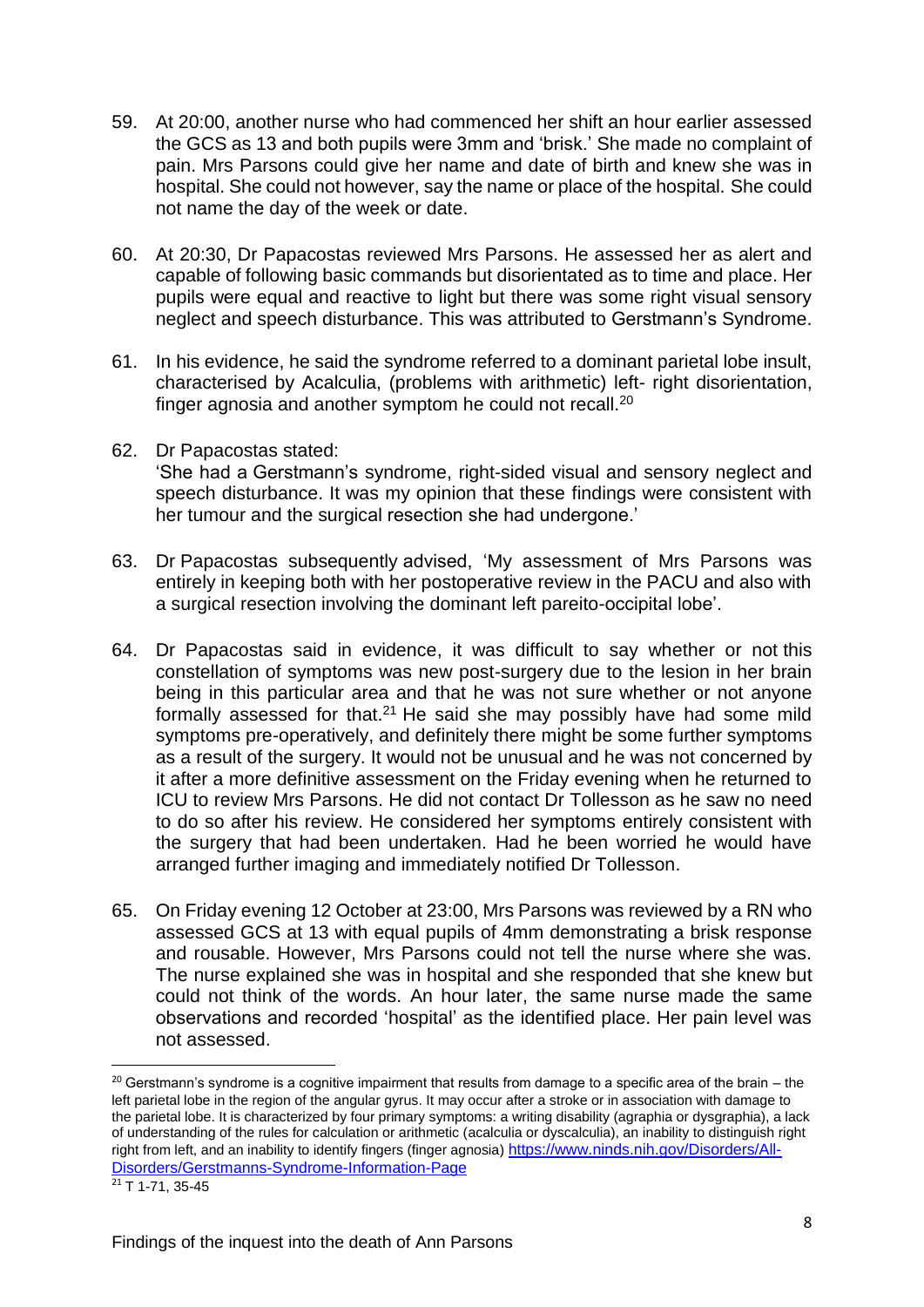- 66. At 01:15 the nurse gave her pain relief of 5mg Endone. At 02:00 the observations were the same but Mrs Parsons' pain level was 8 out of 10. She indicated her pain had improved since the previous Endone but then gave a number above 10 for her pain. This was contradictory. The nurse considered she needed to assess the pain some other way because of Mrs Parsons' difficulty. This would appear to be an issue of cognition and/or capacity to verbally communicate.
- 67. The intensive care registrar, Dr Amaratunga recorded at 02:07 on Saturday morning, 13 October, that Mrs Parsons was 'still unable to find the right words, struggling to answer place, time, date, person, questions (no change since arrival from theatre) occasionally able to say where she is'. It was decided Mrs Parsons required a CT scan of her head if neurology deteriorates.
- 68. The next review by the same RN at 03:00 assessed Mrs Parsons' pupils as unequal with the right measured at 5mm and the left at 4mm. The doctor was informed and directed continued monitoring. 250 mL bolus of fluid was given due to low urine output.
- 69. An hour later at 04:00, the same nurse recorded GCS was 12, left pupil 5mm and right pupil 4mm. Mrs Parsons was unable to answer her correct name when asked. She just kept saying 'I'm at hospital. Sunday. hospital', repetitively. The nurse agreed Mrs Parsons' condition had deteriorated from the start of her shift.
- 70. Dr Papacostas was on call overnight and he received a phone call regarding Mrs Parsons. He was told she was more confused and her GCS had deteriorated to 12/15. He ordered a CT scan.
- 71. He considered one possible explanation could be electrolyte disturbances. In his evidence, Dr Papacostas said 'I did not believe that informing Dr Tollesson of the decline in the GSC was indicated during the early hours of the morning given that the outcomes of the investigation (CT brain, blood test) were pending and the decline in GCS at the time was not sufficient to warrant emergency surgical intervention.'<sup>22</sup>
- 72. The registered nurse summary of the shift indicated the GSC was highest at 13 and lowest at 11. As the night progressed the patient was saying inappropriate words when asked her last name. She could generally say she was in hospital but could not name the hospital or the city. She said 'it is not Yeppoon'. She was not orientated to time at any stage. Her pupils had become unequal over the course of the shift. The CT imaging occurred at about 05:30 and she subsequently developed nausea.
- 73. The radiology registrar, Dr Khan reported the CT scan as follows 'status post brain tumour parieto-occipital resection. Nature of linear hyperdensity in anterior

 $22$  ExB<sub>5</sub>.p4

Findings of the inquest into the death of Ann Parsons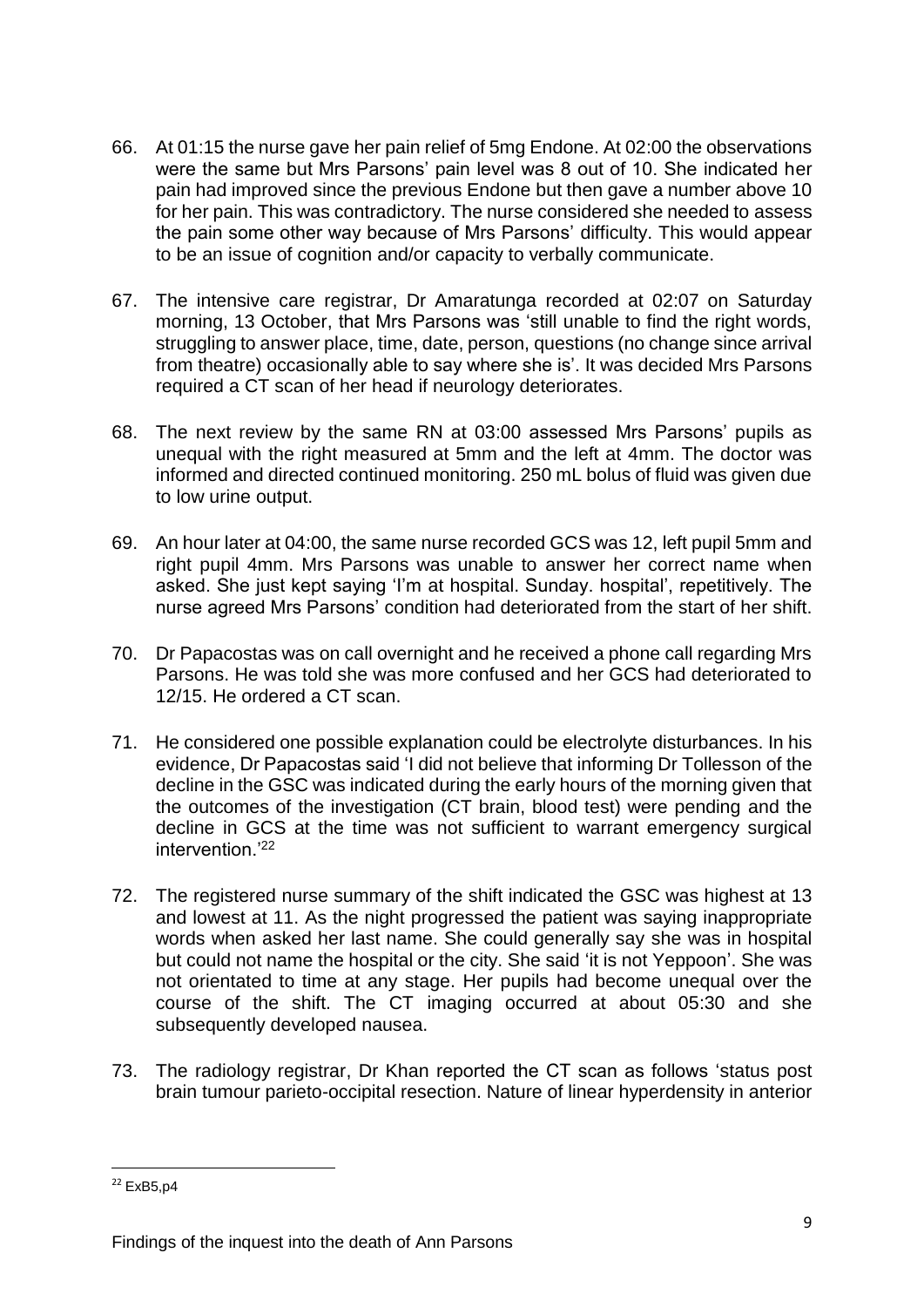defect? Ligating suture for PCA, calcification, surgical material. Moderate midline shift and surrounding area.'2324

- 74. This was a critical change with possible serious implications for the patient but there is no separate entry in Mrs Parsons' progress notes of this result at the time. Dr Khan stated he discussed the results with the intensive care registrar, Dr Amaratunga at 07:00. <sup>25</sup>Dr Amaratunga no longer remembers such a discussion and accepted there was no documentation in the medical record.
- 75. At the inquest, both Drs Papacostas and Dr Tollesson accepted there had been a worsening in Mrs Parsons' condition overnight. In particular, it was noted she was in a more confused state and her capacity to communicate was lessening; eventually only saying 'I am in hospital.'
- 76. Dr Bernardi was a neurosurgical registrar and principal resident house officer. She was part of the team involved in Mrs Parsons' care prior to surgery. Dr Bernardi was commencing a 24 hour on call shift at 07:00 on Saturday, 13 October 2012. She had been in her position for 18 months and was a member of the other group of neurosurgeons, not including Dr Tollesson. She had however, worked with Dr Tollesson during this period.
- 77. Dr Bernardi was aware of Mrs Parsons' admission and general history due to her participation in the ward rounds. She had not specifically met Mrs Parsons or her family at this time. She was not present in the course of the operation on 12 October or the subsequent review by Dr Papacostas in ICU that evening.
- 78. As the on-call neurosurgical registrar, Dr Bernardi was required to review and admit patients in the RBWH and the Royal Children's Hospital. There were also phone calls from wards within these two hospitals including the emergency department. Additionally, there were phone calls from peripheral hospitals. The shift was busy and she remained on site throughout the 24 hours.
- 79. She commenced with morning handover in the neurosurgery registrar office. She spoke with the neurosurgical registrar on call overnight, Dr Papacostas. Although Dr Papacostas no longer had an independent recollection of this, it was established that Dr Bernardi spoke with Dr Papacostas at about 07:00 and 08:32 on Saturday morning 13 October. Dr Papacostas confirmed Dr Bernardi was one of the groups of registrars doing ward rounds during the week leading up to surgery.
- 80. Dr Bernardi was informed surgery was uncomplicated. There had been concern regarding the presence of unequal pupils and increasing confusion in intensive care overnight. She was told a CT scan of the brain had been performed in the early hours and she was to chase up the results. Following handover, Dr Bernardi proceeded to the neurosurgical ward and then on to ICU.

1

<sup>&</sup>lt;sup>23</sup> Ex E5, p56- Interpretation time, 0947

<sup>&</sup>lt;sup>24</sup> In retrospect awareness of this information at the time of consideration of the scope of autopsy examination might have led to more discussion with the family who objected to an invasive autopsy examination.  $25$  ExR<sub>5</sub>, p<sub>56</sub>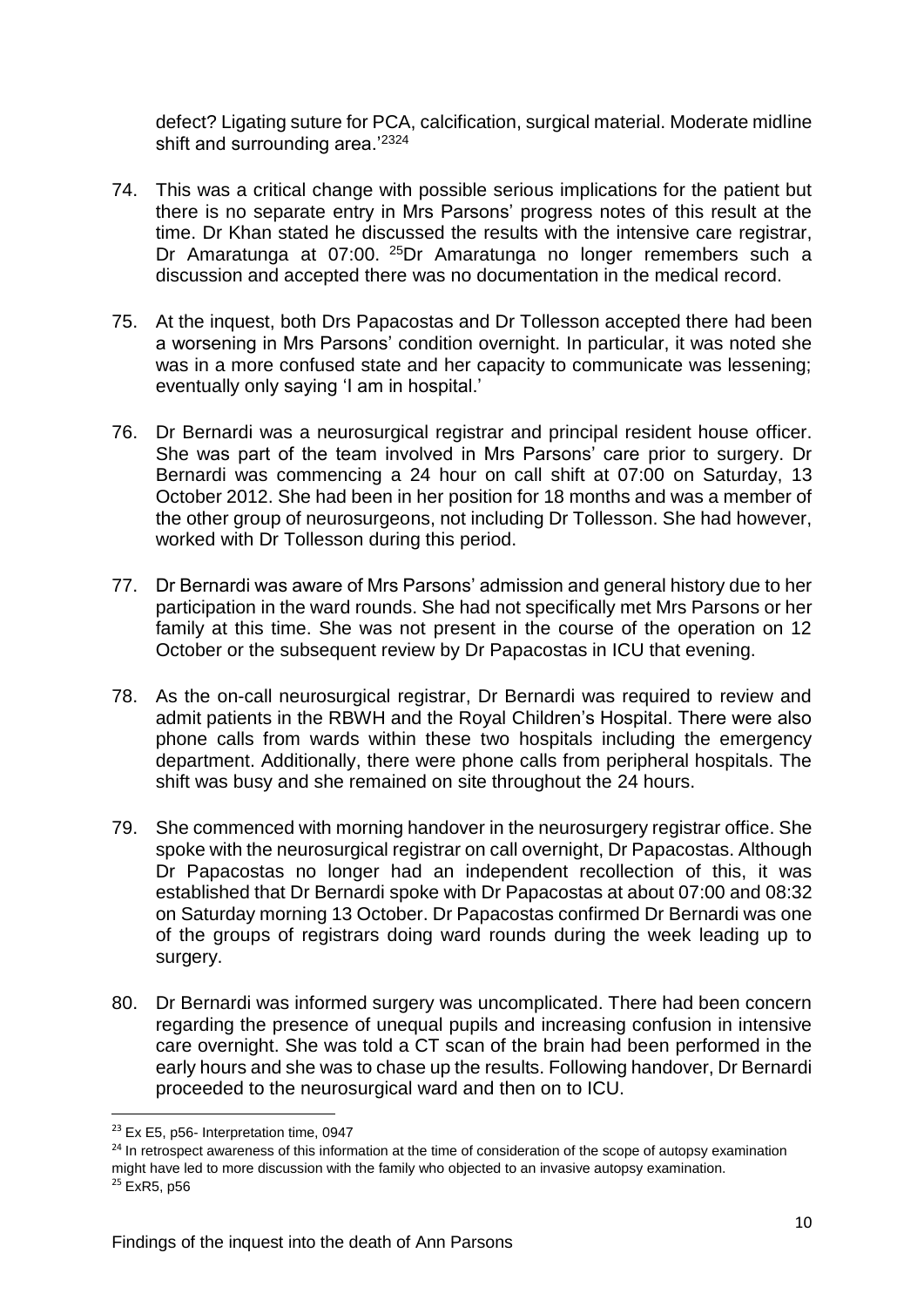- 81. Prior to Dr Bernardi's arrival in ICU, the ICU registrar, Dr Sonawane examined Mrs Parsons. His record was in preparation for Mrs Parson's discharge to the ward at 10:00. Normal serum sodium level was measured at 137 and he assessed her GCS as 14. It was noted Mrs Parsons had difficulty expressing words (expressive dysphasia) and was repeating words said by the other person during conversation (echolalia). No other focal neurological abnormalities were noted and Dr Sonawane indicated Mrs Parsons was obeying commands. His assessment was Mrs Parsons was ready for discharge.
- 82. Dr Cohen was the intensive care specialist who, with Dr Sonawane, reviewed the CT scan results for Mrs Parsons. He authorised her discharge from the ICU. He expressed the view Mrs Parsons' neurological status had not deteriorated since her ICU admission. There had been concern that her speech was repetitive and orientation was worsening and this prompted a CT scan which demonstrated a likely stroke. He said subsequently, her disorientation did not seem worse and her conscious level remained stable. She was awake and responsive and he considered there was no reason for her to remain in intensive care. He reviewed the blood tests and the scan but does not recall performing a physical examination. It was likely he relied on a summary of the information from his registrar, Dr Sonawane when she was admitted as well as observations, a review of the blood tests and the CT scan.
- 83. He agreed there had been a decline in her neurological status overnight but did not classify this as progressive. He considered she was stable and the neurological deficit manifested mostly in her speech. There was discussion with the neurosurgical team (Dr Bernardi) who felt Mrs Parsons was appropriate to be transferred under neurosurgical team care to the ward. Dr Cohen said there was no specific management from an intensive care perspective warranted by the CT results. The neurosurgical plan was for observation, which could occur on the neurosurgical ward. He said most attention would be paid to the patient's response to obeying commands when monitoring to check for any deterioration following the ischaemic episode.
- 84. Dr Cohen agreed it was the decision of the consultant in charge of ICU that discharge was appropriate. The team would then complete the discharge documentation and the accepting team would then be contacted. That team would sometimes review the patient themselves and sometimes there would be a handover as well, once a bed was available. He stated this process was not a consultant to consultant process and is usually undertaken by a junior member of the accepting team. Occasionally, there would be a consultant to consultant discussion, but usually this was done by junior doctors.
- 85. Dr Cohen confirmed if either the treating team or the receiving team are not happy with the proposed discharge, then there is discussion and compromise reached. There would be consultant to consultant discussion if the treating consultant requested a patient remain in ICU.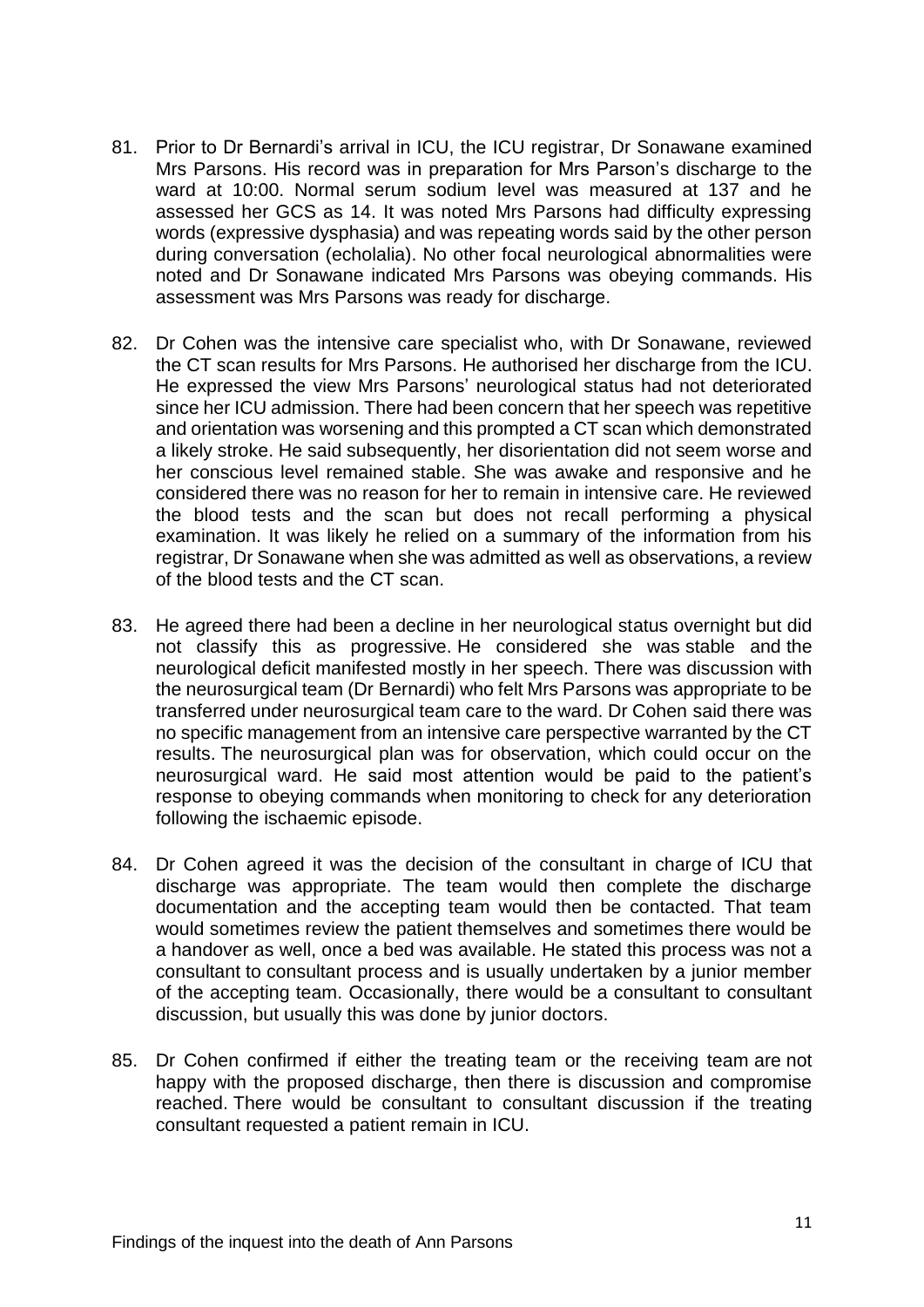- 86. Immediately prior to Dr Bernardi's assessment of Mrs Parsons in ICU, the weekend physiotherapist, Ms Amiss made an entry at 11:29 after her review of Mrs Parsons. She recalled Mrs Parsons was initially asleep, in a seated position in bed when she arrived. She woke her and assessed her GSC as 12/15. (This was approximately an hour and a half after Dr Sonawane made his entry of GCS of 13.)
- 87. The entry also recorded the physiotherapist encouraging the patient to cough but Mrs Parsons was not following commands. She was however, able to transfer out of bed with minimal assistance and was standing for a while before being seated in a chair. Her observations (blood pressure, heart rate, pulse) were not impacted by this activity. She recorded Mrs Parsons saying her pain score was 5/10 due to headache. She could not recall whether Mrs Parsons was eating. The physiotherapist therefore, directed that Mrs Parsons could stand out of bed as tolerated and could be transferred with assistance on the ward. She had no recollection of conversations with any other staff members.
- 88. At about 11:10, Dr Bernardi reviewed Mrs Parsons and recorded the entry at 11:37. Dr Bernardi reviewed the medical notes, and talked with the staff caring for Mrs Parsons, and the ICU doctor. She had a four-minute telephone conversation with Dr Papacostas at 11:38. Dr Bernardi reviewed the records in the ICU system which included the entry of the senior ICU registrar, Dr Sonawane made at 10:00.
- 89. RN Hickman was the nurse caring for Mrs Parsons in ICU in the period prior to discharge to the ward at 14:35 on the afternoon of Saturday 13 October. She recorded her GCS as 12 at 13:00 and 13:47. She also recorded that Mrs Parsons was repeatedly saying she was in hospital and obeying simple commands. She did not think Mrs Parsons' condition declined during her shift. She recalled Mr Pickham being quite concerned about his mother's speech, confusion and less responsiveness. RN Hickman said this was not uncommon.
- 90. RN Hickman could recall Dr Bernardi performing the assessment of Mrs Parsons and some discussion but not the details. She agreed there had been deterioration overnight regarding speech. Her recollection was that Mrs Parsons was quite drowsy; keeping her eyes closed a lot. She could recall Mrs Parsons expressing pain and at 08:00, Mrs Parsons was saying her pain was 12/10. The nurse did not think she was being accurate regarding her pain level. The expression was seen to be related to her confusion and difficulty with speech. Endone was given.
- 91. At 13:47 she recorded 'tolerating water and tablets'. She agreed that this was consistent with her not having a diet at that time.
- 92. She performed the handover to Clinical Nurse (CN) Stanford in the neurosurgical ward and, at the time, her understanding was that there were no abnormalities detected in the CT. She handed over accordingly. It was at the time of giving her evidence at the inquest that she became aware the CT showed a new left occipital infarct, a moderate shift in the midline and surrounding oedema. She said she did not have this information at the time of handover. This is consistent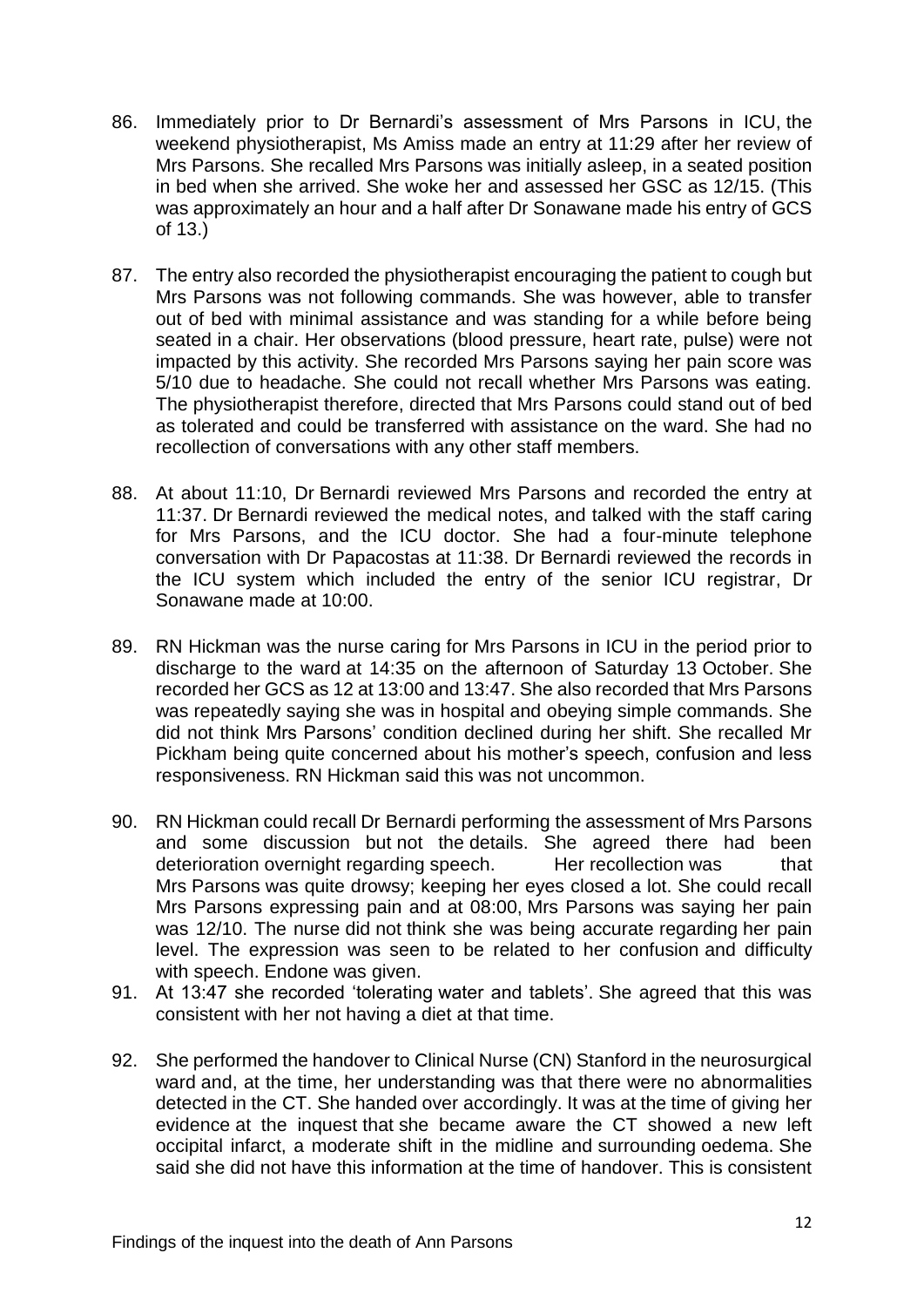with Mr Pickham's recollection that he was told the CT scan had not shown anything.

- 93. It was clarified that the nursing discharge document was commenced by RN Dabelstein who completed her shift at 07:30 on the morning of 13 October. RN Hickman conducted hourly observations from 08:00. She was the last person to update the nursing discharge document which was then saved under her name at 08:02. 'That's the last time I saved it.'<sup>26</sup> She explained the ward staff would refer to the nursing discharge summary and medical discharge summary when she handed over verbally to the ward nurse.<sup>27</sup>
- 94. In relation to any instruction provided to the ward from ICU regarding the frequency of observations, RN Hickman said it was a little unclear. Usually, she expected there might be something in the neurosurgical notes, because they are going to the neurosurgical ward.
- 95. Dr Bernardi's note did not set any particular monitoring and observation requirement and so Nurse Hickman expected the ward staff would 'probably clarify but generally they did four hourly obs'.<sup>28</sup>
- 96. RN Hickman updated some details in the nursing discharge document but not after 08:02. She agreed in her evidence that the discharge document recorded the GCS as 13. However, on the observation chart with medical call criteria, she recorded GCS at 08:00 and 12:00 as 12, and then the next nurse recorded the GCS as 11 at 14:35.<sup>29</sup>
- 97. She confirmed she had not correctly updated the GCS on the nursing discharge form where the GCS was stated as 13. However, she maintained she did not think there had been any deterioration in Mrs Parsons' condition over the shift and Mrs Parsons was answering questions the same as earlier.
- 98. Dr Bernardi was informed by the ICU registrar, Dr Sonawane that there were no significant concerns and the CT scan was available. Mrs Parsons was sitting up, out of bed with eyes open when assessed by Dr Bernardi. She said she was 'picking at' a tray of food in front of her. She then said she was not sure what the food was and it may have been a tray of thickened fluid they were trialling.
- 99. Dr Bernardi assessed the movement component of the GSC at 6 out of 6 via a range of increasingly complex tasks. She reviewed Mrs Parsons' speech via questions and requests to write a sentence and complete simple maths. It was difficult for Mrs Parsons to respond verbally and Dr Bernardi noted her preexisting dysphasia. She thought Mrs Parsons had a Gerstmann's Syndrome (which had already been diagnosed and documented by Dr Papacostas.) She concluded the verbal component of the GSC was 3-4/5.

 $\overline{a}$ 

 $26$  T<sub>2</sub>-70, 41

<sup>27</sup> T2-71, 8-11

<sup>28</sup> T2-78, 14-28

<sup>29</sup> T2-71, 24-28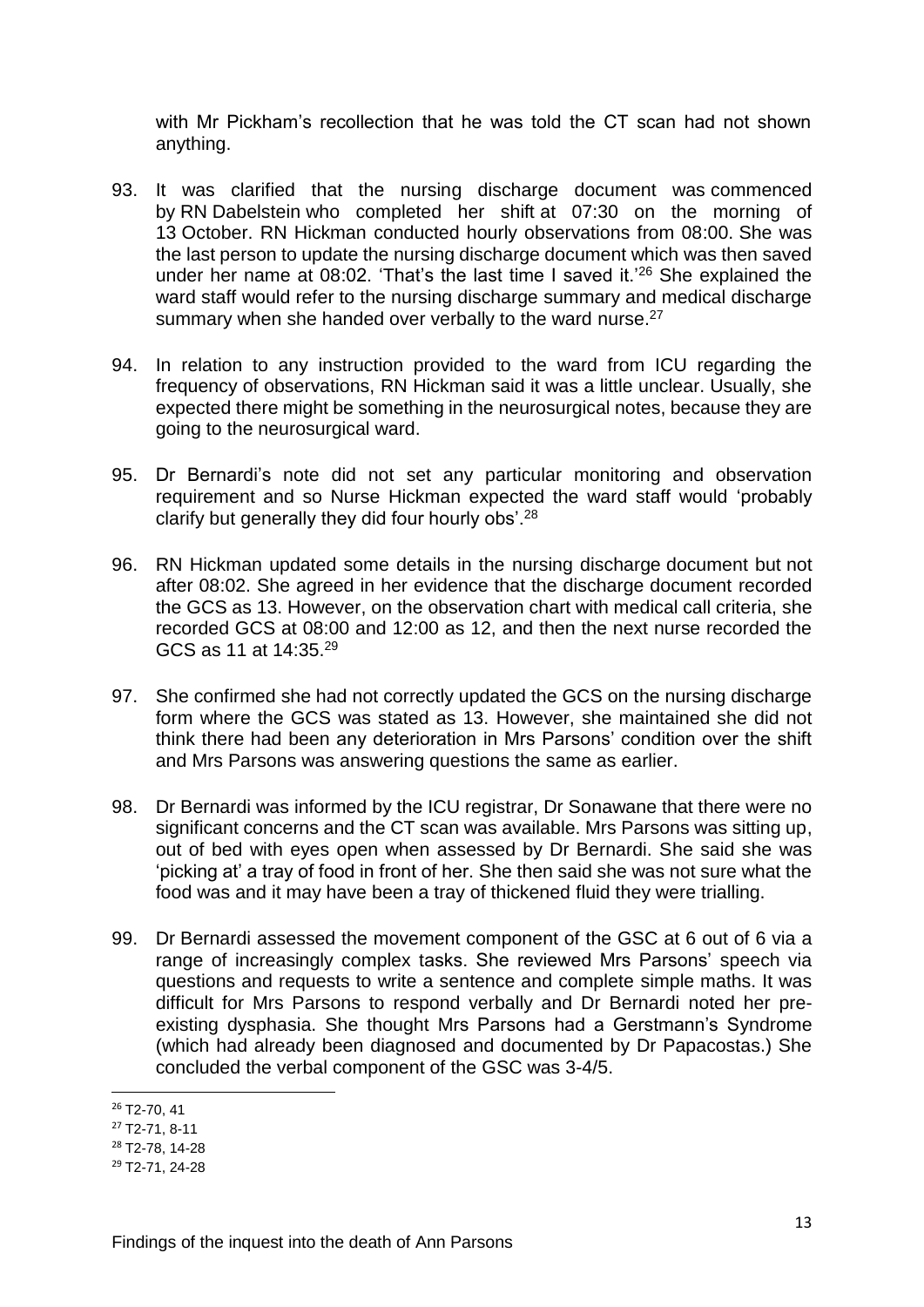- 100. Dr Bernardi then contacted Dr Papacostas to discuss the neurological deficits to clarify whether these were consistent with her preoperative and post-operative state. The significant assessment to be made was whether or not Mrs Parsons was stable or whether the neurological deficits were progressing. The discussion led to agreement that the findings were consistent with Dr Papacostas' earlier findings on the previous evening. Therefore a decision was reached that Mrs Parsons was fit for discharge to the ward and agreement with the proposed ICU discharge plan as proposed by Dr Sonawane.
- 101. Dr Bernardi noted post-operative deficits that progressively worsened- would be concerning as they may indicate progressive swelling, bleeding, thromboembolic infarction or seizures.
- 102. Dr Bernardi reviewed the CT brain scan which had occurred at 05:15 including a comparison with the prior preoperative CT, (on 27 September). Dr Bernardi observed the recent CT scan revealed a resection cavity filled with air and the surgical route taken. There was peri-lesional oedema, previously present on the preoperative scan, and a new area of hypodensity posteriorly to the resection cavity in the left parieto-occipital area. She expressed the view the likely infarction developed due to coagulation of supplying blood vessels during an attempt to resect as much tumour as would be safely possible. She recalled discussing the results of the CT scan with both the ICU registrar Dr Sonawane and senior neurosurgical registrar, Dr Papacostas. Dr Papacostas agreed that the CT scan revealed largely expected findings.
- 103. Dr Bernardi considered that despite a new area of infarct, there was no indication that Mrs Parsons should remain in the ICU. She did not consider there was any reason to discuss the patient or CT with the consultant, Dr Tollesson. She would have done so if she had significant concerns.
- 104. The entry recorded by Dr Bernardi at 11:37 in the ICU record is as follows:

D1 (day 1) Post resection high-grade glioma with ALA Confused, echolalia, moves all limbs to commands with significant prompting Can follow 1 stage commands To all questions she answers 'I am in hospital' Minimal drain output P (plan): Drain out D/c (discharge) to ward MR (magnetic resonance imaging) next few days to clarify hypodensity on scan (? PCA stroke).

105. There was no direction from Dr Bernardi about the frequency of observations to be undertaken in the neurosurgical ward. Her assumption, based on 18 months experience, was that observations for a patient returning to the neurosurgical wards after surgery from ICU would be two hourly observations overnight until medically reviewed or otherwise discussed with her.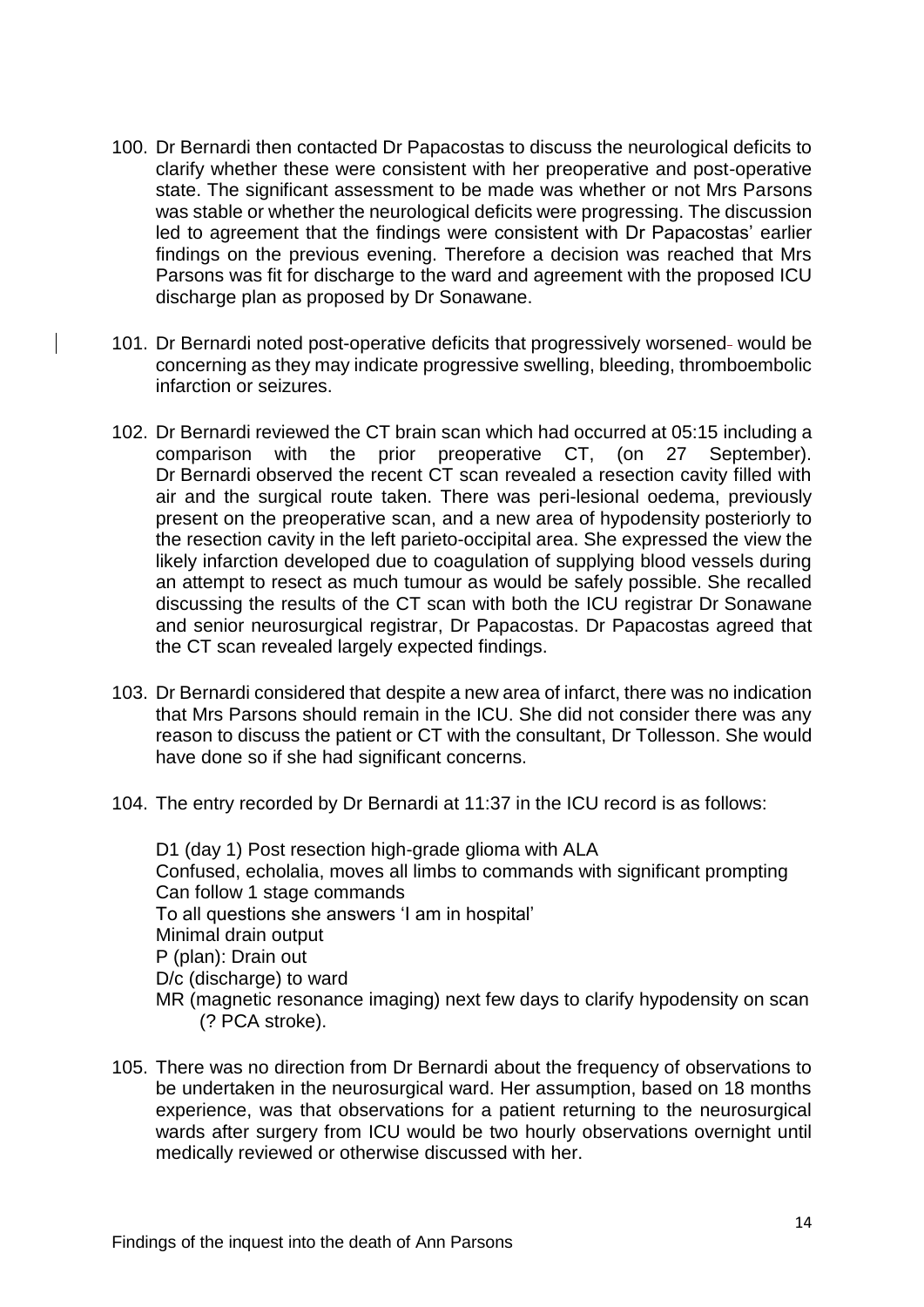- 106. Dr Bernardi had contacted Dr Tollesson on 5 occasions on 13 October. She had worked with Dr Tollesson for about 18 months and had been a member of his team at one stage. She could no longer recall the conversations but considered it inconceivable that Mrs Parsons was not discussed. Dr Tollesson however stated the conversations he had with Dr Bernardi that day were not about Mrs Parsons.
- 107. Dr Tollesson stated he was not informed of the findings of the CT scan indicating there had been a moderate midline shift and surrounding oedema and new signal infarction. At the inquest, he stated these findings were significant and should have been advised to either the on-call neurosurgeon or him. Had he been informed of the CT results he said he would have requested that Mrs Parsons remain in ICU and ordered a repeat CT scan within 12 hours. He may also have implemented drug therapy.<sup>30</sup>He said had Mrs Parsons remained in ICU there would have been closer monitoring with 1-1 or 1-2 nursing.
- 108. At the time of the CT imaging report, Mrs Parsons' sodium levels were normal. With respect to the subsequently identified sodium problem, Dr Tollesson stated he could have given hypertonic sodium which reduces swelling. The dose of the dexamethasone could have been increased to 8mg, four times a days.

### <span id="page-16-0"></span>**Issues of concern during ICU stay**

109.

- (a) The absence of a formal assessment of Mrs Parsons' speech capacity prior to surgery, left the medical and nursing team without an appropriate base level for comparison purposes.
- (b) The GSC has specific components to objectively assess consciousness by evaluating the eye, verbal, and motor responses. However, there appeared to be some individual variability between different people within short periods of time. This may have contributed to the verbal handover from ICU nursing to neurosurgical ward where an average score of 13 was given. A recent GCS had been 11.
- (c) The verbal communication of the CT between the Radiology registrar and the ICU registrar at about 07:00 was not recorded in the ICU notes.
- (d) The medical discharge summary made at 10:20 recorded GCS at that time as 14. The summary was not updated with a GCS closer to the time of discharge which included an assessment of 11
- (e) The verbal handover from the ICU nurse to neurosurgical ward nurse wrongly stated the 05:00, 13 October, CT scan had not shown any concerns (when there had been a new ischaemic infarct, oedema and a shift in the midline when compared to the previous CT available.)

<sup>30</sup> T2-71, 24-28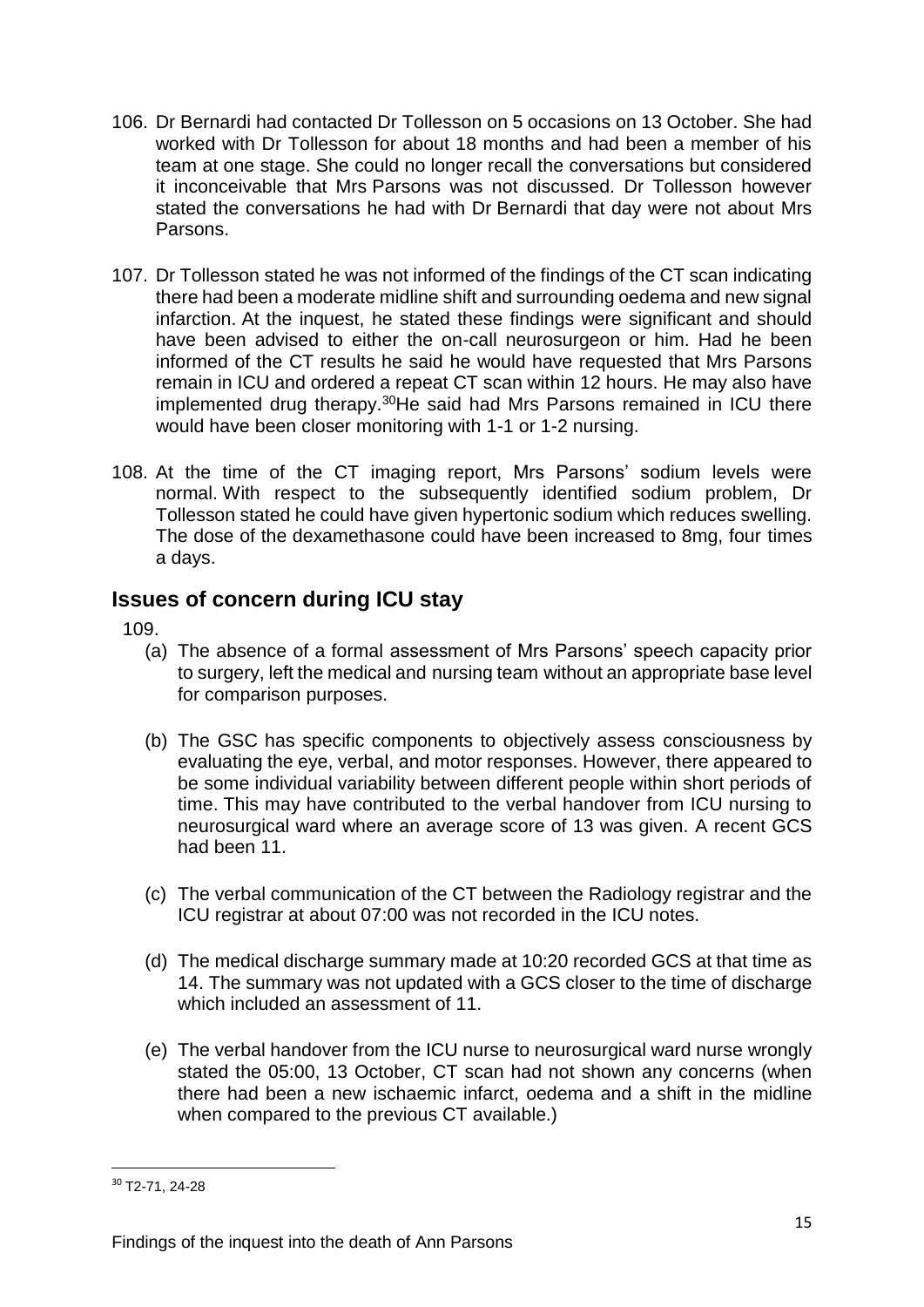- (f) The nursing handover document had been commenced by another nurse on the earlier shift and subsequently, had not been fully updated, including no reference to available information about the CT performed at 05:00.
- (g) The neurosurgical medical discharge notation recording the plan for the patient stated- 'MR next few days to clarify hypodensity on scan (?PCA stroke.)' The plan gave no guidance or direction to look for any particular change in status of the patient to report upon.

### <span id="page-17-0"></span>**Discharge to Neurosurgical Ward at 14:35 on Saturday 13 October 2012**

- 110. Mrs Parsons was transferred from the ICU to the neurosurgical ward at 14:35 on the day following surgery, Saturday 13 October 2012. It was fourteen hours later when she was found unconscious in her bed at about 04:25 on Sunday 14 October 2012.
- 111. CN Stanford explained the nurses worked generally in three teams to cover the 30 bed neurosurgical ward. In her team of three, the ratio was one to eleven patients, 'and within that team we have allocated patients'.<sup>31</sup> All nurses receive a hand-over at the start of their shift to ensure there is ability to cover each other during any breaks.
- 112. CN Stanford had started the 12 hour shift at 07:00 and was working through to 19:00. She had worked in neurosurgery for six years at the time. She received a bedside hand-over from ICU Nurse RN Hickman.
- 113. They assessed Mrs Parson's GCS together. The assessment was of her eye opening response, verbal response and motor response. CN Stanford assessed Mrs Parsons' verbal response by asking three questions: (a) Time, what is the date today? (b) Place, where are you? and (c) Person, what is your name?
- 114. Mrs Parsons' verbal response was incomprehensible or inappropriate. Her motor response was assessed by limb power by command which she was able to obey. Her pupil reaction was assessed by shining a torch light in both eyes with an equal reactive response.
- 115. During handover Mrs Parsons was verbalising saying 'yep yep' and 'um um'. <sup>32</sup>The ICU nurse confirmed this was her baseline and she had been quite dysphasic since surgery. The ICU nurse confirmed her responses were inappropriate <sup>33</sup>or incomprehensible. CN Stanford could not assess whether or not Mrs Parsons was confused.
- 116. CN Stanford assessed Mrs Parsons as 11 on the GCS at 14:35 on 13 October. The last assessment in ICU at 13:00 was 12. The difference was in the area of

**<sup>.</sup>** <sup>31</sup> 31 T1-32, 30-40

<sup>&</sup>lt;sup>32</sup> Earliest statement says um um, later statements say yum yum

<sup>&</sup>lt;sup>33</sup> Meaning a mismatch of answer to the question for 'inappropriate'; and ' incomprehensible' for a verbal response to a question that could not be understood at all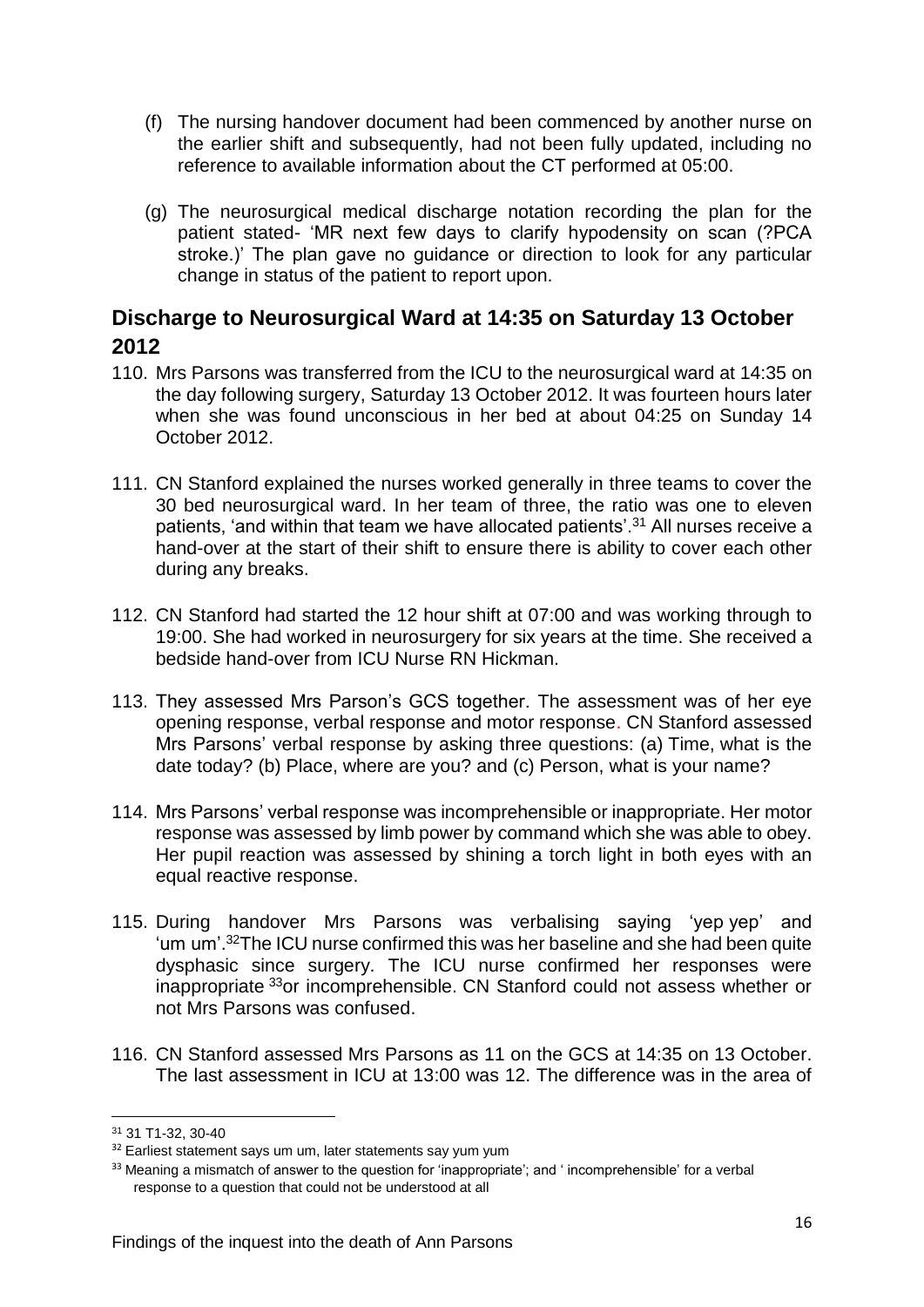verbal assessment. During the period she was in ICU, Mrs Parsons' GCS had been assessed hourly and was documented as 13/15 from 21:00 on 12 October. From 04:00 on13 October, she was assessed as 12/15. When admitted to ICU post-surgery Mrs Parson's GCS had been 15.

- 117. CN Stanford stated she was not advised there were any concerning issues relating to Mrs Parsons. By the time of the inquest, CN Stanford could not recall whether Mrs Parsons had a CT scan or whether she was told that she had an ischaemic event. At inquest she said if a CT had been done the normal process would be ICU would hand this information over verbally, or the ICU notes themselves, or information would be in any plans or reviews in the discharge notes from ICU.<sup>34</sup>
- 118. CN Stanford recalled about 15 minutes after Mrs Parsons' arrival on the ward her son visited and he confirmed his mother had been saying 'yep yep' and 'um um' in ICU.
- 119. There is a dispute over this issue in the sense that CN Stanford stated her son, Mr Pickham did not voice any concerns regarding his mother at all. She recalled she was with Mrs Parsons when he arrived on the ward and he then helped her eat. She recalled speaking with him again just before he left. She said he did not express any concerns about his mother.
- 120. Mr Pickham however, stated he did express concerns. Specifically, he said 'it was late in the afternoon when we were able to visit my mum. I attended the ward with my daughter and nephew. On arrival to mum's bedside, she was again worse, except this time she kept repeating "I do not know how much this is going to cost me." She could not open her eyes due to the "pressure"'.

It was meal time and her tray was at her side. The nurse was clearly overwhelmed and, being a nurse myself, I understood to give her space. I checked in with her to see how mum was a short time later. She said that she received her from ICU and that everything was as expected. I told her that mum is worse than before and is now repeating and not responding appropriately. She reiterated that she will watch her overnight. I said she cannot feed herself, and asked if someone was going to help her with her trays. The nurse said she will get to her when she can. I asked if I could go ahead and feed her and she said yes. We fed mum red Jell-O - in fact my three-year-old daughter did. She was in a lot of pain and could not eat well. It was distressing to my nephew and visiting hours were closing. Before leaving, I got both my daughter and nephew to hug mum, to which she replied in broken speech–"I Iove you, be good" - these were her last words to us.

I searched for the nurse and remember clear as today, she was holding a urinal and I stopped her. She was perturbed that I was asking her anything. I said I feel like my mum is not well enough for the floor, she is not really eating and is confused and not responding appropriately to commands, she is in pain, she is not getting better, she is getting worse. The nurse huffed, (and I say this with

<sup>34</sup> T!-3328-32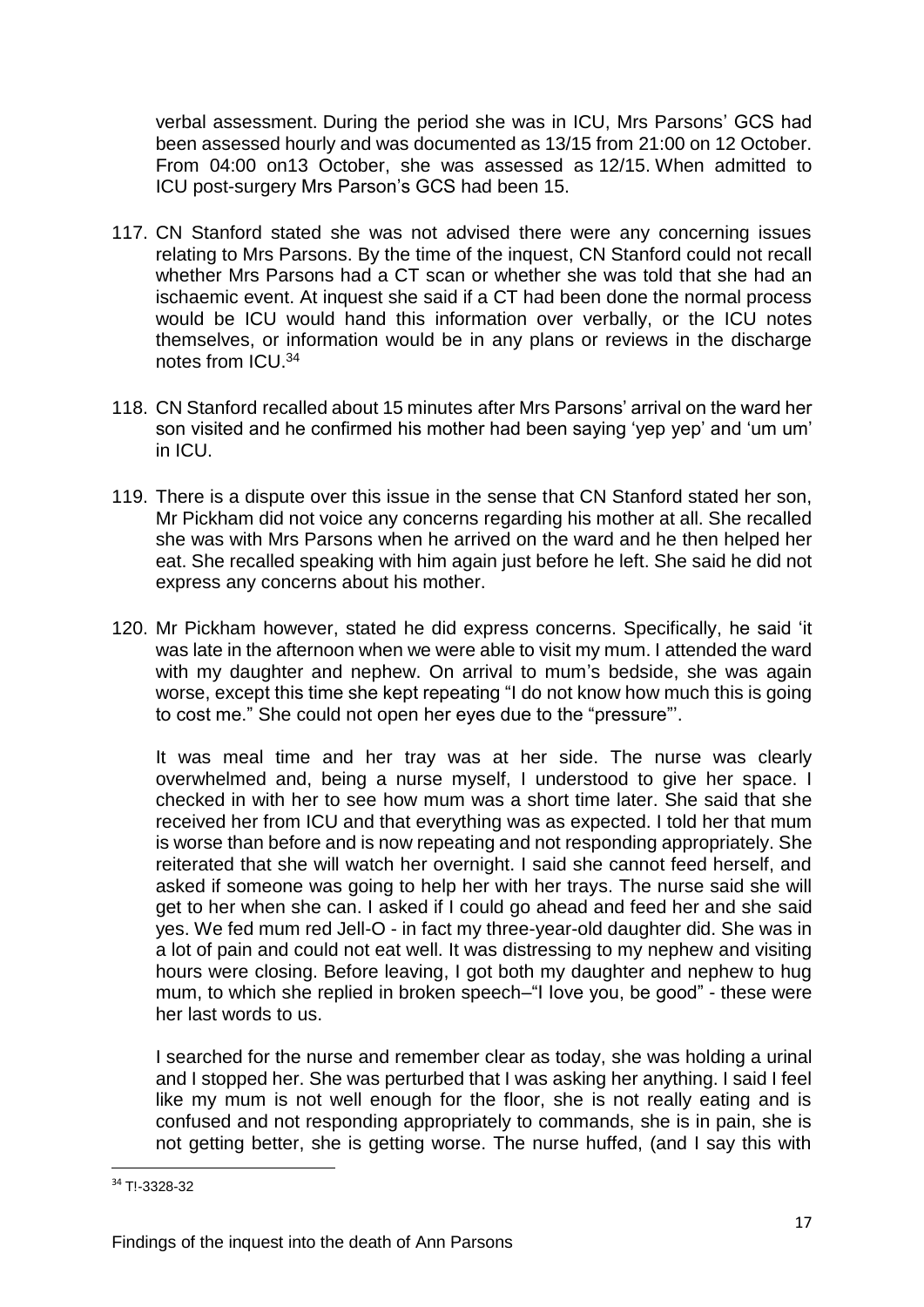great diffidence - being a nurse, I understand her role and that feeling of family members wanting 1-1 care), she appeared distracted and not really listening to what I was telling her. She vainly promised to check her soon but reiterated that she has other patients she needs to get to first. I could not fathom what type of patient was more critical in her case load than my mother, but without questioning, I backed away. I remained concerned but could not stay at her bedside and took the kids home. We trusted the system.'<sup>35</sup>

- 121. CN Stanford said Mr Pickham did not voice any concerns about his mother with her. It would seem to be this particular nurse who Mr Pickford was referring to, given the timing and that there was agreement he helped with the food tray. CN Stanford did not say she could not recall the son raising concerns, she said he did not do so. This is perplexing. The specific details of Mr Pickham's account are difficult to dismiss. Mr Pickham said the nurse appeared to be busy/stressed. Perhaps there were indeed other more concerning issues for the nurse at the time, unknown to Mr Pickham. Perhaps she did not realise the fact he was raising his serious concern because he was polite and she was confident Mrs Parsons was handed over as a stable patient with no stated concerns. Her GCS was only one point different to the ICU assessment when she assessed this.
- 122. It is accepted that Mr Pickham spoke with CN Stanford and attempted to communicate his concerns. All that can be concluded is that the nurse failed to appreciate this and did not share any concern for Mrs Parsons at that time. CN Stanford was unlikely to have been aware at this time that Mrs Parsons had suffered a post-surgical ischaemic infarct. It had not been handed over to her by the nurse who believed (until the date of inquest) that there had been nothing concerning in the CT.
- 123. By the time of inquest, CN Stanford could not recall whether she was aware of the CT.<sup>36</sup> The result of all these factors is that the ward nurses failed to recognise there was a need for Mrs Parsons to be reviewed by a doctor.

### <span id="page-19-0"></span>**Observations in neurosurgical ward**

124. Of general concern, was the issue of with what frequency observations should have been undertaken and recorded in the neurosurgical ward after Mrs Parsons was passed into their care. CN Stanford said in the hand-over she received from the ICU RN Hickman 'there was no specific care plan/treatment plan or instructions given.'<sup>37</sup> She was asked what would be the usual course for a patient discharged from the ICU relating to a plan of care. CN Stanford indicated second or fourth hourly observations, depending on whether doctors have ordered specifically about observations, and what observations they were doing in ICU. Her practice was to do two hourly observations until informed otherwise, until the patient was reviewed or until the morning round.

1

<sup>35</sup> Ex D3, P3, P4 para 5,

<sup>36</sup> T3, 1-33, 15-26

<sup>37</sup> Ex B15, para 14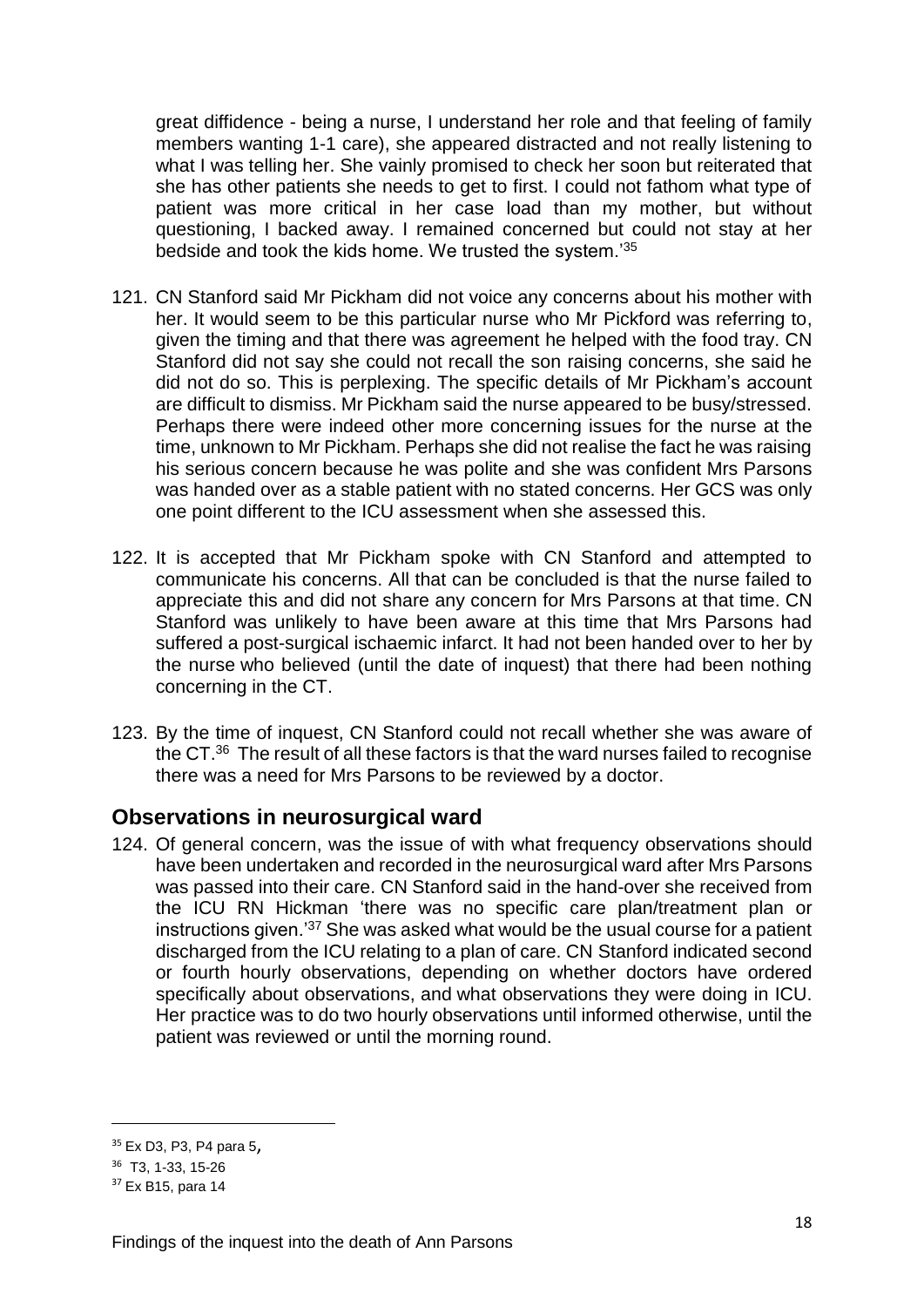- 125. She was asked what standard or standing order, regarding frequency of neurological observations was done for a patient being discharged from ICU at that time. She responded there was no standard arrangement at that time, it was up to the discretion of the registered nurse to decide what care and what observations she would do, taking into account any doctor's orders, or how the patient was and anything else.  $38$ She confirmed it was a judgement decision made by the nurse relating to the particular patient at that time. Arrangements have changed and now there is a documented process within the ward requiring two hourly observations until review by a doctor.
- 126. CN Stanford was asked about the nursing and medical discharge plans from ICU in 2012. She was asked if there was an order in relation to the frequency of observations for Mrs Parsons and her clinical context.<sup>39</sup> She said usually there was a plan recording anything that needed to be handed over to doctors as well as nurses, whether they had planned for a scan, and it is just so everyone is aware of what the plan is. This did not usually include observations, but sometimes it did.<sup>40</sup> In the absence of the typed ICU notes in the discharge summaries from the nurses or medical team in ICU or the nurse's verbal handover, she would generally just do second hourly observations until informed otherwise. It would be a judgement call if she decided to change the observation to four hourly. In the case of Mrs Parsons, she stated her judgement was two hourly but she did not necessarily think that four hourly would have been inappropriate.<sup>41</sup>

## <span id="page-20-0"></span>**Extent of instructions, plan for patient from ICU staff regarding observations and subsequent plan of care**

- 127. As noted earlier, the medical discharge summary from ICU was documented by Dr Sonawane at 10:20 authorised by the discharging Intensivist, Dr Cohen. The medical handover to the neurosurgical ward was accepted by Dr Bernardi. The ICU progress notes section in Dr Sonawane's record included:
	- '-Pre-existing expressive dysphasia, concern regarding increased disorientation,
	- -Repeat scan post Op–postop changes, new left occipital infarction, -Same neurology in the morning, no focal deficit,
	- -Haemodynamically stable,
	- -Spontaneously breathing.'
- 128. There was no direction in the medical or nursing discharge regarding frequency of the observations.
- 129. There was a subsequent recording by Dr Bernardi (who was agreeing to the transfer of Mrs Parsons to the neurosurgical ward) at 11:37 on 13 October in the ICU. It included a note that a MRI be performed in the next few days to clarify hypodensity on scan (?PCA stroke.)

<sup>38</sup> T1-37, 25-30

<sup>39</sup> Ex E5, pp161-164

<sup>40</sup> T1-45-146

 $41$  T<sub>1</sub>-46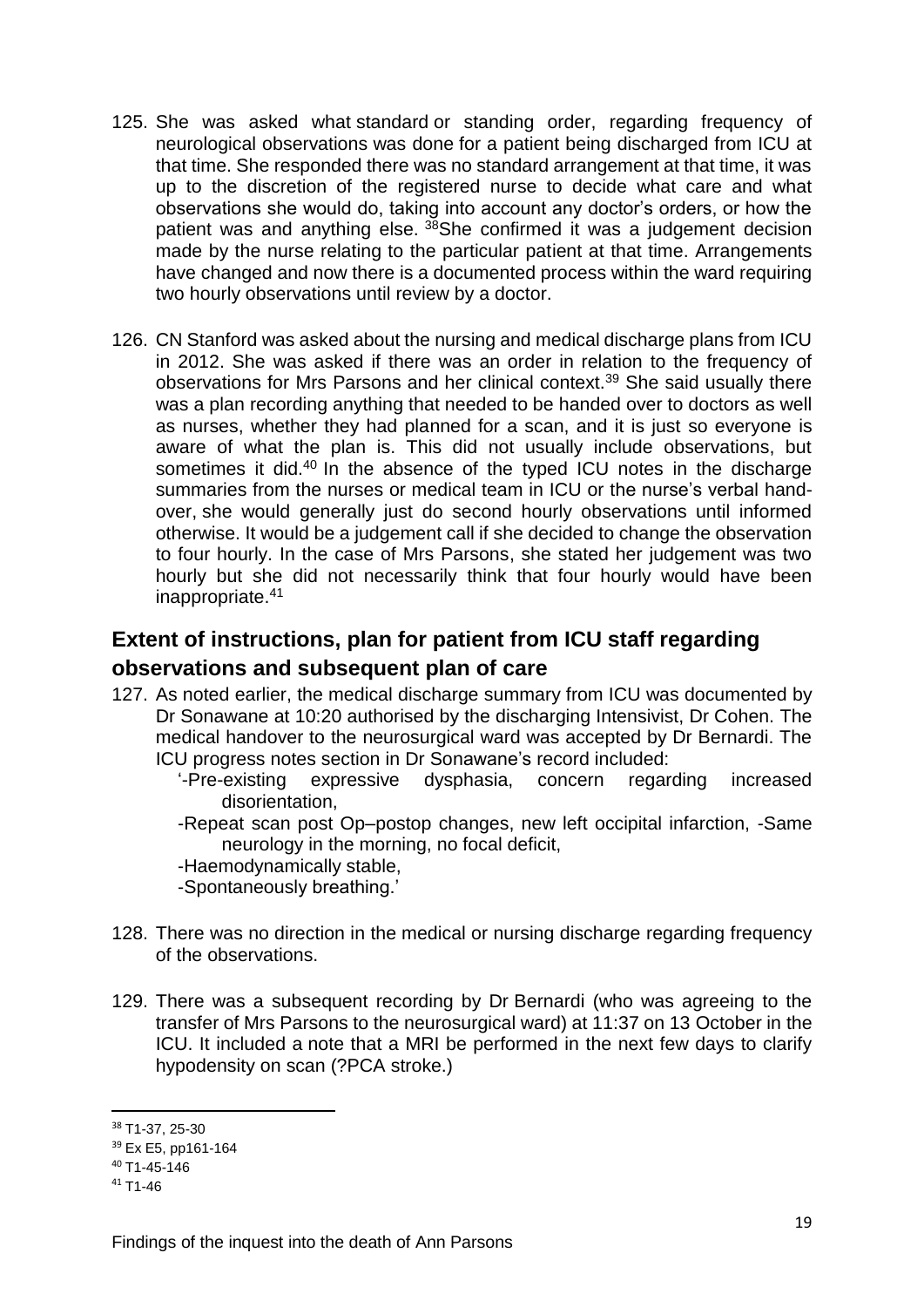## <span id="page-21-0"></span>**Sequence of events in context of nursing instructions on**

### **neurosurgical ward regarding observations**

- 130. The daily patient care record was kept in a folder at the end of the bed with the observations, medication chart and fluid chart. This assists nursing staff with continuity of care. CN Stanford completed that document after hand-over directing 'observations 2 hourly post-ICU'. This was consistent with her practice to commence with two hourly observations. She also stipulated oxygen saturations, neural observations and to report decrease in GCS, and stable vital signs or concerns. CN Stanford did not sign the daily patient care record.
- 131. The daily patient care record document for entering these observations did not reflect the complexity of staffing arrangements at the time. It recorded morning, afternoon and night shift. The nurses working that day were working an early eight hour shift and the other shifts were 12 hours.
- 132. However, the Observation Chart with Medical Emergency Call Criteria did record the times at which observations were recorded from 14:35 on 13 October which was when CN Stanford received hand-over from ICU.
- 133. Observations occurred on 13 October at 14:35, 15:00, 20:30 and 00:10(on 14 October).
- 134. No concerns regarding Mrs Parsons were raised by nurses during this period and no request was made for medical review.
- 135. The next observation Chart for 14 October appears to be wrongly dated 13 October and records observations at 00:00, 04:00, 08:00 and 12:00.
- 136. CN Stanford completed her shift at 19:00 on 13 October. She could not recall any time that Mrs Parsons was restless during her shift. She said had this occurred she might possibly have recorded this, depending on the circumstances and whether she thought it was significant.
- 137. The process of hand-over, the documentation in existence and the existing practice of nursing staff in the ward at the time, has established how it occurred that Mrs Parsons was received into the neurosurgical ward and documented by CN Stanford to be observed two hourly.
- 138. In this context, it also explains how other nurses understood that observations were in fact, four hourly.
- 139. The observations that in fact occurred after Mrs Parsons arrived on the ward were recorded as follows:

14:35

15:00

20:30

00:00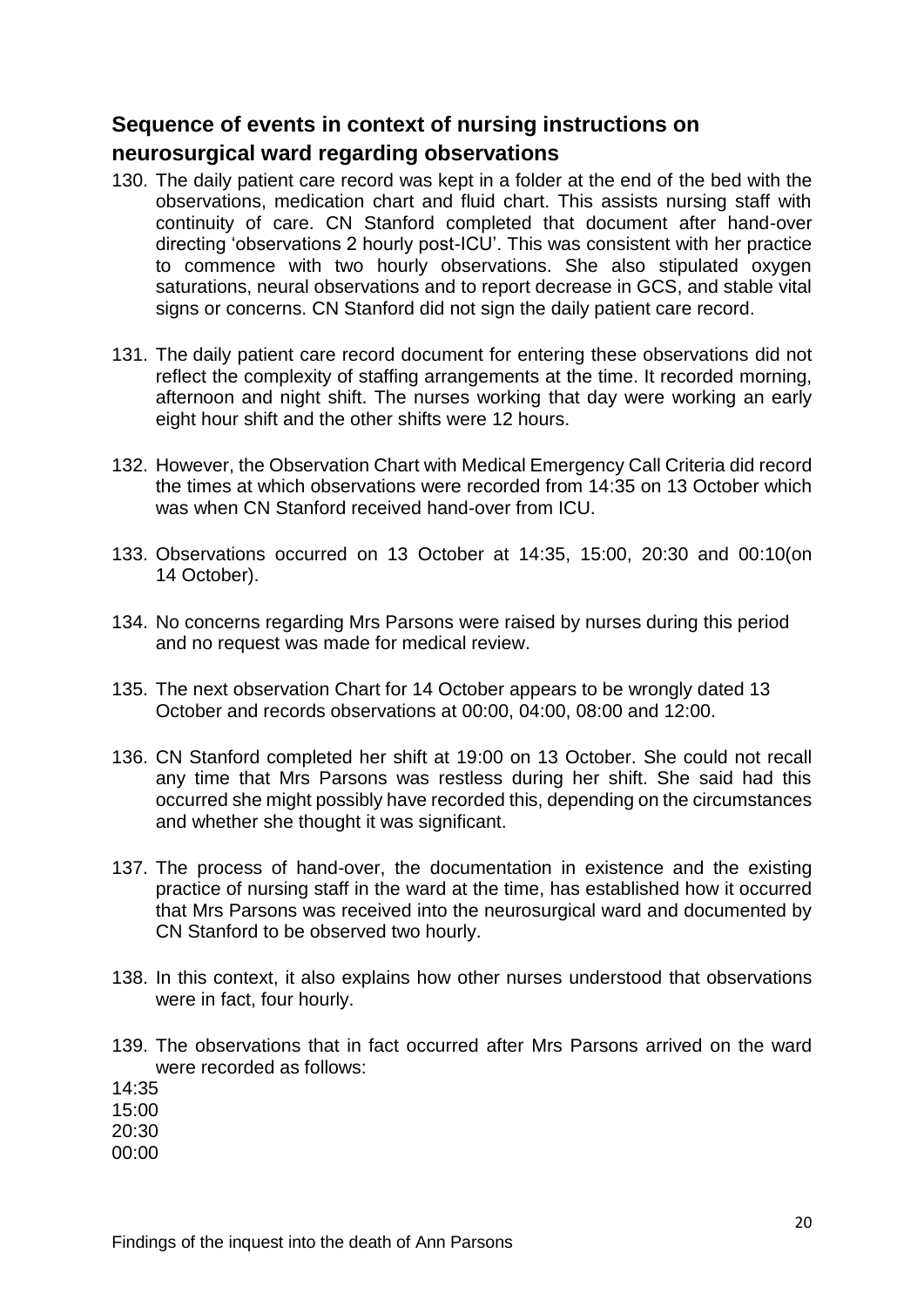- 140. The interval reflects observations more closely aligned to four hourly intervals than two hourly. It appears once that pattern was set by 20:00, it was followed.
- 141. On 14 October observations were recorded at 00:10. RN Thompson took observations while RN O'Hagan was present.
- 142. Dr Bernardi continued as the on-call neurosurgery doctor with ongoing responsibility for Mrs Parsons during that night. She informed the inquest, she expected Mrs Parsons would be receiving two hourly observations until the following morning medical review or nursing staff contacted her. She was however, aware of the practice of senior nursing staff sometimes lengthening observations in patients some days post operatively. She did not expect this for a patient only recently discharged from ICU. She explained her assumption that the neurosurgical ward would undertake two hourly observations after discharge from ICU and this did not require her documentation of the requirement to do  $SO<sub>42</sub>$
- 143. CN Stanford completed her shift at 19:00 and RN O'Hagan commenced her 12 hour shift as team leader. She was experienced and had worked in neurosurgery for seven years. She was working with RN Thompson. RN Zerhern worked during the afternoon until 23:00 when RN O'Hagan took over her case load. One nurse had beds 1-6, and the other, beds 7-11, which included Mrs Parsons. The nurses worked as a 'team' when there were only the two of them working after 23:00.
- 144. RN Thompson commenced at 19:00 on 13 October until 07:30 on 14 October. She received a hand-over from RN Stanford for some of the patients in beds 1- 11, but not Mrs Parsons. Her evidence was that in 2012, observations occurred at four hourly intervals unless given a specific hand-over they were to be two hourly. (This is clearly a different understanding to that of Dr Bernardi and RN Stanford.)
- 145. RN Thompson was aware of the Daily Patient Care Record document at the end of the bed, which she would review for the frequency of observations. Signing the document indicated what occurred. She cannot recall signing the document but acknowledged it was her signature, and that the required two hourly observations had not occurred.
- 146. Possibly, she was influenced by the record showing that two hourly observations were not being conducted at the time she started her shift.
- 147. RN Thompson conducted the observations (with RN O'Hagan present) at 00:10. This was the first time Mrs Parsons' motor response was noted to have decreased and she was unable to obey commands.
- 148. When she started at 19:00, RN O'Hagan assumed Mrs Parsons was on four hourly observations because that is what had occurred according to the record.

<sup>42</sup> T2-95, 10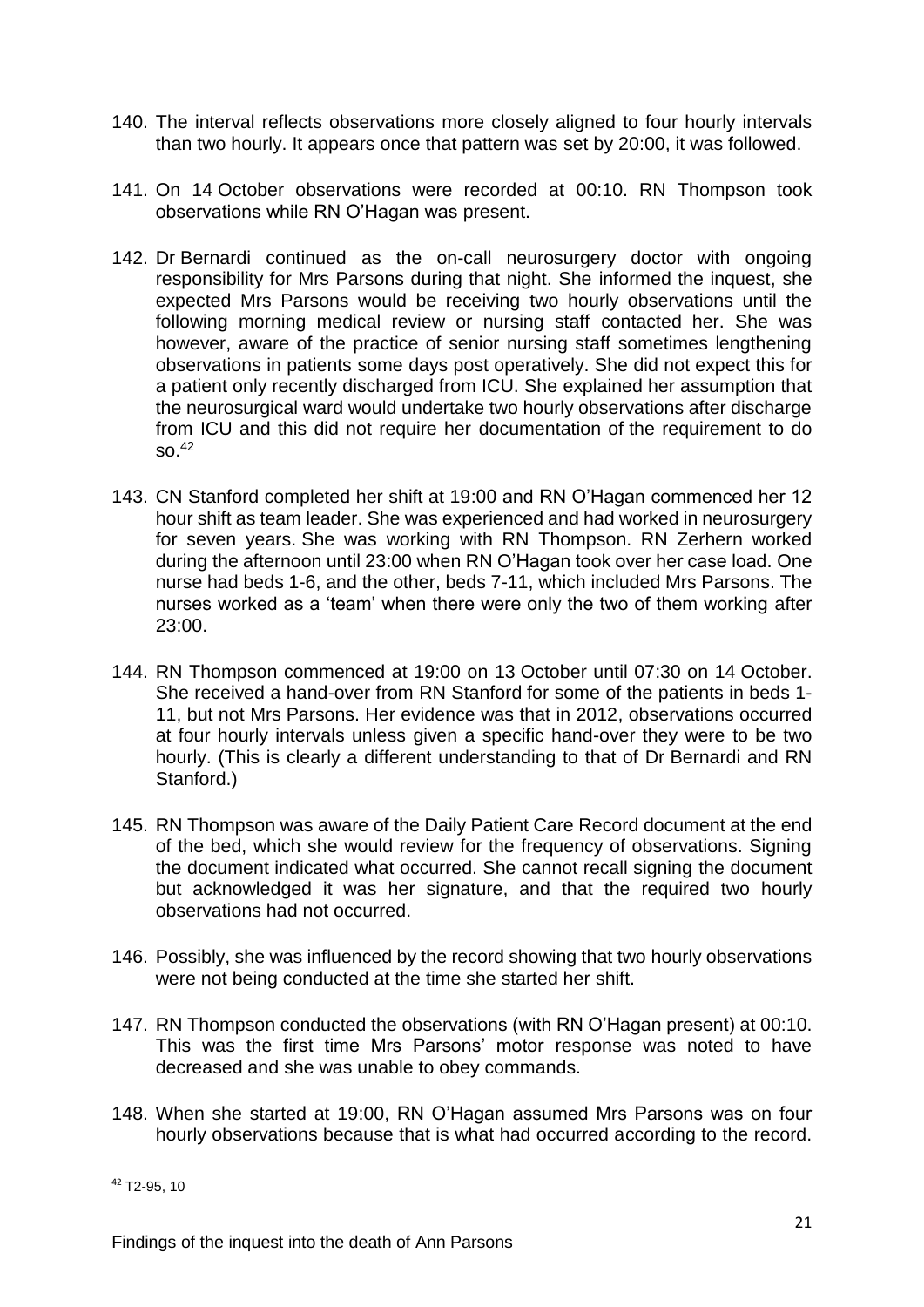She was also of the view that the majority of patients discharged from ICU were on four hourly observations. She did not recall referring to the patient daily care record. She did not make a decision to downgrade Mrs Parsons to four hourly observations as she assumed this was what was occurring from the record.

- 149. RN O'Hagan recalled at 00:10 she was present when RN Thompson took observations. Mrs Parsons was drowsy but rousable, denied a headache, and responded to questions but with some expressive dysphasia. This was consistent with the previous hand-over and prior to that, what had been recorded in ICU. RN O'Hagan was not made aware of the temperature being low (marked at 34.8). She is not sure this is what is recorded in the record, particularly as the graph shows the temperature within normal range.
- 150. RN O'Hagan's normal practice was two hourly observations until midnight and then four hourly. She had authority to exercise her clinical judgment to do this.

### <span id="page-23-0"></span>**Changes made in observations required.**

- 151. CN Stanford continues to work in the neurosurgical ward. She confirmed there are now standard post-operative observations required and also post ICU observations as well. There is a sheet on the front of the notes at the end of each bed informing nursing staff what observations are required for the patient. She explained it is the doctor's decision whether a patient who has undergone surgery goes to the close observation bay which is a high acuity bay. Alternatively, the patient may come to the ward post-operatively. The ratio of nurses to patients depends on the particular circumstance of the patient. Post-operative observations are now hourly for four hours and then second hourly.<sup>43</sup>
- 152. There was some confusion regarding this as the Craniotomy for Tumour Post Discharge from ICU document states observations are second hourly until medical review. The RMO review is required within four hours, for neurological examination and documentation of condition, etc. The Neurology Observation Chart with Escalation Criteria chart has been reviewed and now caters for modifications to urgent clinical review criteria which can be completed by the reviewing doctor to modify observations which trigger escalation.
- 153. The revised Neurosurgery Ward 8AS schedule of observations document<sup>44</sup> confirms the requirements as:

Post ICU observations; 2 hourly until review.

- Post-operative neurosurgical observations; half hourly for 2 hours, hourly for 4 hours and then second hourly until review.
- 154. There is also a standard guidelines and management of patients post craniotomy for tumour detailing the period following discharge from ICU. The document is on the ward for anyone to access.

<sup>1</sup> <sup>43</sup> T1-40, 45

<sup>44</sup> Ex E4, p91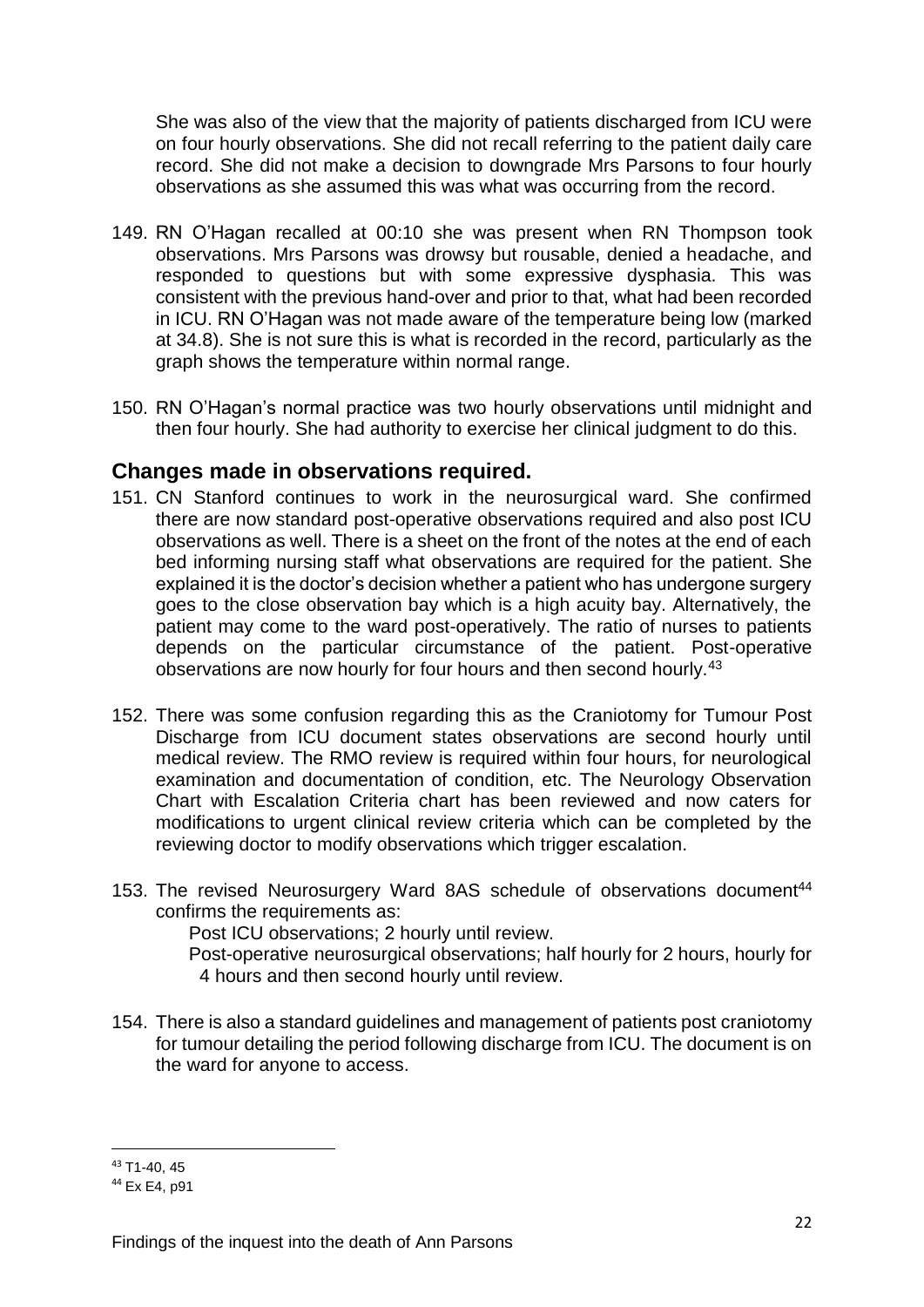## <span id="page-24-0"></span>**Arrest discovered at 04:25 on Sunday 14 October and period**

### **leading to death**

- 155. Observations were taken shortly after midnight on 14 October. The next entry was at 05:20 after Mrs Parsons was discovered unconscious in her bed. The two nurses on duty had been attending to another patient in the same four bed bay, to administer medication. They heard a short snoring sound and observed Mrs Parsons' leg was protruding through the bed rail. They discovered Mrs Parson unconscious and frothing at the mouth. An emergency response was called and resuscitation measures were performed.
- 156. RN O'Hagan stated Mrs Parsons had been repositioned in her bed during the night after being restless and slipping down from the slightly elevated bed-head position.
- 157. The night medical registrar, Dr Curley documented attending when the arrest was called. She did not observe CPR occurring when she arrived. At 05:30 an entry in the record was made confirming Mrs Parsons was being 'bagged' by nursing staff but no cardiac compressions were being performed on arrival. This is contrary to the evidence from the nurses who both stated cardiac resuscitation was being performed and they could not recall any interruption. The factual contest cannot be resolved.
- 158. In any event, Dr Curley confirmed the return of spontaneous circulation after five minutes however, Mrs Parsons' pupils were fixed and dilated. The intensive care specialist Dr Widdicombe subsequently stated the five minute time was relatively quick, but still sufficient time for cerebral injury to occur. Down time was said to be uncertain and estimated by the nurses as 30 minutes prior to the emergency call being made. They had been in and out of the bay for other patients and possibly repositioning Mrs Parsons after midnight.
- 159. Both RN Thompson and R N O'Hagan stated that CPR was commenced and could not recall it being stopped other than to read instructions on the automatic defibrillator whether or not to apply a shock.
- 160. Mrs Parsons was transferred back to the ICU. The intensive care specialist, Dr Widdicombe considered there was no known cardiac risk to account for sudden cardiac arrest and an underlying cerebral cause was most likely. At 05:31, Mrs Parsons' sodium level was low, at 120. Mrs Parsons underwent a further CT scan at 06:00 on 14 October 2014. The radiologist's report stated: 'Development of cerebellar herniation increased cerebral oedema. Mild increased parenchymal defect and surgical bed blood.'<sup>45</sup>
- 161. Subsequently, Dr Papacostas recalls receiving a call on the Sunday 14 October at 07:15 when he was informed of Mrs Parson's significant deterioration. He was shocked. He thinks he was told Dr Tollesson had been informed. He called the consultant shortly afterwards.<sup>46</sup> Dr Tollesson had been called on Sunday morning

<sup>1</sup> <sup>45</sup> Ex E5 p 51

<sup>46</sup> T1-76 15-30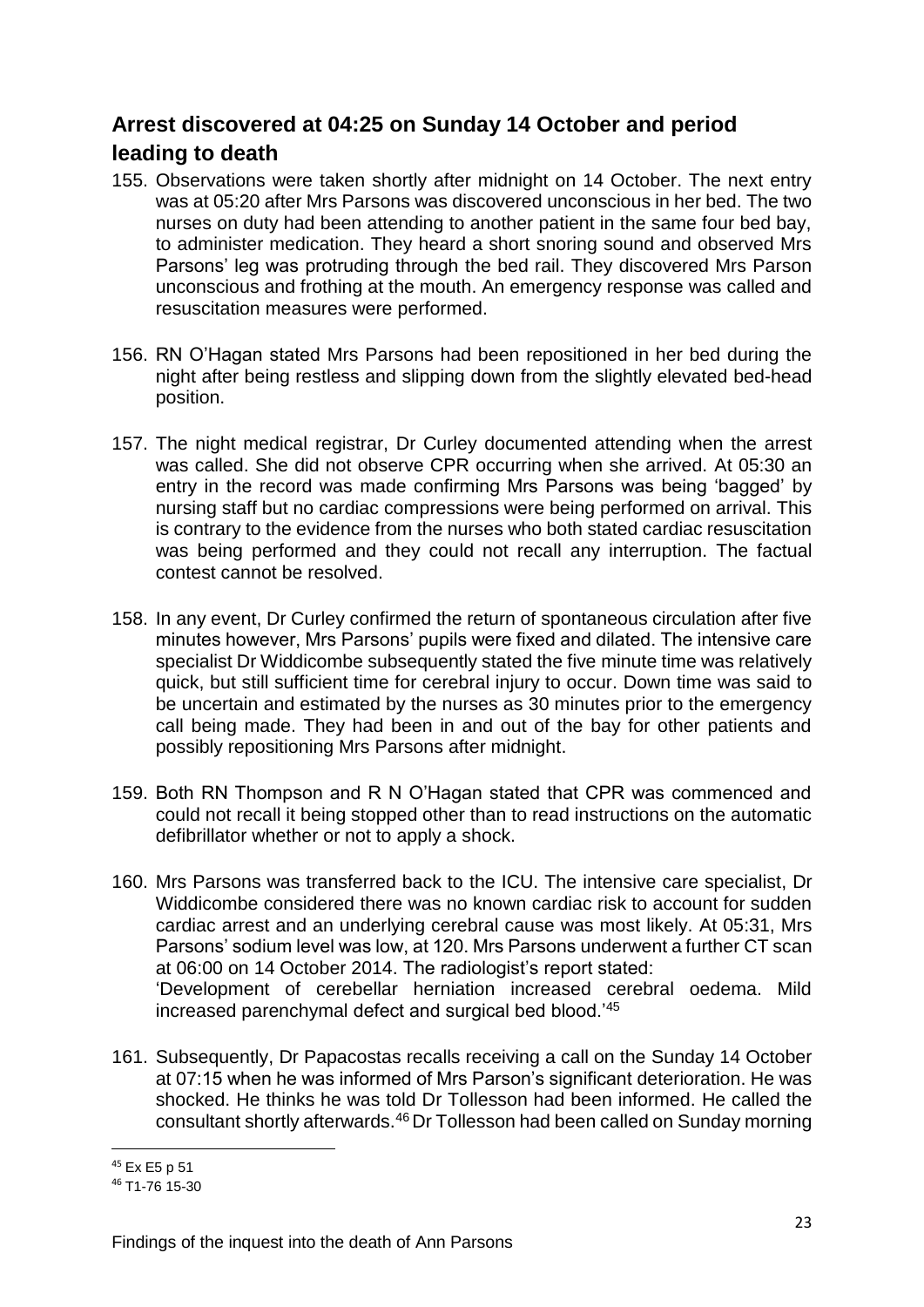by Dr Bernardi informing him Mrs Parsons had been found unconscious in her bed.

- 162. Dr Papacostas expected the consultant neurosurgeon, Dr Tollesson would come in to see the patient in these circumstances.
- 163. Dr Tollesson had not been informed of any deterioration over the weekend following surgery, or of the CT results or that a new infarct had developed. He said he was not notified the family requested to speak with him at any time. Dr Tollesson considered the findings of the CT on Saturday morning, 13 October of 'moderate midline shift and surrounding oedema and new occipital infarction' were significant and should have been advised to either the on-call neurosurgeon or himself. He said had he been advised he would have requested Mrs Parsons remain in ICU and ordered a repeat CT scan in 12 hours. He may also have implemented drug therapy.<sup>47</sup>
- 164. Dr Tollesson stated he asked Dr Papacostas if he wanted him to come in and talk with the family. He said Dr Papacostas indicated he did not think this was necessary as he had developed a good rapport with the family. Dr Tollesson indicated he was happy to come in if Dr Papacostas required his support in communicating with the family.
- 165. Dr Tollesson said he was not advised at any time the family wished to speak with him.
- 166. Dr Papacostas thinks it was possible that he offered to go in to speak with the family as he had established a good rapport with them prior to the operation. When he saw the family, he felt they were shattered and he felt extremely uncomfortable, and very bad. He spoke with the family afterwards briefly but he felt it was like a big wall had been erected and he couldn't do anything for them.<sup>48</sup>
- 167. It is regrettably noted that Dr Tollesson did not communicate with the family until months later when he attempted to make phone contact with Mr Pickham in the United States. Mr Pickham declined the contact after such a long interval.
- 168. The intensive care specialist, Dr Widdicombe met with family members at 11:19 on the Sunday morning. By this stage, it was considered Mrs Parsons had suffered brain death. Due to the recent cardiac arrest, Dr Widdicombe could not yet conclusively confirm the position. He also noted a low body temperature in intensive care which was consistent with a catastrophic cerebrovascular injury. It was proposed that further testing would be undertaken in 24 hours to accommodate family attendance and consideration of possible organ donation.

1

<sup>47</sup> Ex B7.1, p 3-4

<sup>48</sup> T1-76, 30-40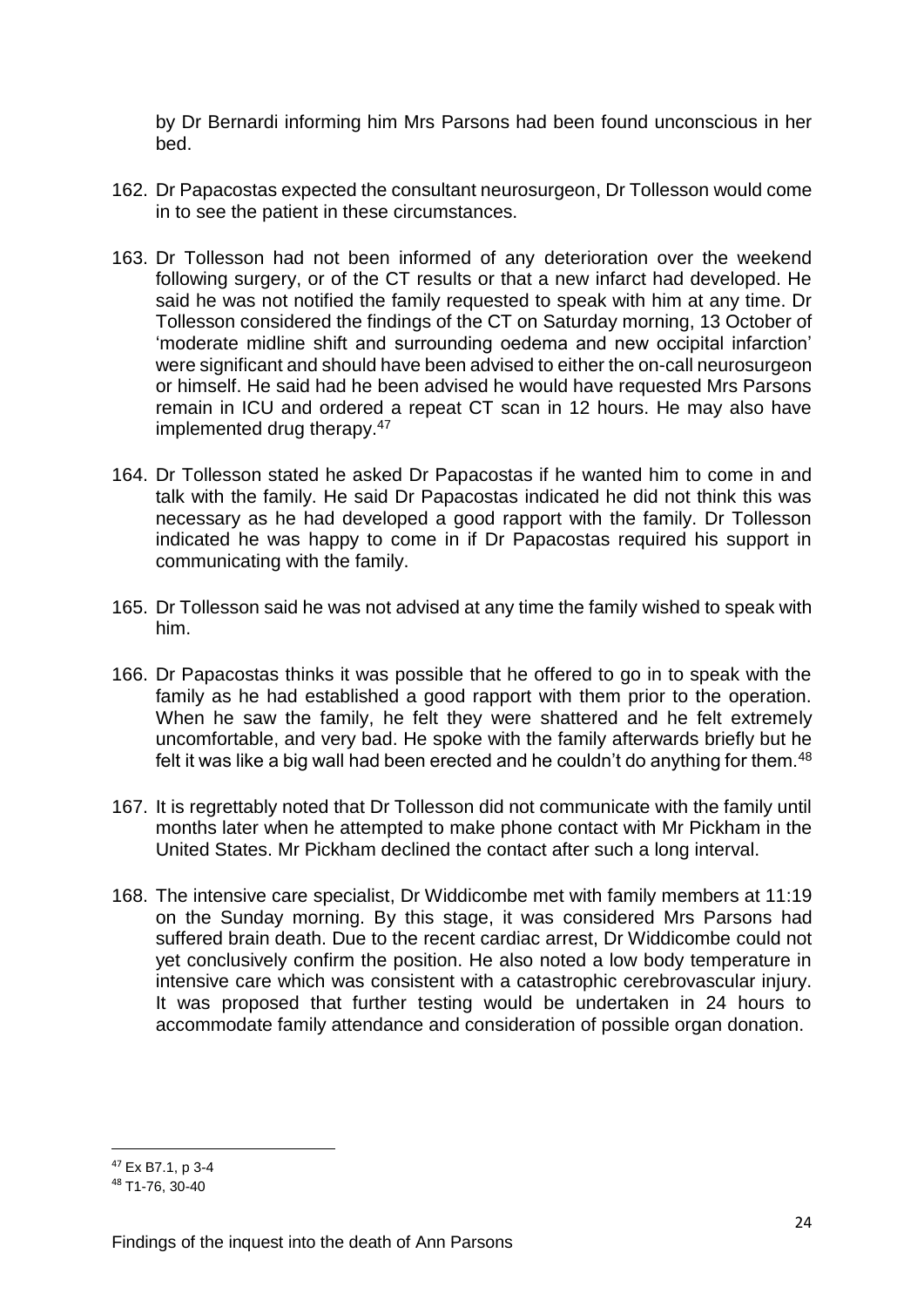- 169. Subsequently, a nuclear scan was reported by the pathologist on 15 October 2012 which confirmed 'There is absent perfusion and uptake of radiotracer within the brain. Findings are consistent with brain death.'<sup>49</sup>
- 170. Dr Widdicombe reported Mrs Parsons' death to the coroner with the following summary:
- 171. 'The consensus opinion is that the likely sequence of events was that the patient had suffered a seizure on the ward, and subsequently suffered a cardiac arrest. The seizure may have been a consequence of hyponatraemia (low sodium) which can arise as a result of quite severe "cerebral salt wasting" which can be a complication of cerebral pathology. Of note, the patient's sodium was low (120 mmol/l) immediately following the cardiac arrest - but had been normal (137mmol/l) on her intensive care discharge. The predisposition to seizure would have been exacerbated by cranial tumour, as well as the craniotomy (surgery). The global cerebral oedema that progressed to brain death was likely to have been multifactorial but predominantly due to hypoxic encephalopathy following cardiac arrest, as well hyponatraemia, and postsurgical and tumour-related oedema.<sup>50</sup>

### <span id="page-26-0"></span>**Autopsy**

- 172. Mrs Parsons' family did not want an invasive autopsy to be undertaken. In these circumstances, and in the context of intensive care management prior to her death, the autopsy was restricted to an external examination together with review of the medical records and CT imaging and other tests. Autopsy examination was conducted on 18 October 2012 by the forensic pathologist, Dr Olumbe.
- 173. Dr Olumbe noted a cause of death certificate had been issued by the intensive care specialist, Dr Widdicombe as follows:
	- 1(a) global cerebral oedema (duration 2 days), due to or as a consequence of
	- 1(b) hypoxic cerebral ischaemia (duration 2 days) due to or as a consequence of
	- 1(c) cardiac arrest, (2 days), due to or as a consequence of
	- 1(d) hyponatraemic seizure (duration 3 days), due to or as a consequence of
	- 1(e) cerebral salt wasting syndrome postcraniotomy excision glioblastomas (duration 3 days)
- 174. Review of the medical record indicated the surgical procedure of image guided craniotomy and debulking of the tumour was uncomplicated. The tumour was consistent with glioblastomas and there were necrotic portions in the central part of the tumour with peripherally thrombosed vessels in the vascular tissue. The bulk of the tumour was successfully removed with minimal fluorescence in surrounding tissue at completion of the procedure. Histology confirmed a

1

<sup>49</sup> Ex E5, p55

<sup>50</sup> Ex E5, p9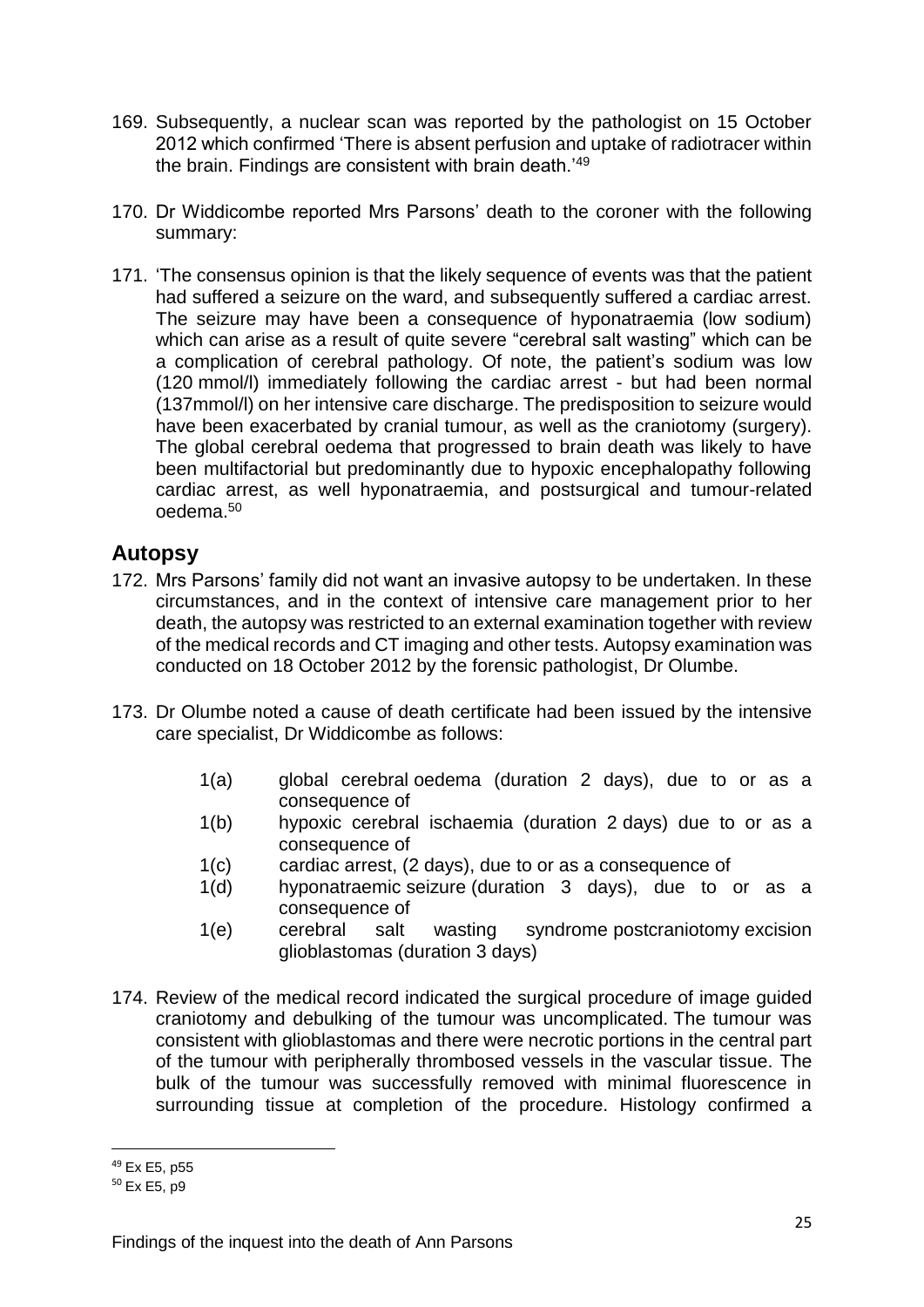glioblastoma multiforme WHO grade IV, noted by Dr Olumbe as the most aggressive malignant primary brain tumour.

- 175. The autopsy report then summarised Mrs Parsons' progression through the high dependency unit and intensive care unit and onto the neurosurgical ward.<sup>51</sup>
- 176. Dr Olumbe documented her cause of death as:
	- 1(a) glioblastoma multiforme–grade 4 (surgically treated).
- 177. He indicated further expert opinion was required to review clinical care.

### <span id="page-27-0"></span>**Expert opinion, Dr Robert Campbell**

- 178. Dr Robert Campbell, neurosurgeon provided expert opinion to this inquest. He reviewed Mrs Parsons' recent diagnosis and transfer from Rockhampton to RBWH.
- 179. He noted specifically that surgery was not undertaken until 16 days later on 12 October 2012.
- 180. Mrs Parsons underwent a stealth guided craniotomy and debulking procedure to remove a newly diagnosed 4 Glioblastoma Multiforme. This procedure used magnetic resonance imaging stereotactic guidance and tumour fluorescent assisted resection. The surgery was completed in less than three hours and there was no indication of adverse intraoperative event. Mrs Parsons was given more than three litres of fluids during the operation and remained in positive balance during her management in ICU over the next 24 hour period.
- 181. He reviewed her intensive care unit admission and step down to the ward at 2.35pm on Saturday 13 October 2012.
- 182. He noted at 4.30am on Sunday 14 October, nursing staff found Mrs Parsons in a cardiac arrest state. She was resuscitated and taken for CT scan. Cerebellar herniation and cerebral oedema was identified. She was intubated and readmitted to ICU but did not respond to treatment. Clinical brain death was confirmed on Monday 15 October 2012.
- 183. Dr Campbell noted the opinion from the ICU that acute deterioration was attributed to a sudden and rapid drop in sodium levels.
- 184. Dr Campbell considered the first sign of neurological deterioration was observed six hours after surgery. There was a disturbance in speech and communication which was assessed by the neurological registrar on duty at 20:30. A clinical diagnosis of Gerstmann's Syndrome was made. Her condition fluctuated and a further CT was performed at 05:30 on the Saturday 13 October. A perioperative

<sup>51</sup> Annexure B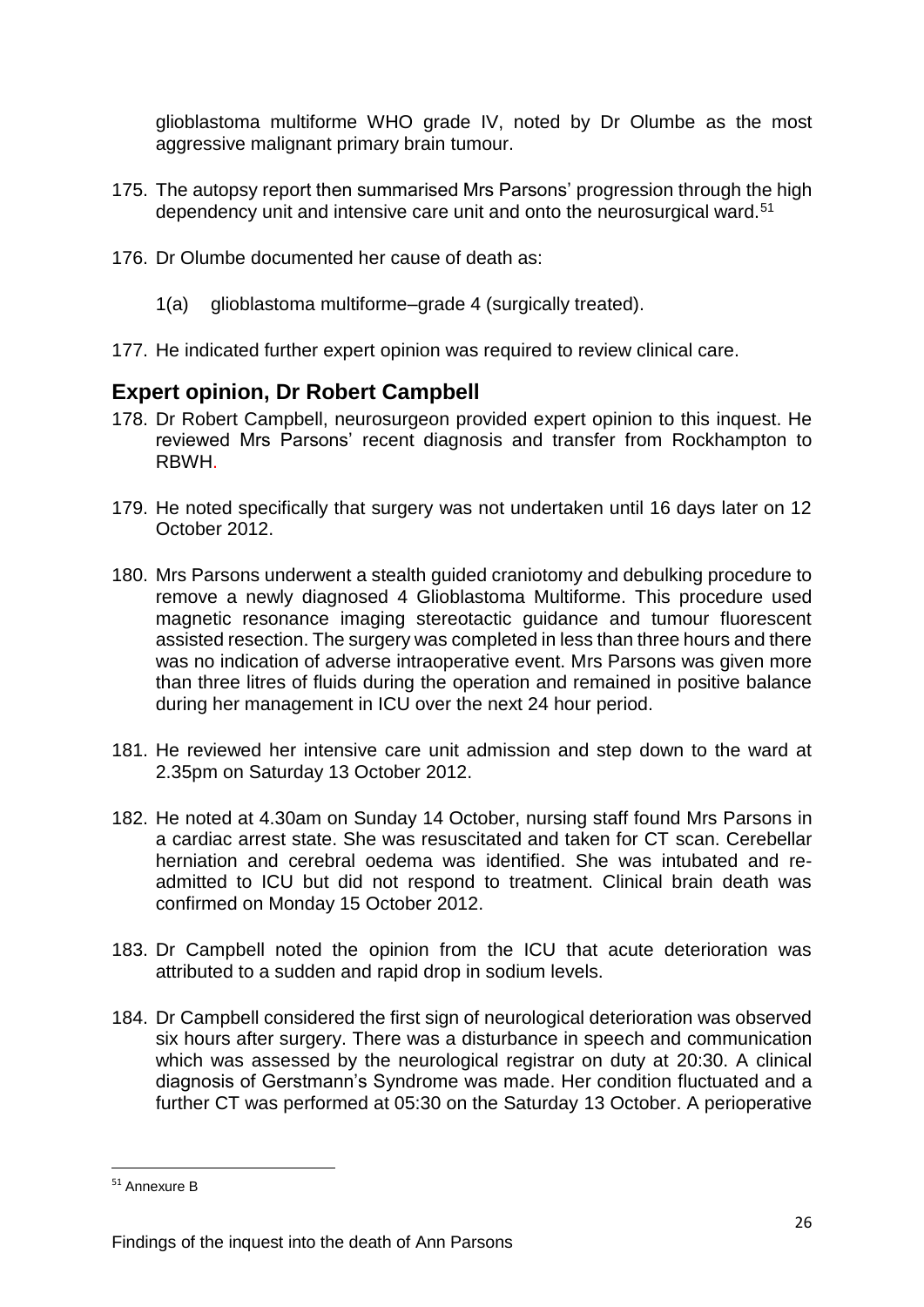lobular infarct was identified confirming the neurological deterioration and Gerstmann's Syndrome.

- 185. By midday that day, she was transferred to the ward. Her GSC still reflected an impaired neurological state with impairment in language. Dr Campbell noted subsequent deterioration in GCS at 18:00.
- 186. At about 04:30, Mrs Parsons was found unresponsive in cardiac arrest following a suspected unwitnessed seizure. He confirmed tests showed hyponatraemia (serum level of 120) which was corrected but the patient did not recover.
- 187. Dr Campbell made three initial observations regarding treatment. The first issue was delay in surgery. He considered the transfer to the major tertiary neurosurgical centre was appropriate. However, he found a delay of 16 days before surgery was undertaken, as both disappointing and unexplained. In his opinion, Mrs Parsons should have been allocated to a colleague and treatment undertaken in a timely fashion. He could understand a delay of up to seven days but could not see a situation where surgery should be delayed beyond 10 days, 'let alone 16 days as occurred.'<sup>52</sup> He went on to say 'within a tertiary neurosurgical service with numerous full-time staff specialists, I am bewildered to understand what other cases took precedence over this case.'
- 188. Dr Campbell questioned the lack of emergency theatre scheduling as he could not think of a more urgent matter than this patient.
- 189. The second comment related to consideration of the particular surgical technique of fluorescent guided surgery which he stated carries a greater risk of causing an intraoperative neurological injury. He considered the possibility of over aggressive attempted excision of the tumour in the posterior parietal region, contributing to an increased risk of intraoperative complication which eventually manifested itself as a Gerstmann's Syndrome. Dr Campbell reviewed the postoperative scan which he interpreted as revealing a fairly wide cortical excision from a transverse approach. He commented that a more vertically paramedian trajectory may have avoided the eloquent cortex.
- 190. It is noted here, that another of the neurosurgeons from the RBWH, Dr Lindy Jeffree, stated there was no evidence to suggest the use of ALA fluorescence was likely to result in an over aggressive attempt at excision. It was asserted, the use of ALA fluorescence was associated with improved survival. However, Dr Campbell's reference to the detailed training manual distributed by Specialised Therapeutics Australia does provide limitations to the extent of resection. The limiting factor is the risk to eloquent brain structure. Essentially the surgery for malignant glioma remains palliative.
- 191. The references from the training manual and a further article identified in Dr Campbell's advice dated 1 August 2016 is persuasive simply as an indication of the context in which the procedure is applied, and remains palliative rather than

 $52$  ExC<sub>2</sub> p 3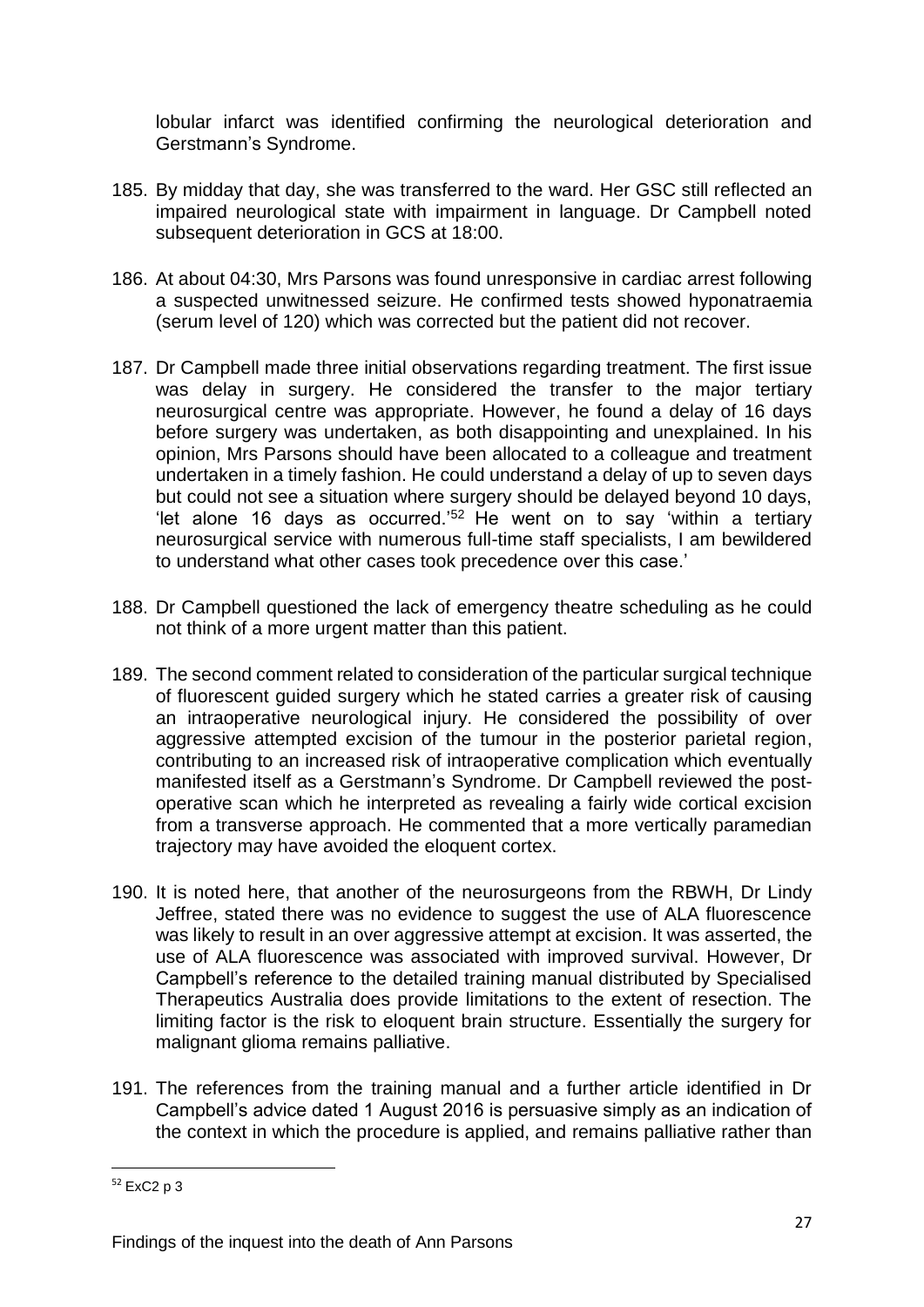curative. The emphasis rests with the surgeon in appropriately selecting patients to undergo this particular surgical technique. In Dr Campbell's summary he states 'it would appear that the complication rate of new neurological deficit, similar to what was experienced by Mrs Parsons, was approximate doubling in the group in which ALA is used to guide resection.'<sup>53</sup>

- 192. It is also noted here that the court accepts Dr Robert Campbell as an appropriate consultant neurosurgeon with relevant expertise to comment on the 5A LA fluorescent guided procedure, having regard to his professional neurosurgical history and taking the same training course in Gliolan as both Drs Tollesson and Jeffree.<sup>54</sup> It is noted, Dr Campbell continues to use the procedure in highly selective cases.
- 193. The third observation made by Dr Campbell was that an excessive amount of intravenous fluid was required during the operation, in excess of blood loss. He did not consider this factor was causative of the subsequent development of hyponatraemia, but he considered it a contributing factor due to dilution of the proteins and albumin. He considered it a factor in the subsequent sequelae rather than 'cerebral salt wasting' as an idiosyncratic development. He could not see any consideration of urinary sodium, osmolality or other diagnostic criteria to reach the conclusion of the diagnosis of cerebral salt wasting.
- 194. Dr Campbell suggested additional expert comment from an independent neuro anaesthetist and neuro intensivist.
- 195. The fourth comment from Dr Campbell referred to the reliance on GSC as remaining near normal in the postsurgical period until about 6pm in the intensive care unit. At that point, disorientation and repetitive language suggested a more specific focal neurological event had occurred.
- 196. The fifth comment by Dr Campbell questioned the appropriateness of the decision to transfer Mrs Parsons from intensive care to a neurosurgical ward when a CT scan at 05:00 that morning confirmed an operative complication and a new neurological deficit. He indicated in evidence this was sufficient reason for the surgeon to request extended time in ICU. If this was not possible, then an appropriate plan of management should have focused on higher frequency of observations. It might also consider selecting a bed close to the nursing station and directing senior nursing staff to Mrs Parsons in the next 12 hour shifts.
- 197. He also confirmed the CT scan and ischaemic event and changes in communication should have been handed over to ward staff to alert them that this patient's course was not straightforward.<sup>55</sup> With respect to frequency of observations, he considered this was an individual assessment of a patient rather than trying to dictate a set, chronological sequence. It should have regard to the frequency of observations of the time of exit from intensive care. It is his usual

<sup>53</sup> Ex C2.1, p3-4

<sup>54</sup> Ex C2.1, p 4-5

<sup>55</sup> T3, 1-87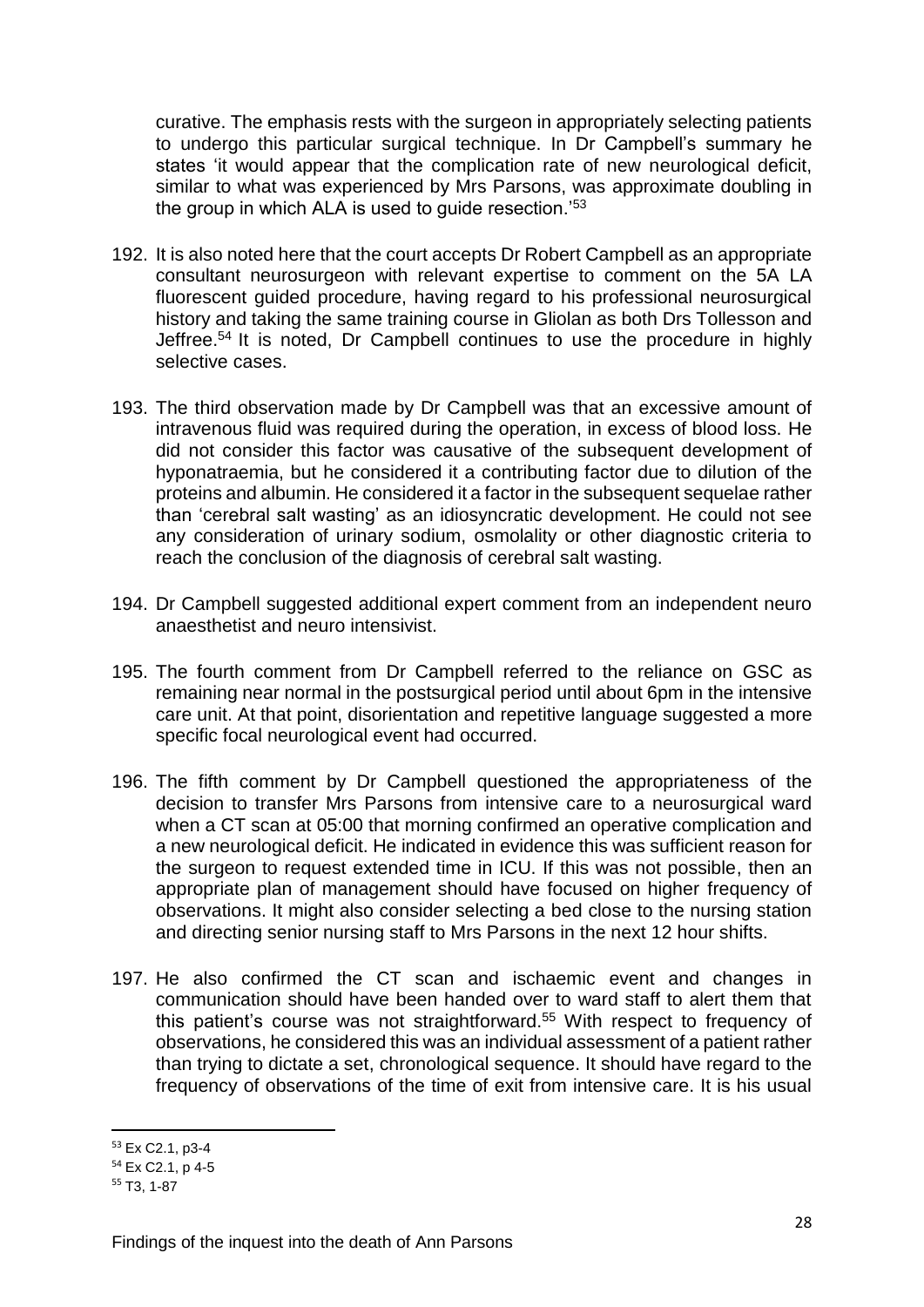practice for patients to continue with hourly or second hourly observations after exit from intensive care to enable nurses to become familiar with the patient.<sup>56</sup>

- 198. In Mrs Parsons' particular circumstance, he considered on transfer to the ward, there should be a transition period of hourly observations as a minimum for the first four hours and then review the situation. On Saturday lunchtime through until Sunday morning, he would expect second hourly observations as a minimum. He considered the responsibility for setting that plan of observation and care, rested with the neurosurgical team handing over from ICU to the ward.<sup>57</sup> Ultimately, it would be the surgeon's responsibility to document a plan that was a variation from normal practice and also conduct a discussion with the senior nurse of the ward receiving the patient.
- 199. Dr Campbell expressed some concern about the responsibility of decision making falling to the most junior person in the system (principal house officer neurosurgery, working a 24 hour shift) to make the determination. He was however, reassured that there was consultation, accessibility and advice provided by the senior registrar, Dr Papacostas. He had assisted at the surgery and subsequently reviewed Mrs Parsons and then had been on-call overnight. Dr Campbell commended him for encouraging the principal house officer to contact him to discuss the CT results well after the completion of his on-call period. Dr Campbell nonetheless considered it would have been appropriate to involve the Saturday neurosurgical consultant at this critical point. He indicated, had this been his patient, he would want to be informed. Subsequently, Dr Tollesson, (who was not informed of these events) also indicated he should have been contacted.
- 200. Dr Campbell did not consider it was acceptable practice that observation frequency was at nurse discretion.
- 201. Dr Campbell noted the consultant surgeon was not contacted despite clinical assessment on the evening of surgery indicating some evidence of complication which was subsequently confirmed by the CT, indicating a cerebrovascular infarct.
- 202. Finally, Dr Campbell expected in a tertiary neurosurgical unit at that time where the consultant in charge was not on duty the following Saturday morning after surgery, that the consultant would be notified by his staff or directly from the intensive care staff, of the developments with the patient. Further, the neurosurgeon on duty over the weekend should have also been notified directly.
- 203. Dr Campbell held the opinion that Mrs Parsons was not in a suitable condition at the time she was discharged from the intensive care unit to the neurosurgical ward.

<sup>1</sup> <sup>56</sup> T3, 1-88

<sup>57</sup> T3, 1-88 ,25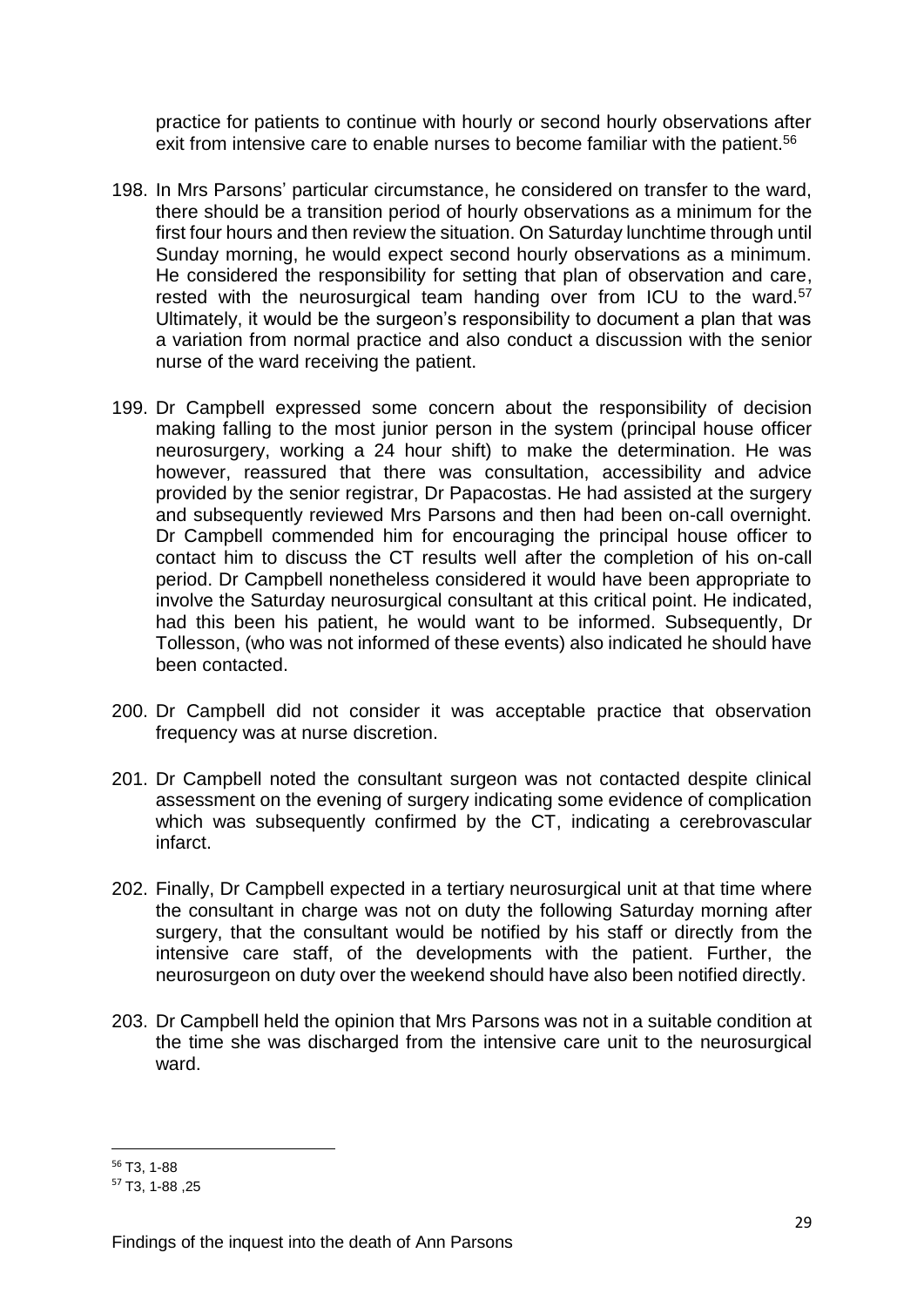- 204. In the circumstances of a new neurological deficit following surgery, he considered a heightened level of observation and consideration of all specific modalities of neurological dysfunction was required.
- 205. Dr Campbell was asked to comment with respect to the appropriateness of treatment once the ischaemic stroke/neurological deficit in the post-operative scan was identified.
- 206. He remained concerned about the fluid management. A high volume of saline, and subsequently Hartman's solution was used yet the patient remained in positive fluid balance despite being given Mannitol as a diuretic. Dr Campbell considered the serum electrolytes seemed to indicate a haemo-dilution occurred yet the sodium remained stable until the time of the presumed seizure and subsequent cardiac arrest. He said in Mrs Parsons' case, she appears to have developed hyponatraemia in the face of a large fluid load of saline. He considered the disturbance of her physiology in which she has retained water and excreted sodium (no urinary sodium results available) needs consideration.
- 207. He did not consider further imaging was required at that point. However, intervention and assessment by a senior neurosurgeon/neurosurgical staff member or consultant neurologist was appropriate and did not occur. Although he did not consider this would have changed the outcome for Mrs Parsons, it would have provided an opportunity to remain in intensive care with further regular serum electrolyte assessment. Consideration of her overall fluid management would have taken place.
- 208. Dr Campbell stated there were no specific guidelines for observations in the postoperative setting of a complication such as stroke following neurosurgery. The observations should relate to the needs of each individual patient. He believed it likely that all staff were lulled into a false sense of security by simply applying the GSC assessment tool without further consideration of her communication impairment. The identification of Gerstmann's Syndrome should have triggered this so that Mrs Parsons received a higher level of neurological observations irrespective of whether this was in the intensive care unit or in the stepdown neurosurgical ward.
- 209. In his evidence, Dr Campbell was asked about the evening of 13 October/early morning 14 October on the ward. The GCS score was assessed and for the first time, there was a decrease in the motor strength response. He said this should have raised concern and triggered the nurses to request a medical review from the on call junior doctor to attend. This would have led to the registrar being called if there was concern and further tests and assessment would be initiated. (Blood tests, x-rays, increased observations, and possibly further brain imaging.)

### <span id="page-31-0"></span>**Overall comments from Dr Campbell**

210. Dr Campbell confirmed Mrs Parsons' underlying medical condition was of an invariably incurable disease. The location of her tumour within her dominant parietal lobe would almost certainly lead to the inevitable development of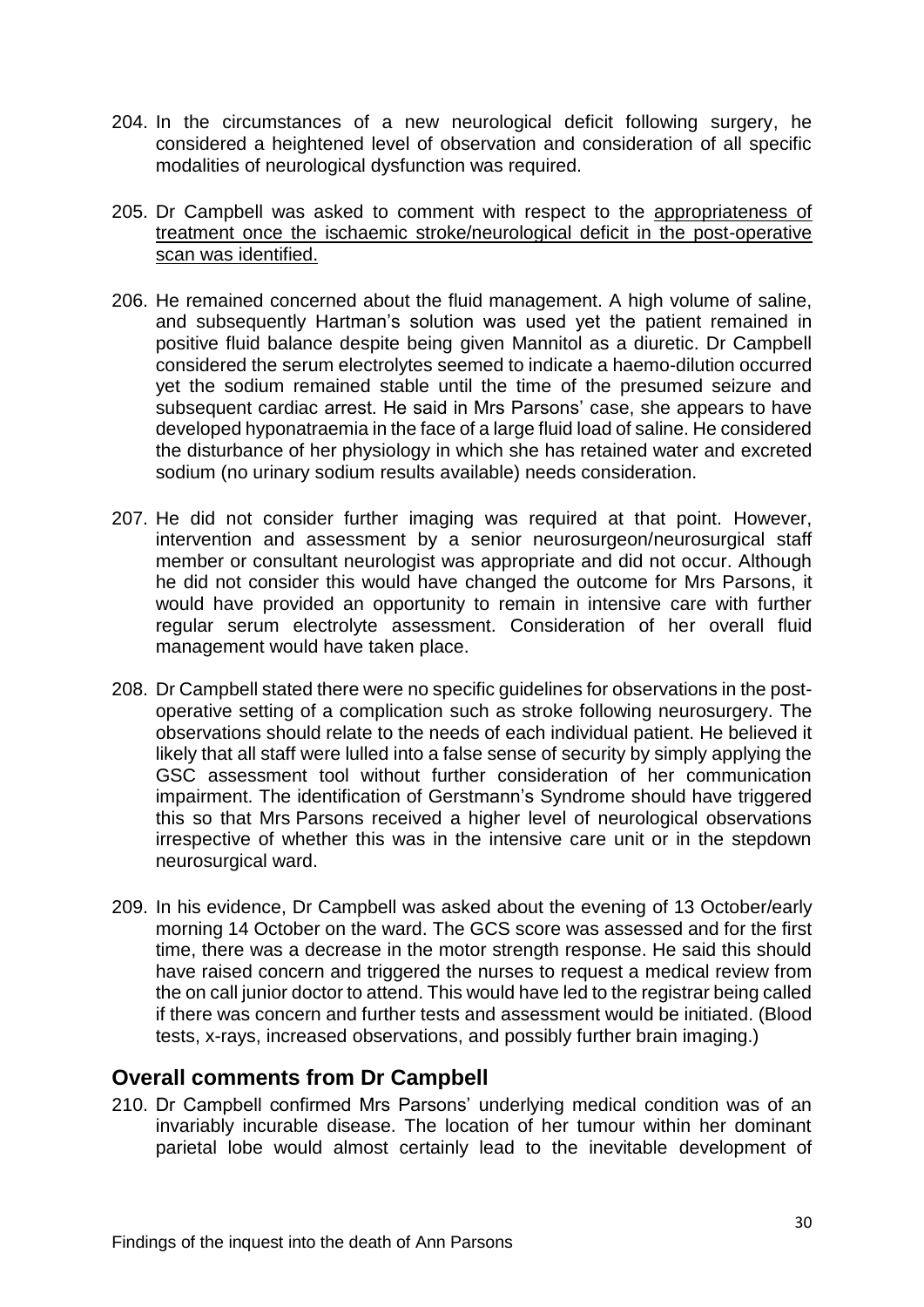significant neurological damage irrespective of adjuvant treatment such as chemotherapy, radiotherapy or subsequent surgery.

- 211. Dr Campbell strongly believed that Mrs Parsons' care should have been different but he was not sure that it would have had any impact on the fatal nature of this disease.
- 212. He categorised his criticisms as systemic problems (rather than individual staff) within the major department. He did however, note that issues raised by Mrs Parsons' family with respect to the standard of care and expectations of contractual attendance of any particular specialist, should be reviewed in the context of Queensland Health and not the standard of care and level of hospital management and expectations in North America.
- 213. In particular, Dr Campbell stated he did not consider personal criticism of the consultant was warranted, rather he considered systems errors had occurred in the management of Mrs Parsons, ultimately resulting in her demise.
- 214. Dr Campbell confirmed the preoperative MRI on 28 September 2012 showed extensive cerebral oedema over the entire left hemisphere with distortion of the cortical architecture and oedema/active tumour disease extending across the midline. In his opinion, it was an extensive tumour which was not curable by complete surgical resection.
- 215. Post-operative CT imaging on 13 October 2012 showed a large resection cavity of the posterior left parietal region extending inferiorly to the level of the tentorial notch. Adjacent to the resection cavity was an area of cerebral infarction. When combined with the extent of resection, the result was a larger mass lesion than the original tumour.
- 216. Dr Campbell considered this was not an expected outcome of surgery. He noted the cerebral infarction fits within the territory of the posterior cerebral artery medial branch territory likely due to interruption of arterial supply at the level of the penetrating branches of the posterior cerebral artery deep within the resection cavity. It is a significant infarction both in location and in terms of functional neurological loss when combined with the original extent of the underlying tumour. $58$  (It is noted this is contrary to the opinion expressed by Dr Lindy Jeffree that this was a relatively small infarct. Dr Campbell's detailed explanation is persuasive.)

### <span id="page-32-0"></span>**Dr Robert Barnett**

- 217. Dr Robert Barnett assisted this inquest by providing written expert advice from his perspective as an anaesthetist and intensive care specialist.<sup>59</sup>
- 218. He dismissed the possible causative effect of steroid medication prior to surgery in the subsequent development of hyponatraemia as unlikely. Corticosteroids

1

<sup>58</sup> Ex C2.1, p3

<sup>59</sup> Ex C1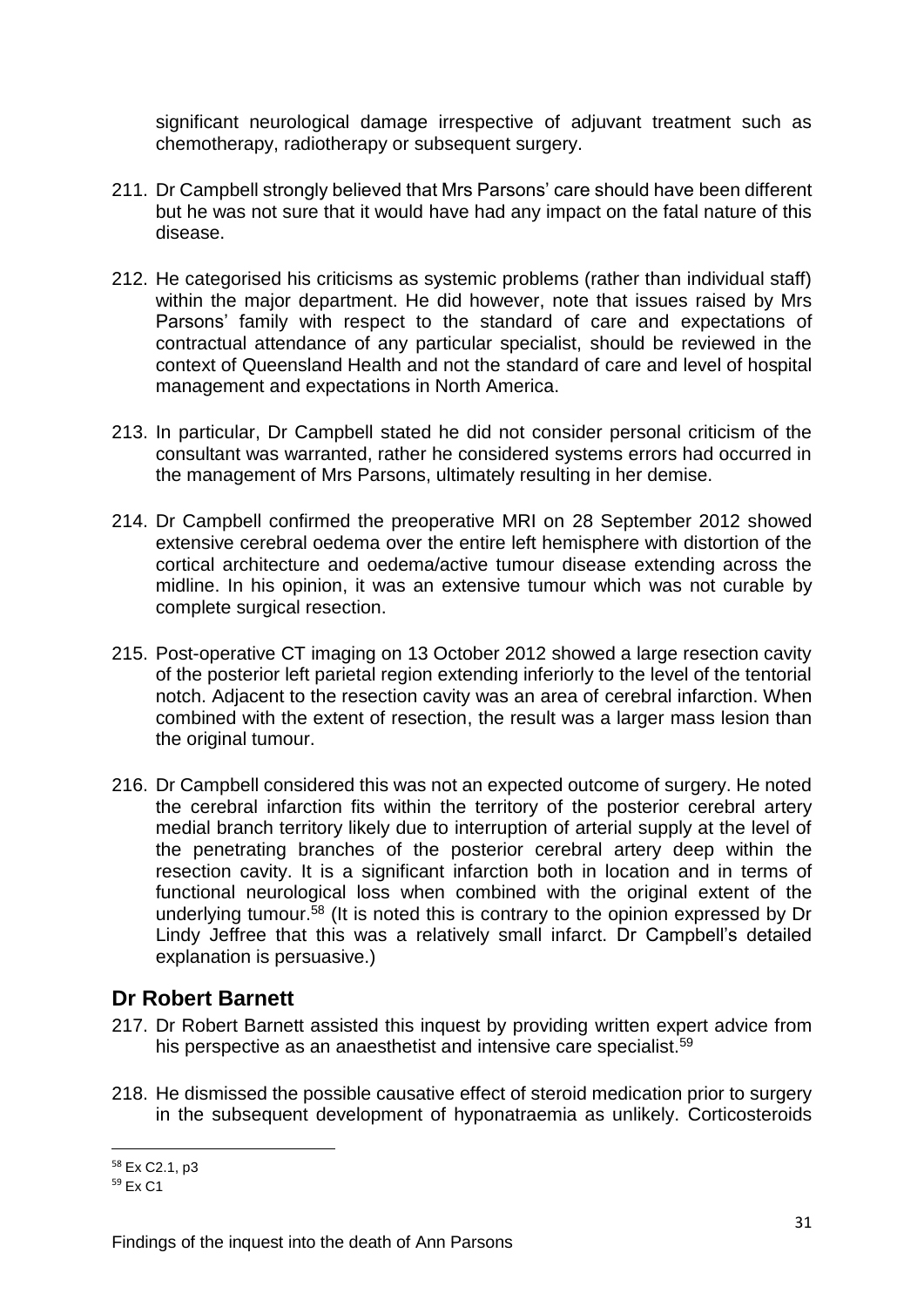cause sodium and water retention. Occasionally, this causes chronic low sodium levels but is usually slow and related to oral intake of sodium poor fluids. In Mrs Parsons' case, the drop in sodium levels was precipitous and at the time of minimal if any oral intake.

- 219. Low sodium level occurs when:
	- (a) retention of water greater than sodium, most commonly as syndrome of inappropriate antidiuretic hormone (SIADH).
	- (b) loss of sodium greater than water–cerebral salt wasting.
	- (c) the absorption, either intravenously or orally, of hyponatraemic fluids.
- 220. Dr Barnett dismissed SIADH as there was no high volume of water retention. He also noted fluids were closely monitored and high sodium fluid was always used.
- 221. Dr Barnett considered 'cerebral salt wasting is well documented in this scenario, normally the onset of the low sodium is slower than in this case but it has been reported to occur rapidly especially in women. Cerebral salt wasting causes the loss of sodium and water causing a form of dehydration. At the time of resuscitation there were several markers of dehydration, most notably her haemoglobin had jumped up and fell to its normal level when resuscitated<sup>'.60</sup>
- 222. He also considered that the volume of intraoperative fluid was within the normal range in a patient receiving mannitol. There was no indication of a high urine output in the intraoperative or early post-operative period which might suggest excretion of sodium in the urine.
- 223. Dr Barnett reviewed the pathology results and explained in the interval after discharge from intensive care, there was a marked increase in the haemoglobin suggesting dehydration. At the same time, the sodium fell to 120. The combination of a profound fall in sodium at the same time as dehydration occurring is most likely to be idiopathic cerebral salt wasting in his expert opinion.
- 224. Dr Barnett considered early identification and management of electrolyte imbalance, especially sodium is a vital part of post-operative care for neurosurgical patients. In the particular clinical circumstances, he considered the electrolyte testing frequency was adequate. He considered it was impractical to require four hourly testing. In most patients this would lead to more problems than identification of issues. He considered there was little to suggest it was necessary in this case.
- 225. Finally, Dr Barnett commented that the decision to discharge from intensive care is always a balancing game comparing relative risks of preventing adverse events across multiple patients. He agreed it could easily be argued that Mrs Parsons should have stayed in intensive care for a further 24 hours and it might have made a difference. However, the reality of pressure on intensive care unit beds would mean such a decision applied across all patients with potential to

 $60$  Ex C<sub>1</sub>, p 2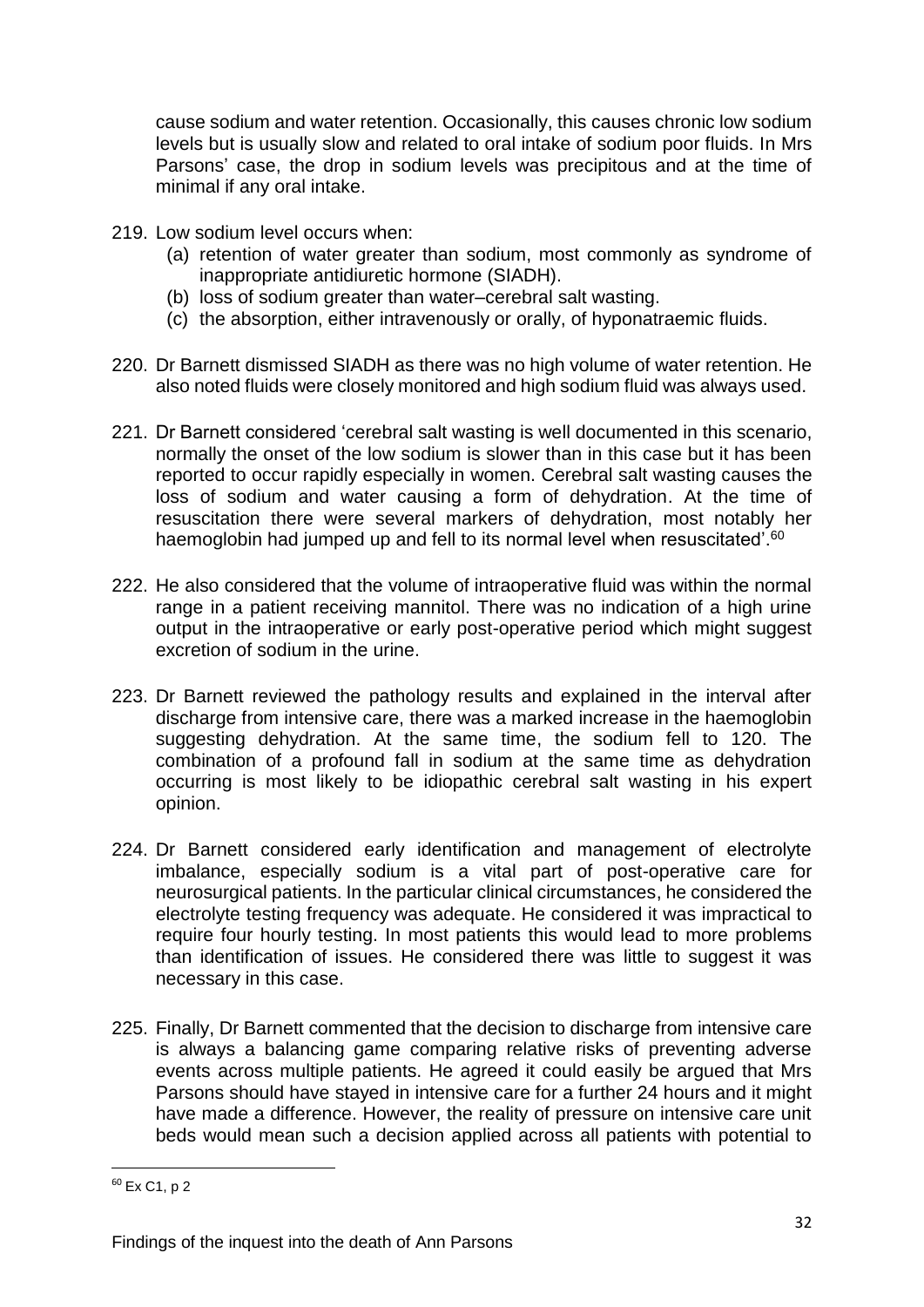deteriorate would cause further delay in access to surgery. He considered the overall evidence generally indicated longer stays in intensive care may identify the deteriorating patient earlier but not necessarily alter the outcome. He considered it was impossible to guess whether a further day in the intensive care unit would have helped Mrs Parsons.

226. In considering Dr Barnett's comments, Dr Campbell maintained his view that the volume of fluid was excessive. Most neurosurgeons and neuro anaesthetists would attempt to keep the patient 'a bit dry' other than in the situation of excessive blood loss requiring a large volume fluid replacement. He also noted a drop in haemoglobin from 9 October to 13 October which he thought likely to cause fluid dilution. The estimated 27% decrease in haemoglobin remained unexplained by blood loss. Nor was this explained by the dehydrating effects of mannitol and subsequent diuresis

### <span id="page-34-0"></span>**Dr Felicity Sinclair**

- 227. Dr Felicity Sinclair did not attend but assisted the inquest with her expertise as a general and specialist anaesthetist.
- 228. Dr Sinclair considered the steroid medication, dexamethasone does not cause a decrease in serum sodium. The sodium levels remained normal until 14 October 2012.
- 229. The intravenous fluid used during surgery was normal saline and has a sodium concentration slightly higher than normal intravascular sodium concentration. This would not have been responsible for causing hyponatraemia. Nor did she consider three litres an excessive volume where intraoperative mannitol, which is a diuretic causing fluid loss from the kidneys, was also being used. (Dr Campbell maintained his reservation with the volume of intravenous fluid during surgery which he considered to be excessive.)
- 230. Dr Sinclair noted intraoperative blood loss was not recorded and therefore considered it was not accounted for in the post-operative fluid balance, which would have been less positive then recorded. It was not considered that the positive balance was excessive. There were no signs of hypervolaemia such as oedema or neck vein distension. The sodium level remained normal until the preterminal event on 14 October 2012.
- 231. Dr Sinclair considered the most likely cause of Mrs Parsons hyponatraemia was either cerebral salt wasting syndrome or syndrome of inappropriate antidiuretic hormone (ADH) secretions. These syndromes occur in patients with neurologic disease and may cause precipitous and profound hyponatraemia. (It is noted Dr Campbell agreed with these two possibilities. He stated it could not be established which of these diagnoses best described the metabolic scenario. There was no information that urine and sodium tests results were collected to confirm the diagnosis of salt wasting. Both these conditions result in rapid decrease in serum leading to brain swelling. This is commonly seen in patients with a range of brain pathology.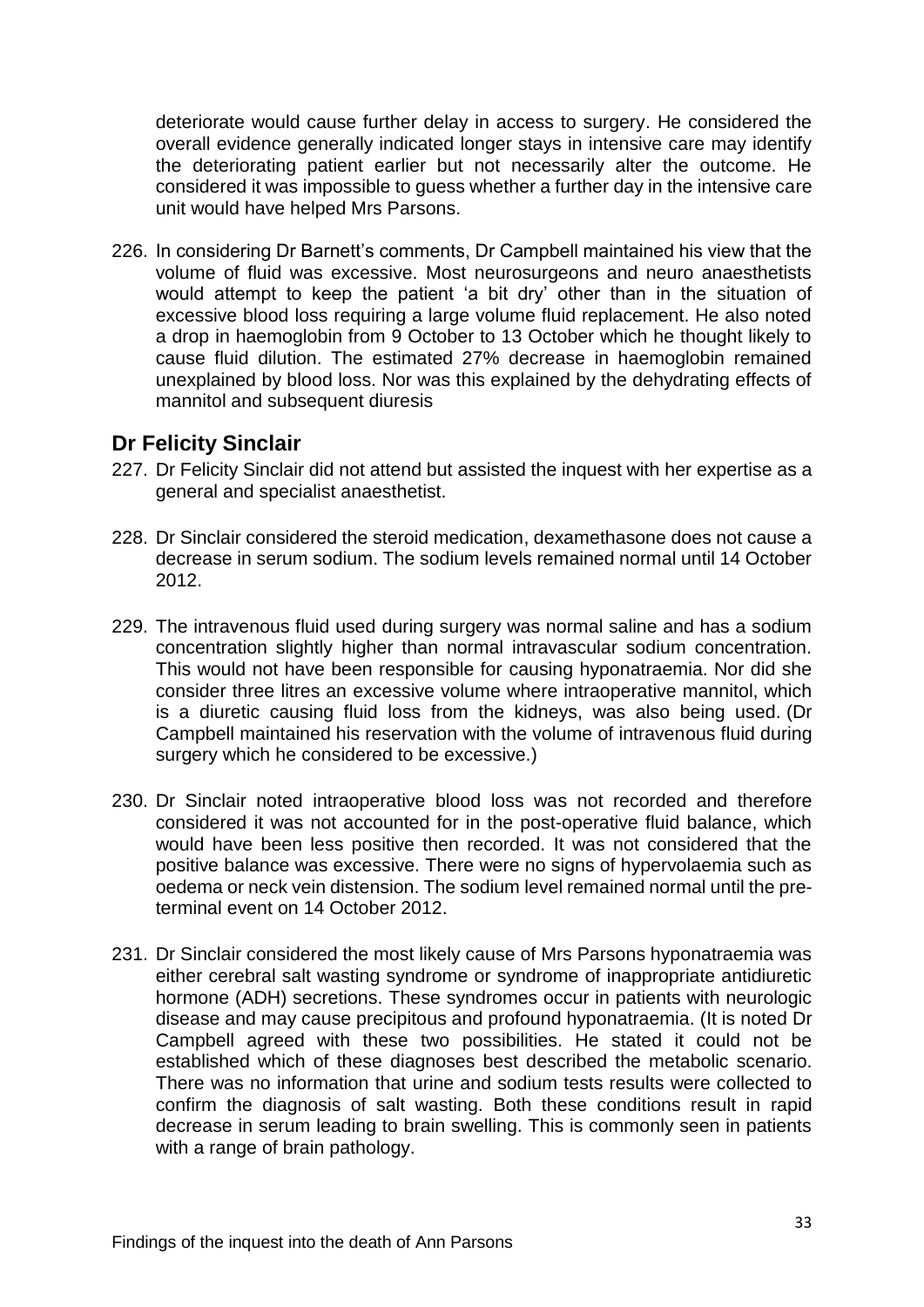- 232. Dr Sinclair stated had the hyponatraemia been diagnosed earlier, urinary sodium and osmolality could be undertaken. This would differentiate between cerebral salt wasting syndrome and syndrome of inappropriate ADH secretion. However, Mrs Parsons' pre-terminal event meant further testing would not have changed the eventual outcome. It was noted the serum sodium was normalised two hours after her cardiac arrest.
- 233. Dr Sinclair thought it possible early identification of hyponatraemia may have altered the outcome but deferred to the opinion of a neuro intensivist.

### <span id="page-35-0"></span>**Conclusions from expert evidence**

- 234. The underlying cause of the low sodium was not able to be established after consideration of all the information form the experts.
- 235. In evidence at the inquest, Dr Campbell stated after review of post-operative imagining, he thought it likely an infarction of the deep medial parietal temporal location had occurred and this was the cause of the communication failure which has been labelled Gerstmann's syndrome.
- 236. Dr Campbell noted that without access to a fall language assessment preoperatively, it was difficult to assess the patient's varying capacity to express themselves. It was evident in the post-operative period in ICU there was concern that the patient had a communication problem requiring further assessment.
- 237. With respect to the use of the GCS, Dr Campbell confirmed it was used universally around the world as a tool to assess neurological function. It was developed in the context of head injuries sustained in possibly remote locations to assess with some consistency the patient's condition.
- 238. It is used in other situations to give a very simple reproducible global assessment of the patient's level of consciousness. He considered in the context of this patient, in this situation, its use was flawed where there was a language problem preoperatively which had subsequently become more complex post-operatively.
- 239. Dr Campbell would have expected a speech therapist skilled in language and communication to assess and document the deficiencies. Alternatively, a neurologist more skilled in interpretation of clinical response and correlation with anatomical disease, could have documented Mrs Parsons' preoperative communication/speech status to provide a baseline.
- 240. Dr Campbell did not consider it was reasonable that there had only been one neurological assessment as part of the admission process undertaken by a resident doctor. With Mrs Parsons' background of transfer from Rockhampton with stated language disturbance, he considered a tertiary hospital would instigate a speech therapist to assess the language deficits.
- 241. Dr Campbell also expressed the view that in the public hospital setting where patient care is being undertaken through a hierarchy of medical offices, he would have expected documentation or entry of the subsequent consultants'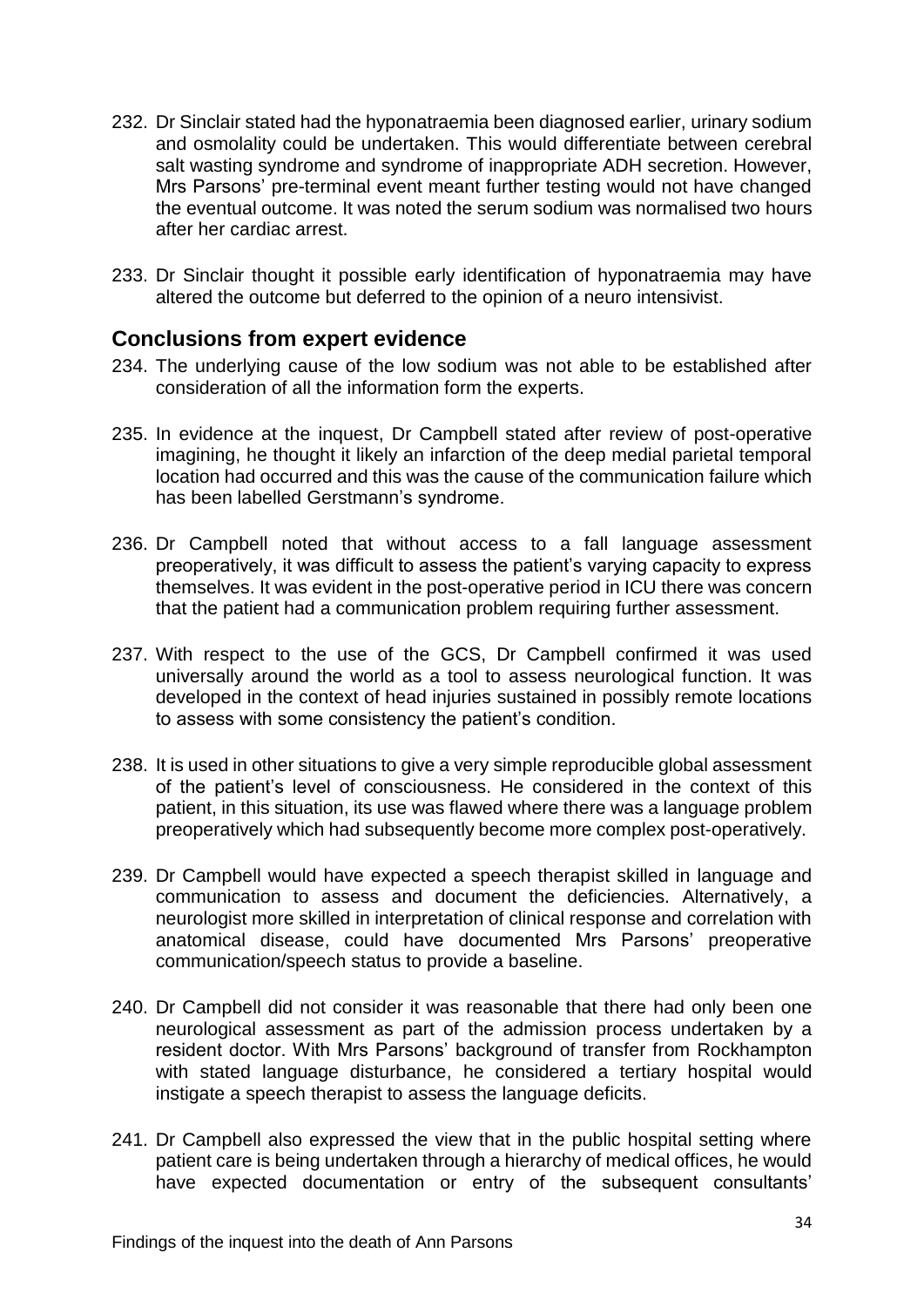neurological assessment of the patient. This was with reference to the attendance by Drs Tollesson and Papacostas on either the 9, 10 or 11 October 2012. It was noted the practice could involve the more junior doctor making and entry.

- 242. He considered this situation a system failure with only one record of neurological assessment upon admission made by a junior medical officer.
- 243. Despite these criticisms Dr Campbell did not consider the outcome for Mrs Parsons would have altered the invariably fatal nature of her underlying condition.

### <span id="page-36-0"></span>**Review and response from Royal Brisbane & Women's Hospital**

- 244. A Root Cause Analysis review was undertaken following the death of Mrs Ann Parsons. The review was of the medical records and identified eight staff directly involved in patient care. The RCA team considered the family's concerns via information provided by the family to the coroner. The RCA review obtained an expert opinion and reviewed legislation, policies, procedures, standards, publications and published evidence.
- 245. Only the final report is available to the coroner.
- 246. The description of the actual event reviewed was as follows:

Mrs Parsons was a 59-year-old woman who underwent a Stealth guided craniotomy and debulking procedure to remove a newly diagnosed grade 4 Glioblastoma Multiforme on Friday, 12 October 2012. She was admitted to the adult ICU post-operative then stepped down to the ward at 14:35 on Saturday, 13 October 2012. At 04:30 on Sunday, 14 October 2012 nursing staff found Mrs Parsons in a cardiac arrest state. She was resuscitated and taken for a CT brain scan where cerebellar herniation and oedema was identified. She was readmitted to the adult ICU but did not respond to therapy. Clinical brain death was confirmed on Monday, 15 October 2012. The acute deterioration has been attributed to a sudden and rapid drop in sodium levels.

247. The review focused on:

Identification of neuro pathology

Risk assessment and treatment planning at the RBWH

Post-operative management, including locations of care and stepdown processes

Patient management post step down, including vital sign recording, visual observations and sodium levels

Management of neurological emergencies

248. The review acknowledged the majority of contacts while Mrs Parsons waited for surgery were with intern and registrar level staff. There was minimal consultant engagement until Tuesday, 9 October 2012.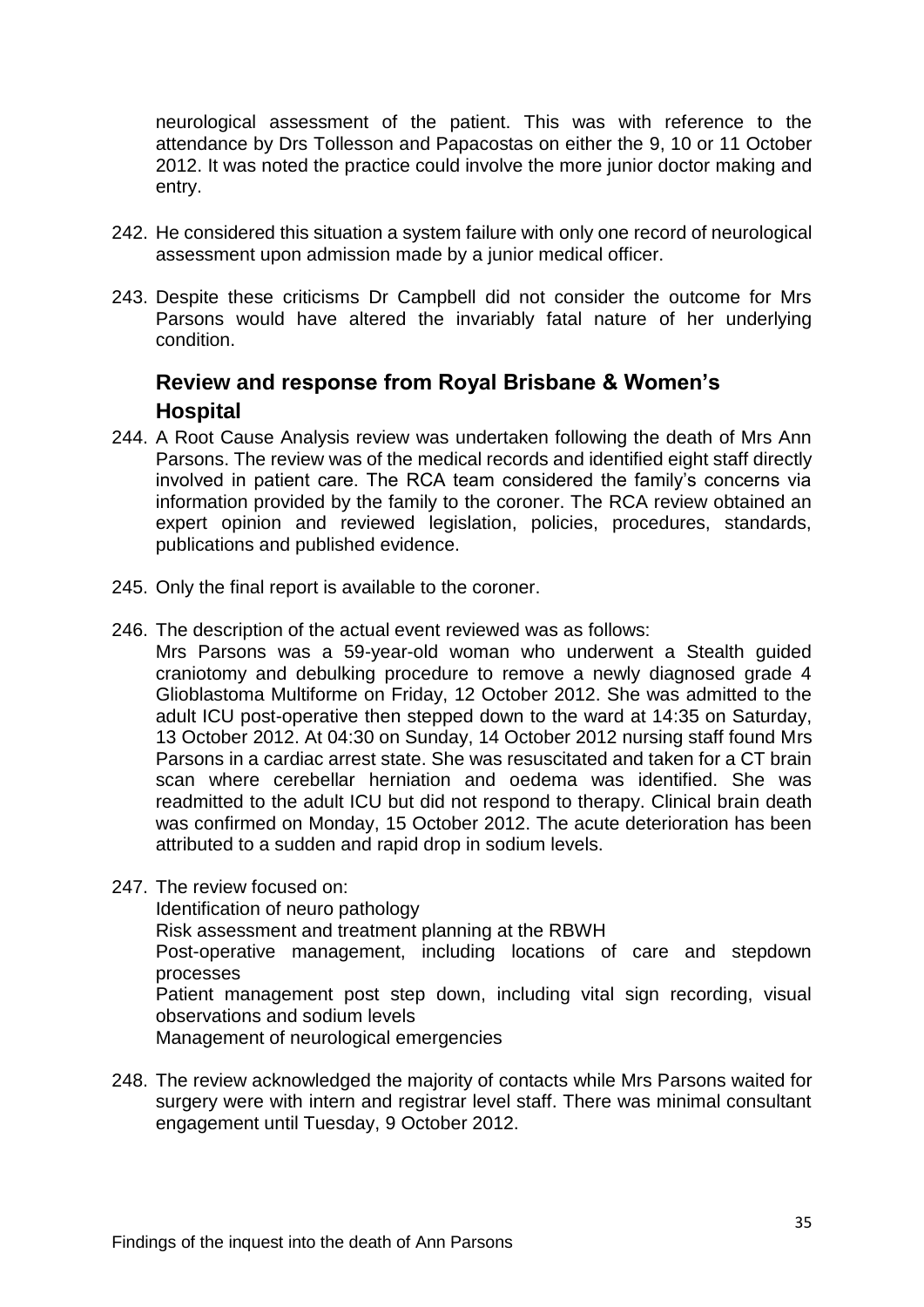- 249. The hospital acknowledged there were delays in formalising plans of care due to neuro surgical staff deferring clinical decision-making until the consultant was available. The availability of theatre slots for the surgeons and the impact of ICU bed availability further complicated theatre coordination. Interviews with staff and review of the records has identified that Ms Parsons was categorised as a semi urgent elective procedure: According to the hospital RCA, the delay did not impact on Mrs Parsons' treatment, prognosis or outcome.
- 250. The issues identified by the RCA team were as follows:
	- (i) An absence of case conference with the neurosurgical consultant. Essentially it was acknowledged that the post-operative complication of an infarct should have been escalated to the treating neurosurgical consultant, or in that person's absence, to the on-call neurosurgery consultant.
	- (ii)The GCS score attributed to Mrs Parsons condition during her 24 hour stay in ICU had declined from 14-12 and there were pupil changes. This led to a CT brain scan. Records showed after that scan the GCS was consistently recorded as 12/15 from observation charts. However, the review from the ICU registrar at 10:00 assessed GCS as 14/15 noting expressive dysphasia, echolalia and tube ability to obey commands. The junior registrar review at 11:37 did not record a GCS but documented the patient was confused, moving all limbs to command with significant prompting and able to follow one stage commands. The review considered there was no clear understanding/documentation of the patient's level of consciousness following the CT post-operative scan.
	- (iii) The decision to step the patient down from intensive care to the ward was made by the ICU registrar in conjunction with the ICU consultant and the neurosurgical team. The neurosurgical team was represented by a junior neurosurgical registrar who had discussed the patient with the off duty senior neurosurgical registrar. It was more appropriate that supervision at consultant neurosurgeon level should have been sought to provide oversight of the treatment plan.
	- (iv) Minimal emphasis was attributed to the post-surgery infarct and neurological oscillation.
	- (v) Recordkeeping was not comprehensive or sufficient to reflect staff decisions regarding Mrs Parsons' condition prior to transfer.
	- (vi) There was no post ICU care review plan.
	- (vii) Assessment of GCS varied and might reflect the variability of the patient's condition, but also the variability of the staff member performing the assessment and this reinforced the need for specialist neurosurgical staff to be involved.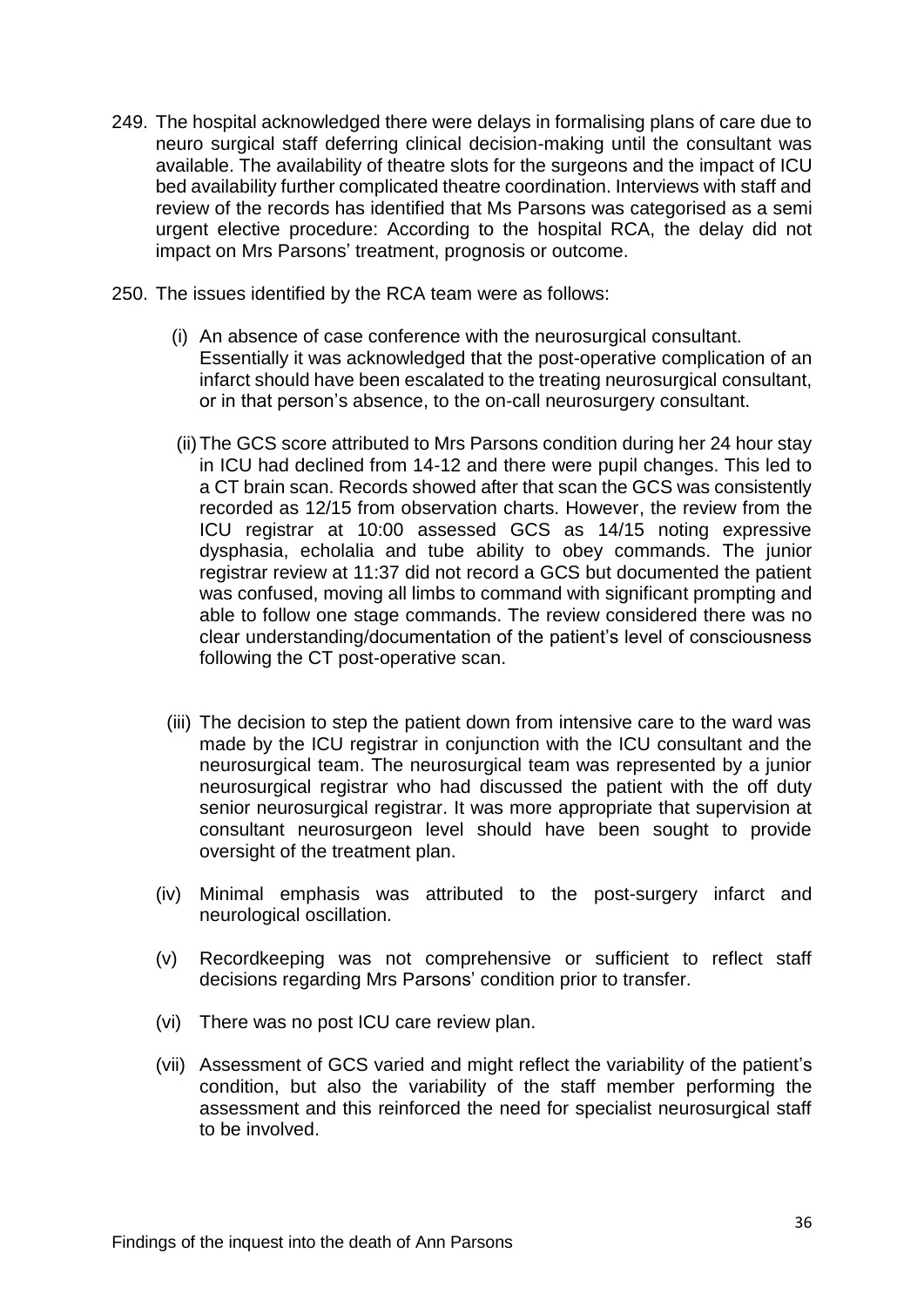(viii) At stepdown to the ward it was noted there was no formal requirement for the patient to be reviewed by medical staff although the practice was usually to do so. On the weekends and after hours, there is reduced neurosurgery staff availability. Neurosurgical registrar cover existed for all inpatients at the RBWH and Royal Children's Hospitals as well as new cases admitted via the emergency department. Training on-call neurosurgical consultants are available via telephone. Non urgent review is available via surgical ward call or on-call neurosurgical registrar.

*(Is noted in the RCA that the results of the CT brain scan were confirmed. At inquest this was found not to be the case. The nurse handing over, wrongly believed the CT post-surgery had not raised any issues and handed over accordingly. No particular plan of care was identifiable from the nurse's handover. There was a brief note from the neurosurgical registrar under 'P' for plan indicating an MR in the following days.)*

*Documentation in the observation chart with medical emergency call criteria was not amended. Again, the information conveyed from ICU that the patient was stable at the time of transfer was misleading. It did not identify the variability and commencing decline in her presentation. Dr Campbell referred to this and concluded the staff were lulled into a misunderstanding of Mrs Parsons true condition***. )**

- (ix) The RCA review noted there was a neurosurgical intern present on the ward but going off duty when Mrs Parsons was admitted. The person was not requested to review Mrs Parsons as no concern was identified with only a drop of one point in GCS.The review considered Mrs Parsons had indeed experienced a true drop in GCS between about 10:00 when assessed by the ICU registrar and the nursing assessment on admission to the ward at 14:35. No subsequent nursing concerns were documented. There was reference to repositioning multiple times due to restlessness.
- (x) The RCA review noted the nursing care plan written at the time of admission to the ward directed two hourly observations. Two sets were recorded but then proceeded at four hourly intervals. It was noted that nurses were incidentally sighting Mrs Parsons due to attendances on another patient and no concerns were identified.

#### *(It is noted such incidental sightings do not satisfy formal observations.)*

(xi) The review stated staff are to use clinical discretion and ensure sufficient visual observations to ensure the safety and well-being of patients. There was a locally agreed to schedule that detailed the frequency for documenting observations to accommodate specific circumstances for example postop neurosurgery.

**(***Evidence at the inquest did not reveal any consensus on the frequency of the observations to be undertaken in the neurosurgical ward after Mrs Parsons was admitted. The neurosurgical junior registrar who authorised the transfer assumed two hourly observations would apply. The nurse who received*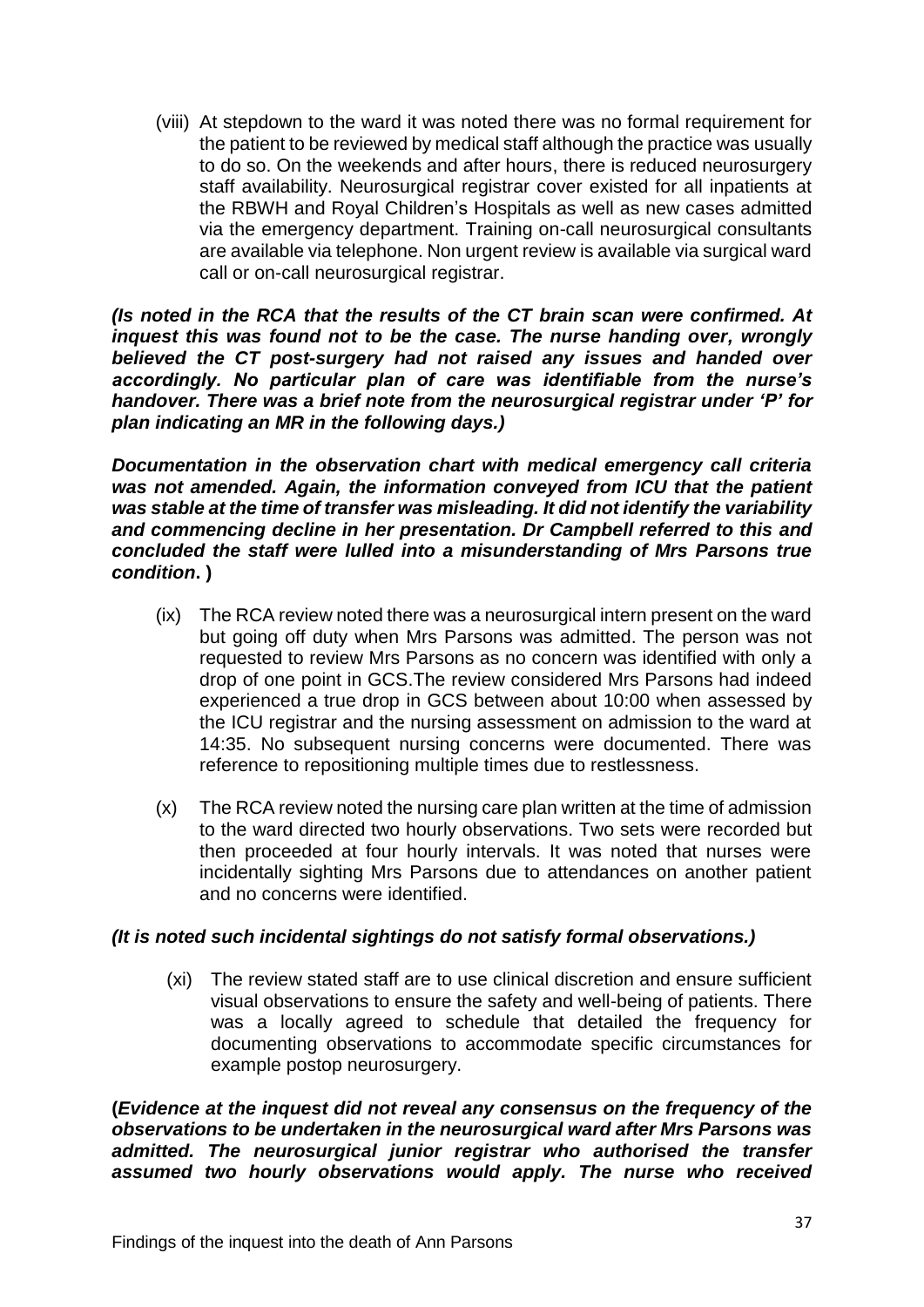*handover assumed initial two hourly observations overnight until reviewed by the ward round or other medical review. That nurse also acknowledged the varying discretion of senior nurses to lengthen the frequency of observations in accordance with the patient's individual condition. Other nurses in the same ward on the same shift believed four hourly observations were the norm. The documented patient care plan prepared by the nurse who received Mrs Parsons onto the ward stated two hourly observations. It was ignored after 15:00 when the next observation was recorded at 20:00.)*

(xii) The RCA review then considered the issue of hyponatraemia including fluid balance status, serum sodium levels and behaviour on the ward. There were no issues identified with respect to fluid balance. The last recorded sodium level of 135mmol/L was five hours prior to transfer to the ward. It was at the lower end of normal. On the ward there was daily monitoring of serum biochemistry unless the clinical condition warranted increased monitoring. Restlessness was documented and the need to reposition, but this was not seen as a flag raising concern.

The Review did not consider there was inadequate observation and no observed clinical signs or symptoms of hyponatraemia.

- (xiii) The review looked at the response after Mrs Parsons was found unconscious in cardiac arrest. No issues of concern were identified.
- 251. An external review of Mrs Parson's care was referred to by the RCA, and was said to be a surgical audit by the Royal Australasian College of Surgeons. It was not available to the inquest but was said to reach consensus of reasonable care. The rapid drop in sodium was extremely rare, but a known complication of brain tumour surgery.
- 252. No foreseeable acute physiological changes that could indicate falling sodium levels were identified.
- 253. The RCA acknowledged there was delay until the consultant was available. This occurred in the context of limited availability to theatre slots and access to ICU beds. The RCA concluded the delay did not impact on Mrs Parsons' treatment.
- 254. Subsequent to the RCA further information was provided from RBWH that only two surgeons were rostered on from 1-5 October 2012. The Neurological Society of Austrasia conference was held from 4-6 October 2012.
- 255. Information from the hospital also confirmed there was no Emergency Elective booking for surgery made for Mrs Parsons on 5 October. The only booking was for 12 October 2012.

*(The RCA did not identify that a neurological assessment was performed by a junior level doctor on admission and no further documented assessment was made prior to surgery, 15 days later. A deficit in speech was apparent on admission but no formal assessment was directed or undertaken. The information from family that her speech had worsened in the waiting period and*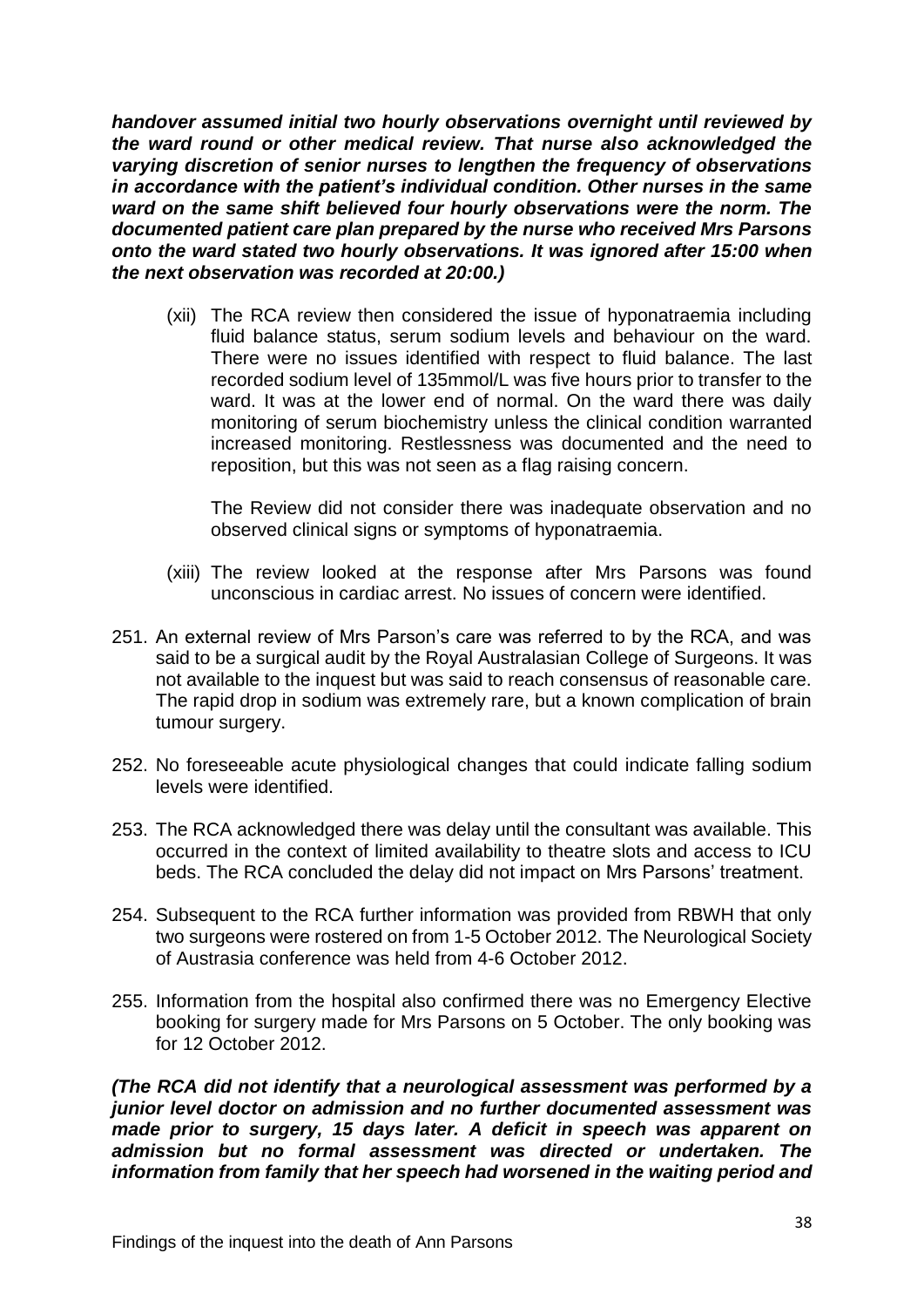*her gait altered was not followed up or escalated. Once registrar level and subsequently, consultant level involvement commenced in week of 8 October, there was no documented review or assessment to update the initial admission day neurological review. Nor was a baseline of Mrs Parsons' speech considered or arranged. The lack of this baseline assessment became critically important in the post-surgical period in ICU when varying GCS scores were considered likely to reflect different assessors and variability in her condition rather than the beginning of a deterioration.)*

- 256. The RCA acknowledged supervision at consultant neurosurgeon level may have provided additional opportunities to discuss Mrs Parsons' case and provide oversight on the treatment plan when discharged from ICU was under consideration.
- 257. It was also acknowledged that minimal emphasis was placed on the post-surgery infarct and neurological oscillation.
- 258. Recordkeeping was criticised as insufficient to establish the basis for actions taken by staff and notes were too brief.
- 259. The variability in GCS scores raised the issue that senior neurosurgical input may have identified a deteriorating patient.

#### *(The RCA did not consider that GCS in the absence of a baseline of speech function was an incomplete way of assessing Mrs Parsons' neurological condition.)*

260. The RCA review identified three lessons learnt.

i. The first related to recordkeeping which did not reflect the action taken by staff to clinically assess the patient or outline decision making processes. Memos were sent to neurosurgical and Department of Intensive Care Medicine, medical teams to be followed up.

All patients stepped down from recovery or ICU must have documented in the clinical record:

- (a) An overview of the clinical assessment including result of hand over discussions with on call or treating consultants where suitability for stepdown is decided
- (b)The GCS is assessed
- (c) Thresholds for escalation to the treating teams

Audits will monitor compliance and review within 3 months

ii. The second issue was vital sign recording did not accommodate patients stepped down from higher levels of care. This could lead to reduced frequency of observations due to emphasis on hours since surgery rather than care transitions.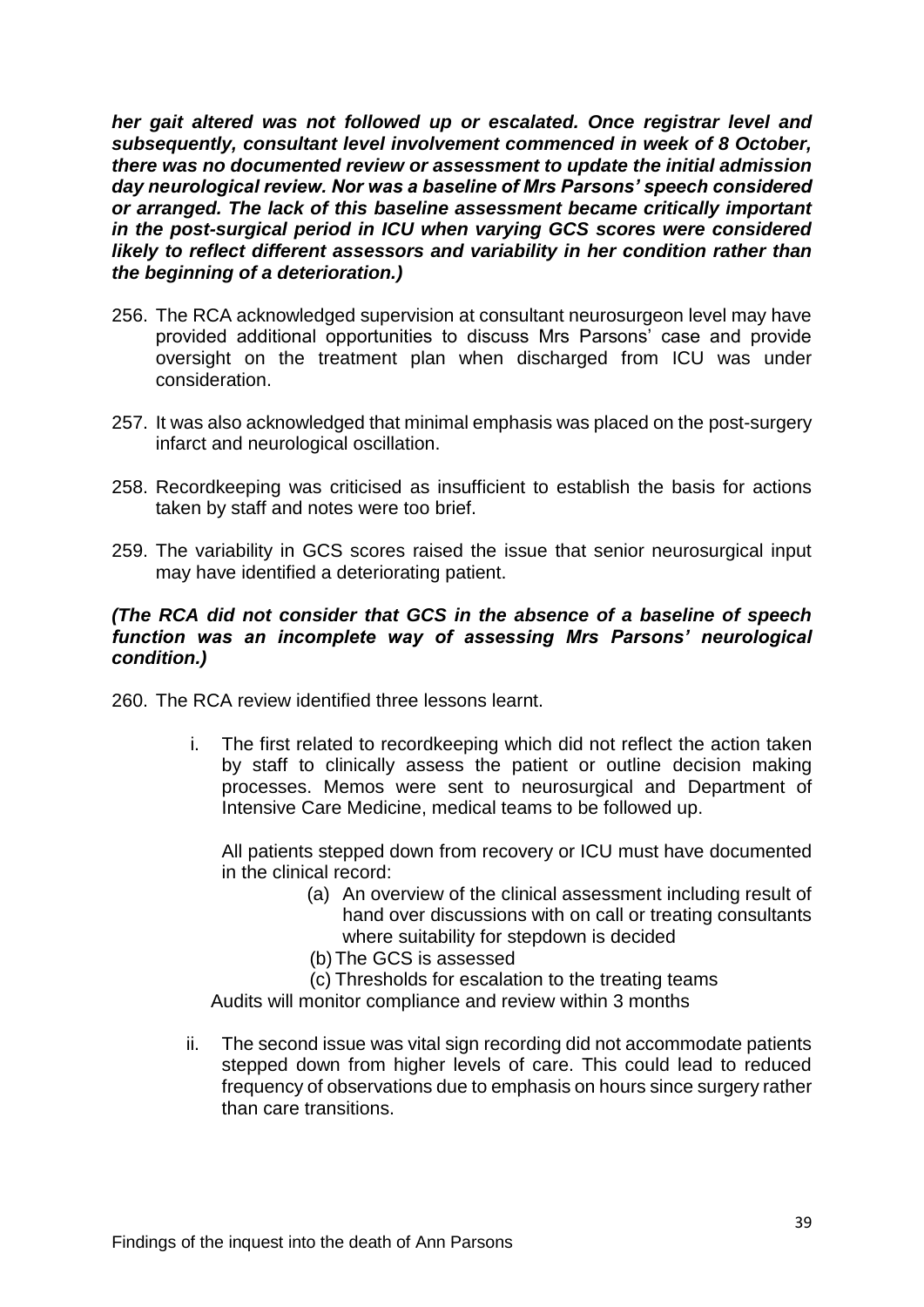Standardised processes for stepped down patients were developed commencing with a minimum 2 hourly requirement until neurosurgical review. Compliance was to be audited.

iii. The third issue was the absence of structured care pathways for neurosurgical intervention patient care. This required detailed development over the following 12 months for patients with intracranial tumours and aneurysms.

### <span id="page-41-0"></span>**Progress following hospital review**

- 261. Subsequently in May 2014, an update on these improvements was provided to the coroner by Dr Graves, the Executive Director of Medical Services at RBWH.
- 262. There was additional information provided by the hospital in August 2015. This included the requirement since 2012 for consultants to identify who will be caring for their patients while on leave.
- 263. A weekly ward round of the whole ward is attended by the Director of Neurosurgery which is an opportunity to identify any patients who may require additional consultant input.
- 264. Since 2013, the on call neurosurgical consultant attends the hospital on a Saturday to review post-operative patients and any other patients of concern.
- 265. Since 2014, post craniotomy patients return to the ward but in a designated bay staffed at a minimum of one nurse to four patients. The admitting doctor determines the appropriate level of observations.
- 266. Current guidelines for post-operative care after craniotomy set two hourly observations for the first night, then four hourly observations, then four times a day form the day post operation.
- 267. Patients now transferring from ICU undergo full neurological assessment by a medical officer within four hours of arrival on the ward.
- 268. The charts have been revised to include escalation criteria providing direction by medical officers to nursing staff. This addresses the issue of a clear direction from medical staff to nursing staff indicating the required frequency of observations and the criteria to trigger contact with medical staff seeking further review.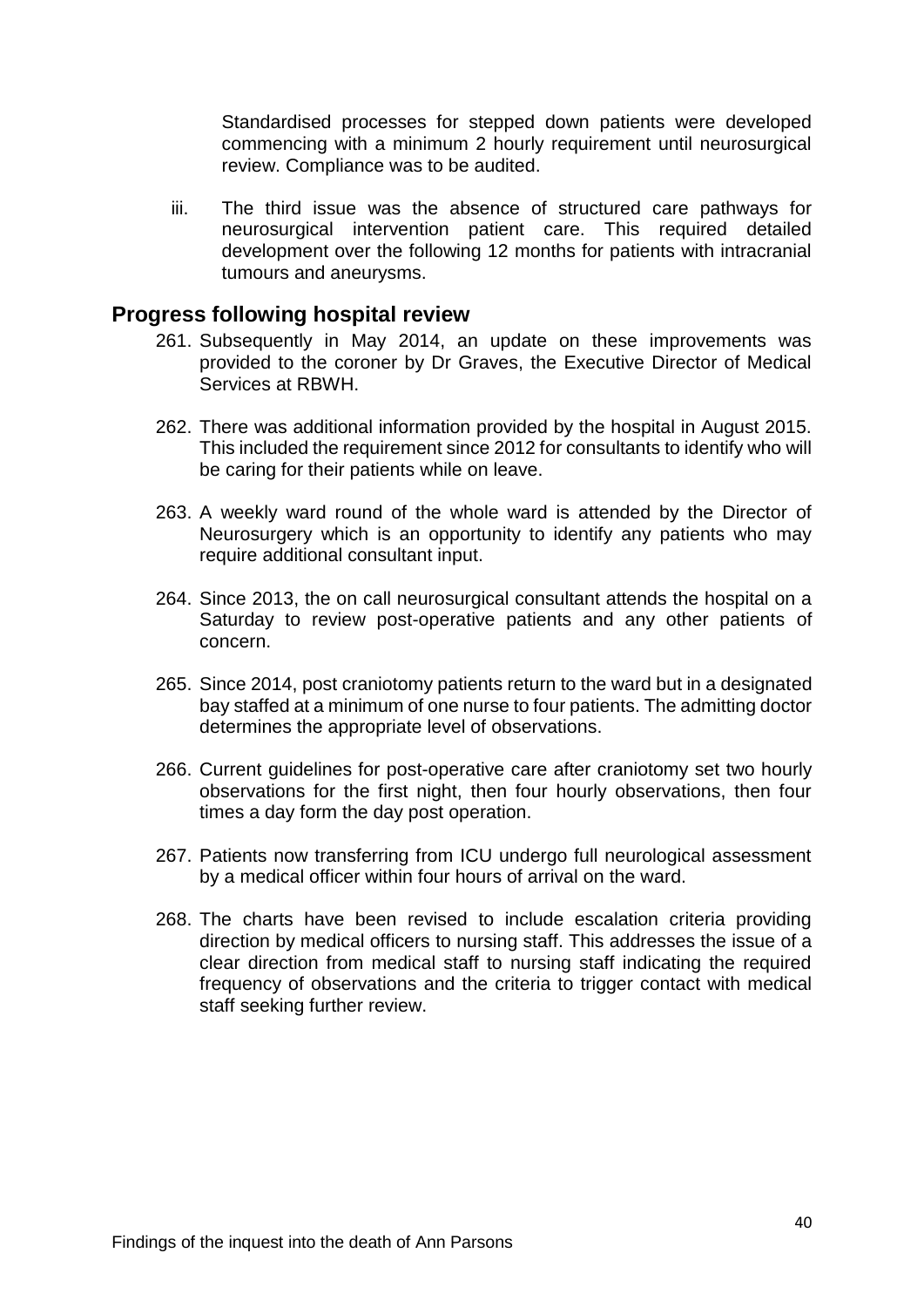### <span id="page-42-0"></span>**Findings section 45 of the** *Coroners Act 2003*

- a. The identity of the deceased person is Mrs Ann Louise Parsons
- b. The deceased person suffered a brain herniation following a craniotomy to excise a Glioblastoma. The cause of the brain herniation was multifactorial and included global cerebral oedema resulting from an ischaemic event, low sodium, and cerebral hypoxia following cardiac arrest.
- c. The date of death was15 October 2012.
- d. The cause of death was due to unexpected post-operative complications following the excision of a Glioblastoma multiforme-grade IV.

### <span id="page-42-1"></span>**Recommendations**

<span id="page-42-2"></span>I recommend that the Royal Brisbane and Women's Hospital implement the following:

- a. Conduct in-service training on the importance of documentation and reinforce the policy requirements regarding documentation for all medical staff on the neurosurgical ward, including consultants;
- b. Regular follow-up audit of medical entries to ensure that policy *74100/Proc:Documentation in the Patient Record* is being complied with;
- c. The clinical/case pathway for a craniotomy patient with a brain tumour be amended. When a neurosurgical patient presents with preoperative communication deficits, a comprehensive review by either a speech pathologist or member of the neurology team is undertaken to ensure there is a timely baseline assessment undertaken;
- d. The clinical/case pathway for a craniotomy patient with a brain tumour be amended to require the operating surgeon(s) complete a preoperative comprehensive detailed high cognitive function neurological assessment. The assessment must be clearly documented on the record;
- e. That the clinical/case pathway for a craniotomy patient with a brain tumour be amended to consider a preoperative CT/MRI scan within 3-5 days prior to surgery. The surgeon be required to document the reason if a decision is made not to arrange such preoperative imaging.<sup>61</sup>
- f. That Mrs Parsons case be presented to the junior medical and nursing neurological training to highlight the importance of identifying changes in speech, restlessness and a change in the patient's ability to follow commands;

 $61$  This recommendation has regard to the expert opinion of Dr Campbell, which is accepted as well as the hospital's stated 'logistic constraints'. If the surgeon considers it is unnecessary to have reference to recent imaging, the reason for such decision is to be recorded.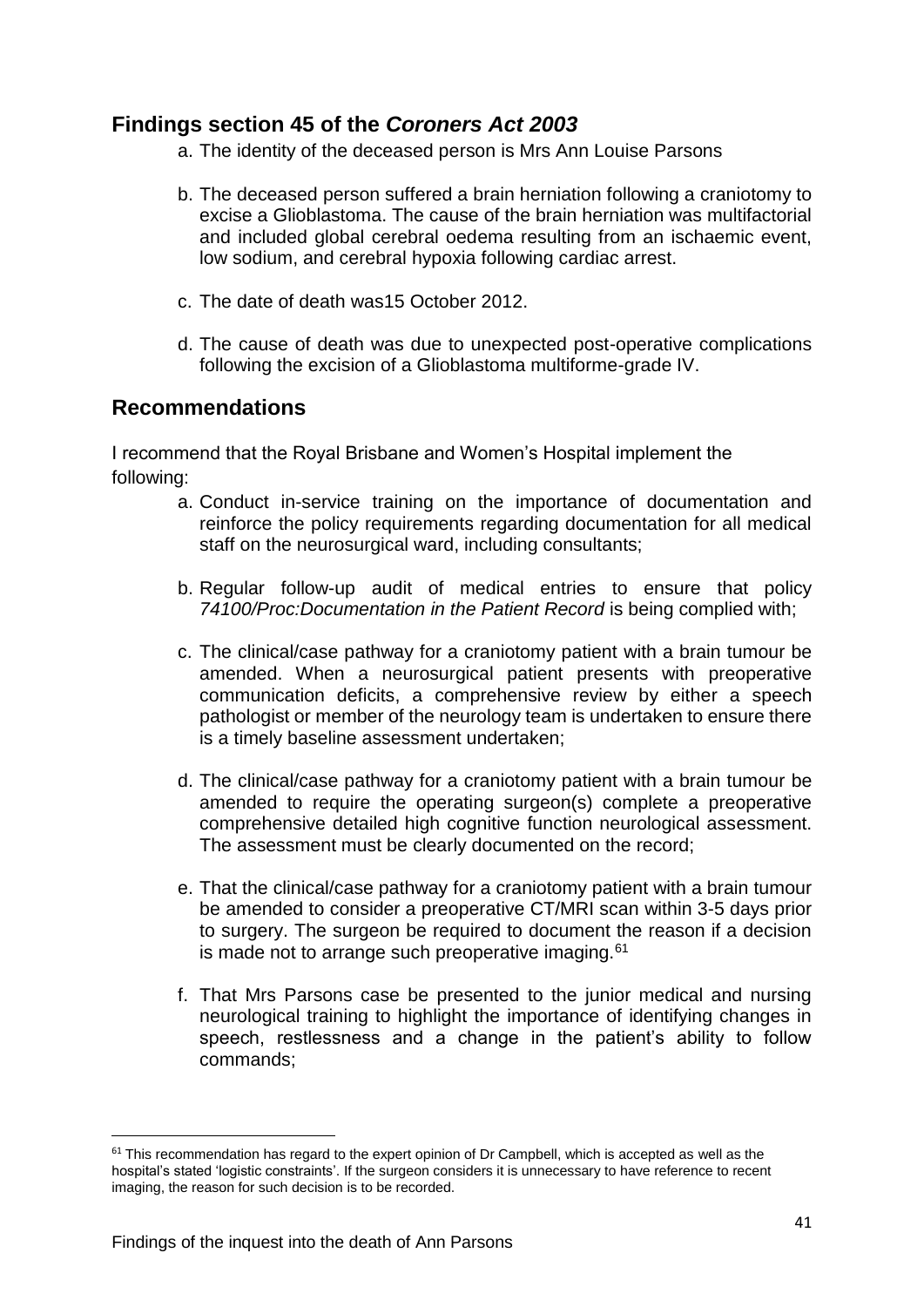g. An audit be undertaken to check whether consultant to consultant discharge of neurological patients is occurring in the intensive care unit in accordance with the root cause analysis recommendations.<sup>62</sup>

In conclusion, it is hoped that the investigation and inquest into the death of Mrs Ann Parsons has provided information and explanation to her family regarding the events that occurred during her admission and treatment at the Royal Brisbane and Women's Hospital.

Since Mrs Parsons' death, significant change has occurred. The recommendations from the inquest seek to further improve the standards of patient care, particularly for post craniotomy patients.

Coroner Clements Coroners Court of Queensland 6 October 2017

1

<sup>&</sup>lt;sup>62</sup> Intensive Care Doctor Cohen indicated it was still a junior doctor making these decisions.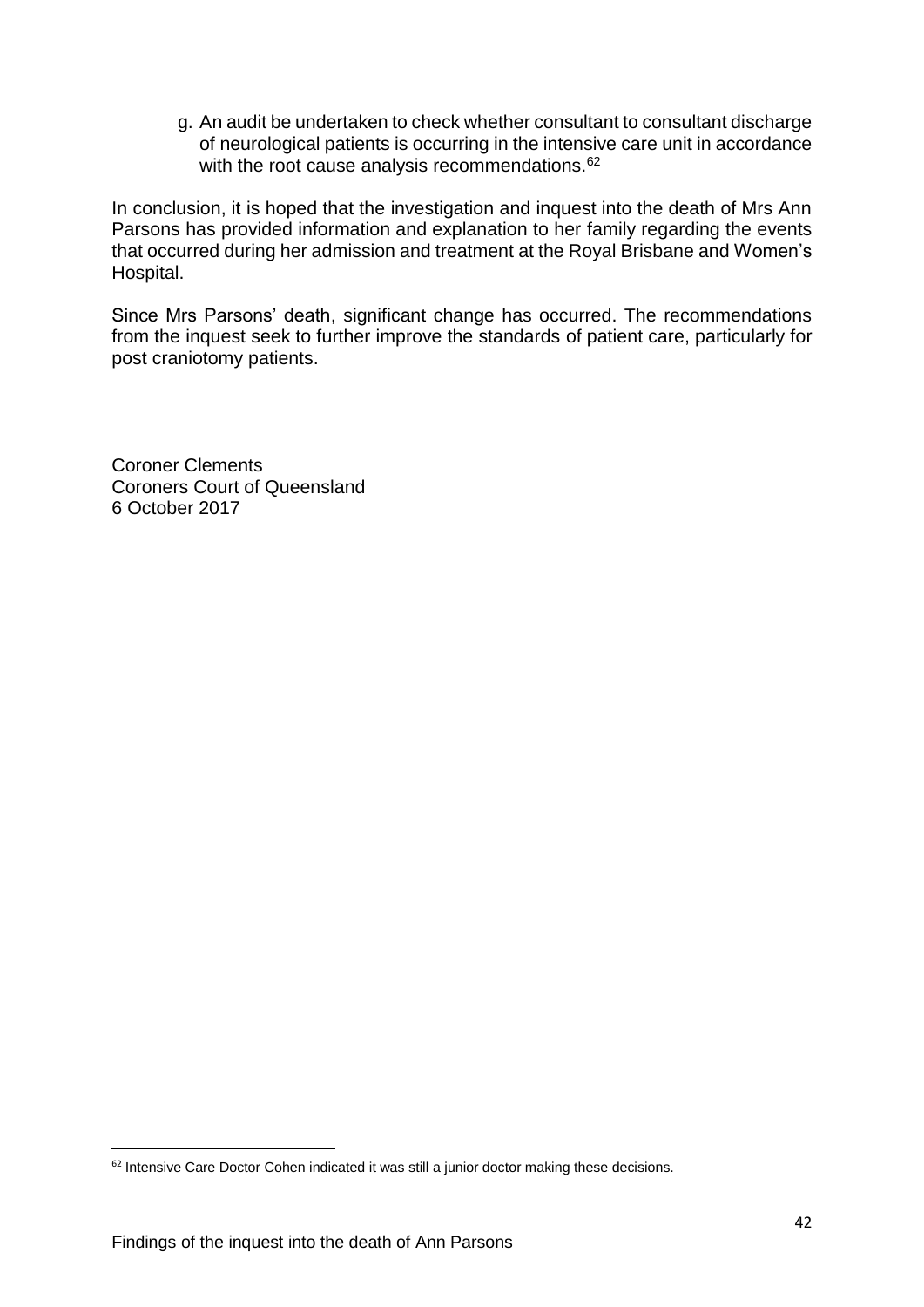### <span id="page-44-0"></span>Annexure A

*What does the pre-operative medical record show? Summary of evidence relating to this period from Dr Tollesson, Dr Papacostas and Mr David Pickham*

There was a constant record made by nurses that family members visited throughout Mrs Parsons' admission and there were frequent periods of accompanied day leave.

The assessment in admission by the resident house officer Dr Cunneen ended with a list of investigations required. The entry immediately following at 19:30 was made by an enrolled nurse and is one of the very few that acknowledges how Mrs Parsons was feeling. It records: 'Patient aware of frontal lobe tumour. Patient quite anxious about upcoming events.'

Subsequent reviews by doctors were not documented in any detail. Dr Papacostas explained that ward rounds were usually held daily and the registrar in attendance would clinically review the patient and report back to the consultant as required. Dr Papacostas stated the resident was responsible for recording the date and time of the entry, listing the medical practitioners present,  $63$  documenting findings or discussions, and arranging any required tests. Most of the ward round notations were confined to a sticker but very few identified which registrars were reviewing the patient.

On Friday, 28 September, the 8AS Neurosurgery Ward Round sticker merely recorded the fact that MRI and CT were scheduled that day and doctor to review. The record was signed, perhaps by a Dr Davis <sup>64</sup> but did not record which medical personnel were present.

On Saturday, 29 September, the ward round note was made by the same doctor. No other medical personnel were identified. The following was recorded: 'Keen for family to discuss with doctor.' Nil changes were noted and the final note was, 'Need to arrange surgery.'

On Sunday, 30 September, the same ward round doctor noted: 'Have explained still a high risk of being an aggressive tumour, still need surgery. Plan for surgery next week.'

No other medical personnel were recorded.

On Monday, 1 October, the ward round note was made by a different doctor<sup>65</sup> with an indecipherable name. No other medical personnel were recorded. The note read:: 'Awaiting operating theatre time and date this week. Needs consent.' A post op plan was noted as: 'One week then home if all good.'

On Tuesday, 2 October, the ward round note was made by the first Doctor  $66$  who recorded:

'Need to discuss with Dr Tollesson. Nil new changes.'

<sup>63</sup> T1-62, 30-39

<sup>64</sup> Doctor 1

<sup>65</sup> Doctor 2

<sup>66</sup> Doctor 1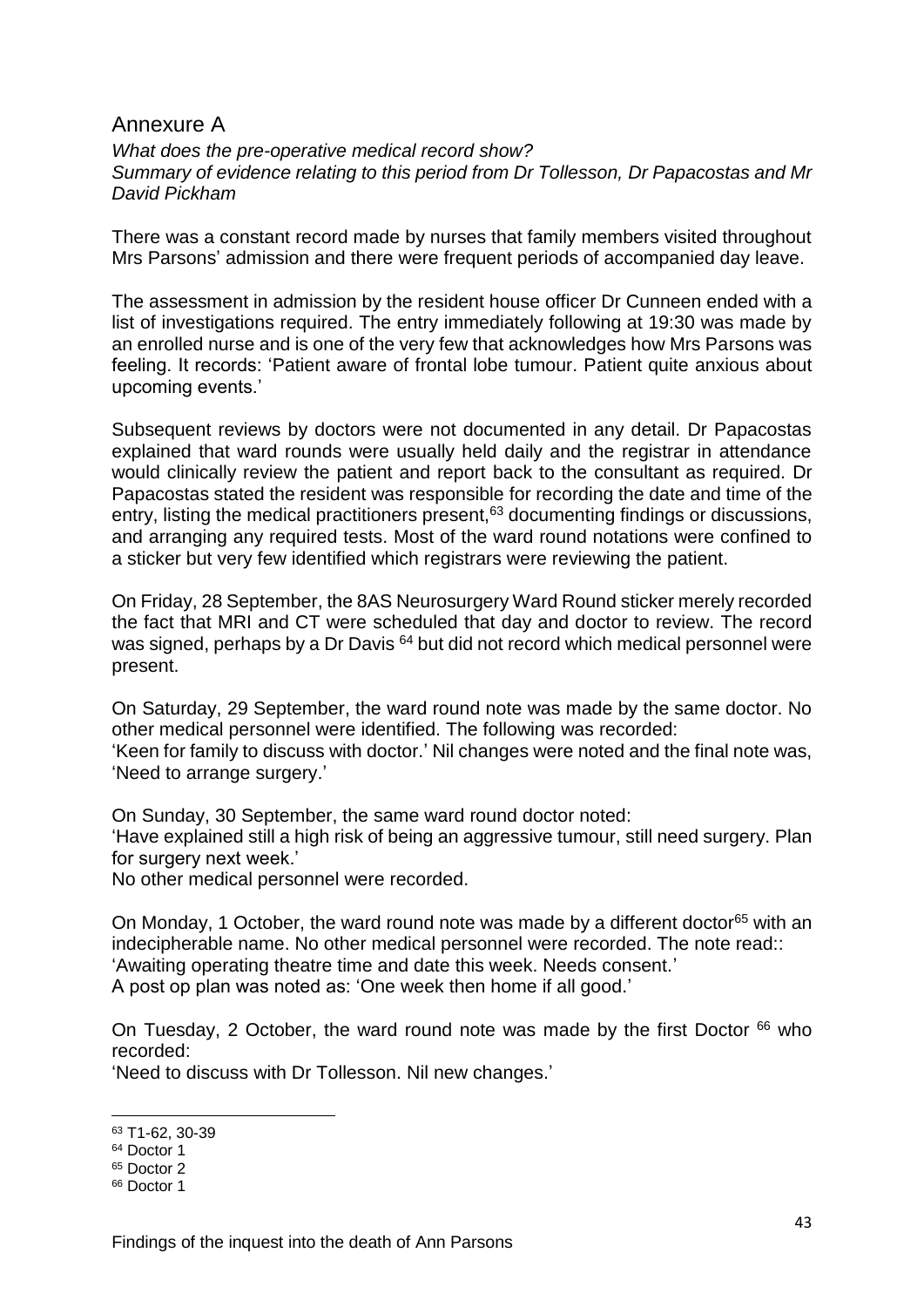The plan was recorded as: 'Await plan from Dr Tollesson.' No other medical personnel were recorded.

By Wednesday, 3 October, the ward round note read: 'nil new concerns', but the plan had changed to: 'Await operating theatre (likely next week) Meet with family Dexmethazone decreased to 4 mg.'

The note was made by a third doctor, possibly Dr Wong.<sup>67</sup> No other medical personnel were recorded.

(It is observed that Mrs Parson's son David Pickham arrived from the United States of America on 2 October and he visited her daily including attending the majority of ward rounds in the mornings.)

The nursing note following on 3 October records an unnamed rostered medical officer saw the patient's son (Mr Pickham) about the patient's progress and plan for operation. It was then recorded Mrs Parsons was off ward with family and friends.

On Thursday, 4 October, the ward round documented there were nil concerns and observations were stable.

The two word plan is indecipherable in its meaning, although the second word reads 'current'. No other medical personnel were named by a third doctor.<sup>68</sup>

On Friday, 5 October, the ward round entry noted:

'Family present for discussions- have noticed subtle gait and speech changes.'

The plans was recorded as: 'On emergency list for next week.'

The entry was made by the third doctor and there were no other medical personnel recorded.

On Saturday, 6 October a two line ward round record stated only:

'Patient well.

Day leave.

Obs stable.'

It appears to be made by the third doctor and does not record any other medical personnel.

On Sunday, 7 October, a retrospective entry records Drs Zaheer/Wong saw the patient who went on day leave. The record stated:

'Obs stable'.

The plan was: 'CD with scans for family.'

This is the first entry which identifies the registrar, (Dr Zaheer) who reviewed Mrs Parsons after her admission.

On Monday, 8 October, the ward round again described Mrs Parson as:

<sup>67</sup> Doctor 3

<sup>68</sup> Doctor 3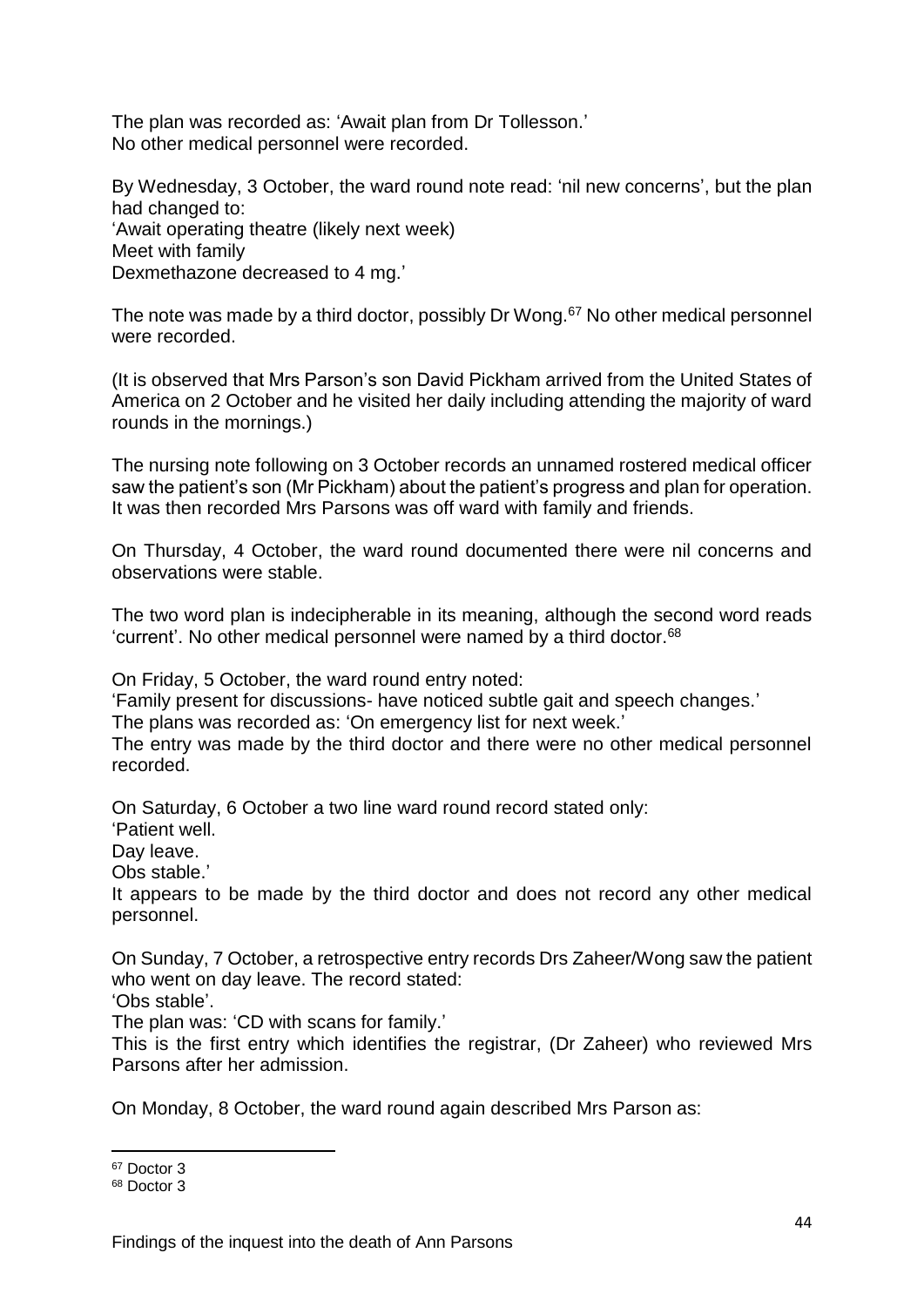'Well, observations stable and afebrile, awaiting operation.' The plan was: '? operation Tuesday. - awaiting discussion with Dr Tollesson -CD of scan.'

A later entry that day by a resident medical officer, Dr Poulgrain<sup>69</sup> recorded that Dr Papacostas did an evening ward round. He gave instruction for nil by mouth from midnight as there was a small chance of operating theatre tomorrow. It was recorded: 'Will know if for operation by 10am.'

On Tuesday, 9 October, the ward round scribe was Dr Buchan<sup>70</sup>who recorded that Dr Papacostas conducted the ward round. Mrs Parsons was again recorded to be:

'awaiting operation, well, obs stable and afebrile'<sup>71</sup>

The note recorded: 'General discussions with patient and son about procedure and possibility of high grade glioma - Dr Papacostas will return this pm for further discussion.'

A further note was added:

'NBM nil by mouth) until confirmed

'No OT (operation) - will notify soon

-if not for OT today then NBM tonight '

Subsequently that day, an entry was made by the same resident medical officer<sup>72</sup> who recorded that Dr Papacostas rang the ward and indicated there was 'no availability on the operating list today. Dr Tollesson wants to be the primary surgeon so surgery is re-scheduled until Friday. Dr Papacostas will contact Ann's son David this afternoon to discuss. Patient can have day leave.'

Dr Papacostas' evidence indicated he did not really become involved with Mrs Parsons' care until the week commencing Monday, 8 October.

He recalled on that day<sup>73</sup> he became aware Mrs Parsons and her family were frustrated as she had been in hospital a long time. He was trying to arrange surgery and was willing to perform the surgery himself subject to theatre availability and Dr Tollesson's consent, including the possibility of proceeding with another surgeon supervising. However, Dr Tollesson indicated he wanted to be the primary surgeon as he planned to use ALA guidance in the procedure and only a few surgeons were accredited to do so.<sup>74</sup> The operation was therefore scheduled for Friday, 12 October.

Dr Tollesson confirmed he discussed Mrs Parsons' surgery with Dr Papacostas after Dr Tollesson's return from leave on 8 October. Dr Tollesson considered it preferable that he undertook the surgery (rather than Dr Papacostas undertaking the surgery under guidance of another consultant, possibly on the Tuesday). Dr Tollesson considered the tumour was in a difficult position and there was high risk of a poor outcome.

1

<sup>72</sup> Doctor 5 DR Buchan

<sup>69</sup> Doctor 4

<sup>70</sup> Doctor 5

<sup>71</sup> E5 p 126

<sup>73</sup> T1-63-

<sup>74</sup> T11-63 39-46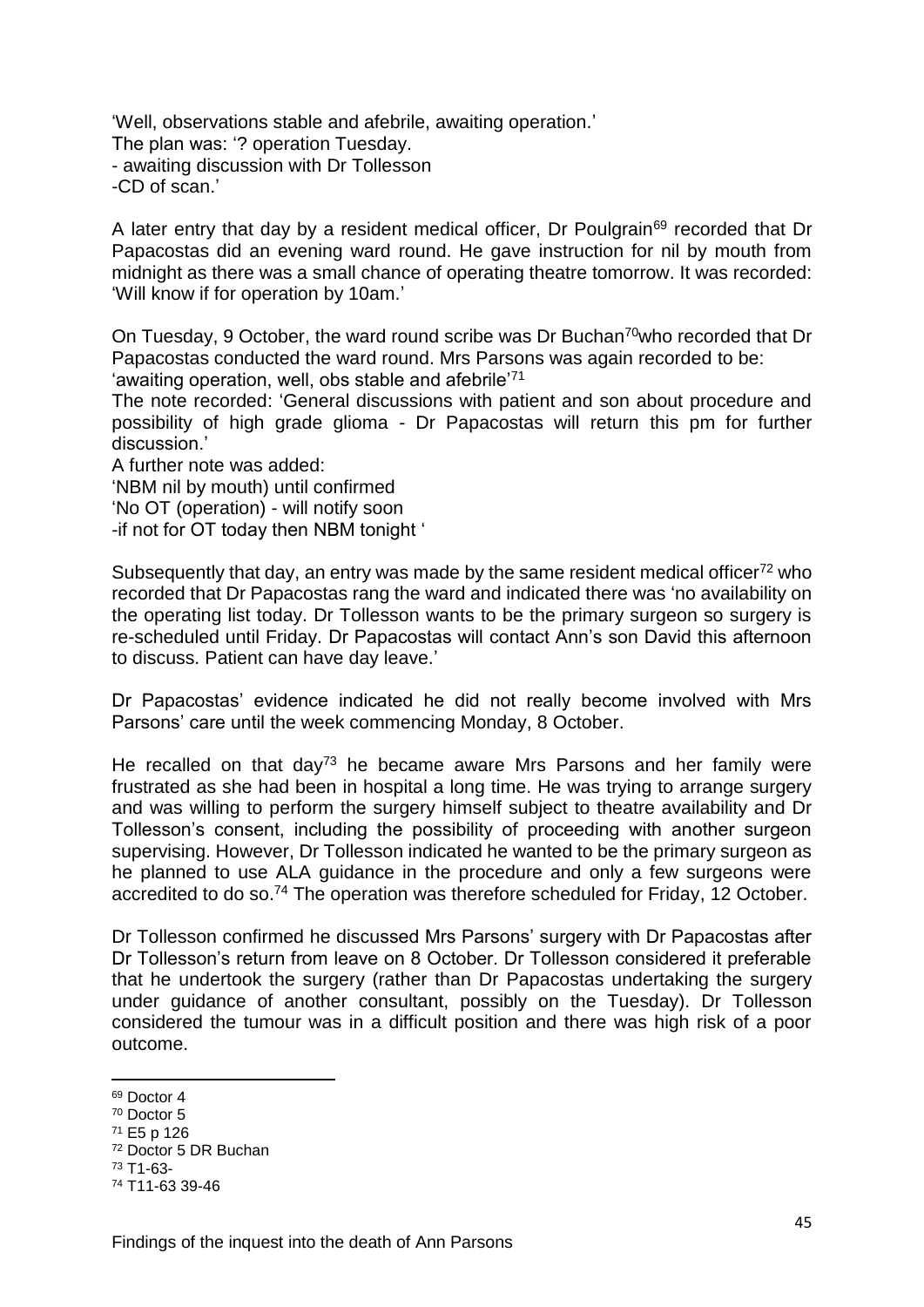In his evidence, Dr Papacostas confirmed the family, and in particular her son David, were surprised and unhappy that there had been no discussion around the likely diagnosis of aggressive brain tumour. He could not be sure whether he used this specific language to her son, rather than directly to Mrs Parsons on this occasion, which was the first time he had met her.<sup>75</sup>

The nursing entry at 13:40 that afternoon 8 October, recorded Mrs Parsons was teary this morning and stated feeling overwhelmed. It was noted the operation was now for Friday.

Dr Papacostas himself recorded in the notes later on Tuesday, 9 October that he met with Ann and her son David again.

He recorded:

'Discussed likely nature of lesion. Discussed the nature of surgery and associated risks and answered questions.

Surgery planned for Friday

Will attempt to obtain 5-ALA

Consent form with patient.

The consent form was signed and dated by Dr Papacostas on 9 October. His usual practice was to explain the procedure and identify risks and then leave the document with the patient to allow them time to consider and sign. He said: 'I don't know if I formally assessed her (cognitive function) and I wouldn't have been comfortable, with most patients with a brain tumour, consenting them without the presence of family who know exactly what we are doing.'<sup>76</sup>

Dr Tollesson believes he was present for the consultation on 9 October and thought it was probably an hour in the company of Dr Papacostas.

He says he explained Mrs Parsons' disease and 'probably' tried to show her the films and where the tumour was located. He spent a lot of time so that the family understood the seriousness of the tumour. He 'thinks' he went through the risks and then Dr Papacostas recorded a note and completed the formal consent. Dr Tollesson's recollection of Mrs Parsons was not clear to the extent he really could not recall a specific neurological examination; 'quick one potentially'. Normally he would perform one.

On 9 October, Dr Tollesson performed surgery at the Royal Children's Hospital and his recollection is the consultation with Mrs Parsons and her family was late that afternoon or early evening. However, he also said possibly the consultation occurred next day on 10 October.

Dr Papacostas' recollection was that Dr Tollesson saw Mrs Parsons pre-operatively, possibly on the afternoon of 10 or 11 October, fairly briefly. He conceded there was no record of their consultation with the patient.

<sup>75</sup> T1-66

<sup>76</sup> T1-7-, 42-44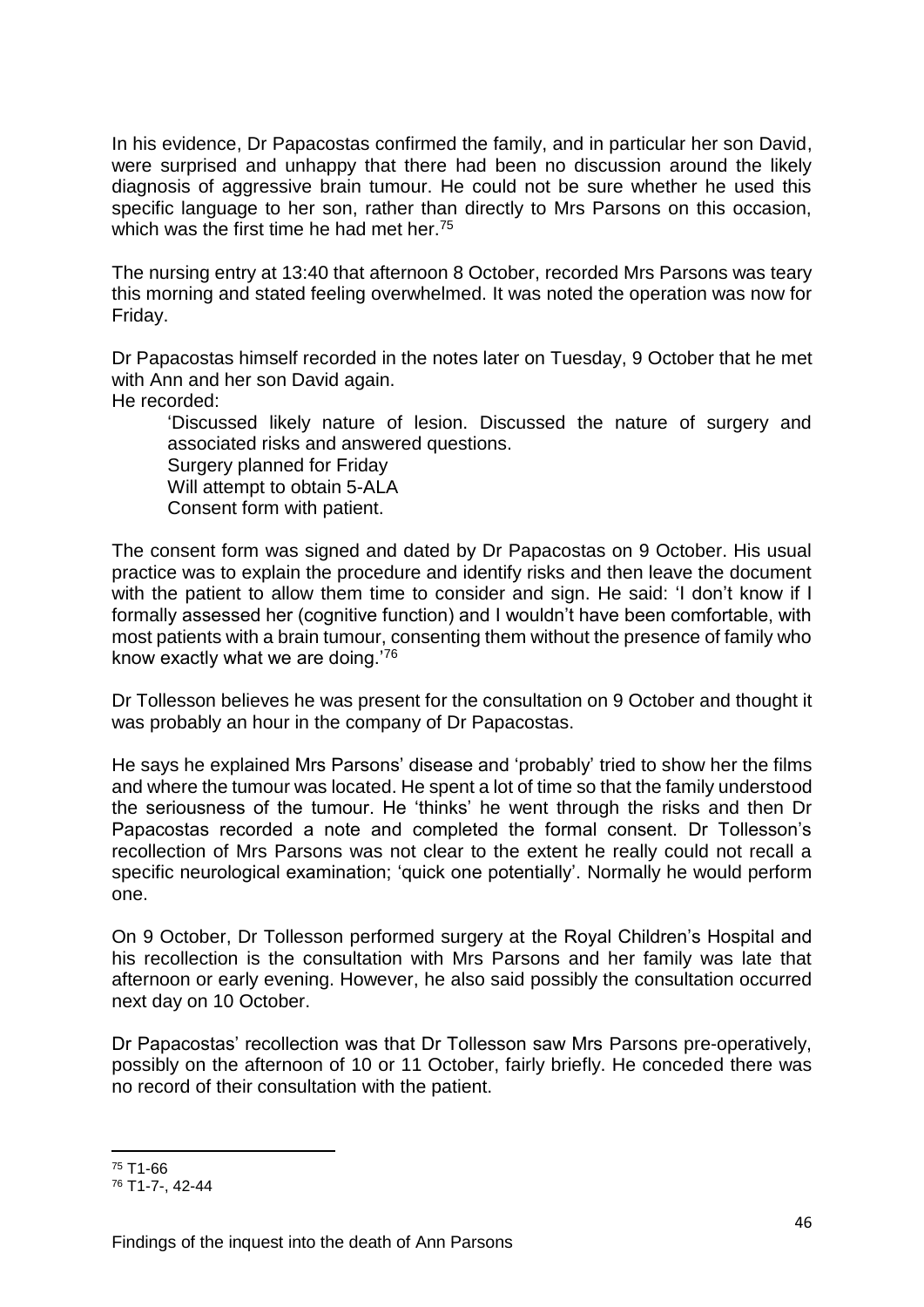He thought this was 'most likely because it was an ad hoc review. It may have been, my best guess would be it would be along the lines of, let's go to see this patient before theatre. And it may have been a brief review. And there may not have been a resident there. I likely wouldn't have documented it given that I wouldn't have felt that it would have added anything on top of the entries that were already present.<sup>77</sup>

Counsel assisting made the observation to Dr Papacostas that this was the first time a consultant neurosurgeon saw the patient and there was no record of this. When asked to comment on whether consultant neurosurgeons write in the progress notes, Dr Papacostas said, sometimes, not always. He confirmed there was no note made by Dr Tollesson himself. He said it would not have added to the clinical picture. <sup>78</sup>

Mrs Parsons subsequently signed the consent document on Thursday 11 October 2012.

Mrs Parsons' son David Pickham, visited his mother every day from 2 October 2012 and attended the majority of ward rounds. During that first week he became concerned and frustrated because he could not detect an actual plan of treatment for his mother other than references to surgery but without a date. Throughout the week there were different physicians but no clarity around diagnosis, communication or planned surgery. He had no confidence in the people who conducted the round on his mother each morning. They did not know the plan. He felt they were babysitting or nominally caretaking his mother and would check if there were any problems each day and simply indicated they were waiting for the plan of care. Mr Pickham was bewildered that they had never actually met Dr Tollesson by the end of that first week despite requesting to speak to him consistently.

His recollection was meeting Dr Tollesson briefly in the morning for about 5 or 10 minutes on the Wednesday or Thursday of the following week on 10 or 11 October. Mr Pickham was quite certain he only saw or spoke with Dr Tollesson on that one occasion.<sup>79</sup> He also confirmed on that particular occasion Dr Tollesson was accompanied by Dr Papacostas.

Mr Pickham recalled the circumstances. He said, 'It wasn't until Dr Tollesson arrived briefly on 9 October that a plan for surgery was finally provided to us.<sup>80</sup> In this brief meeting Dr Tollesson told Mrs Parsons and her son that he suspected a glioblastoma which is a type of brain tumour. He went on to explain the plan for use of fluorescence to remove the maximal amount of tumour. He did not provide any prognostic outcome saying he did not like to speculate, but went on to say 'you'll be up and eating steak by dinner'. Mr Pickham specifically recalled clarifying this regarding whether his mother would be well enough to be eating the night of surgery and Dr Tollesson confirmed this. Mr Pickham recalled Dr Tollesson 'was very polite. He was apologetic that he was away and for the delays.'

Dr Papacostas thought a comment was made that usually one would be well the day after surgery and up and eating but could not recall the details stated by Mr Pickham.

<sup>77</sup> T1-67, 16-20

<sup>78</sup> T1-68, 4-6

<sup>79</sup> T 1-15,4-7

<sup>80</sup> Ex D3 p2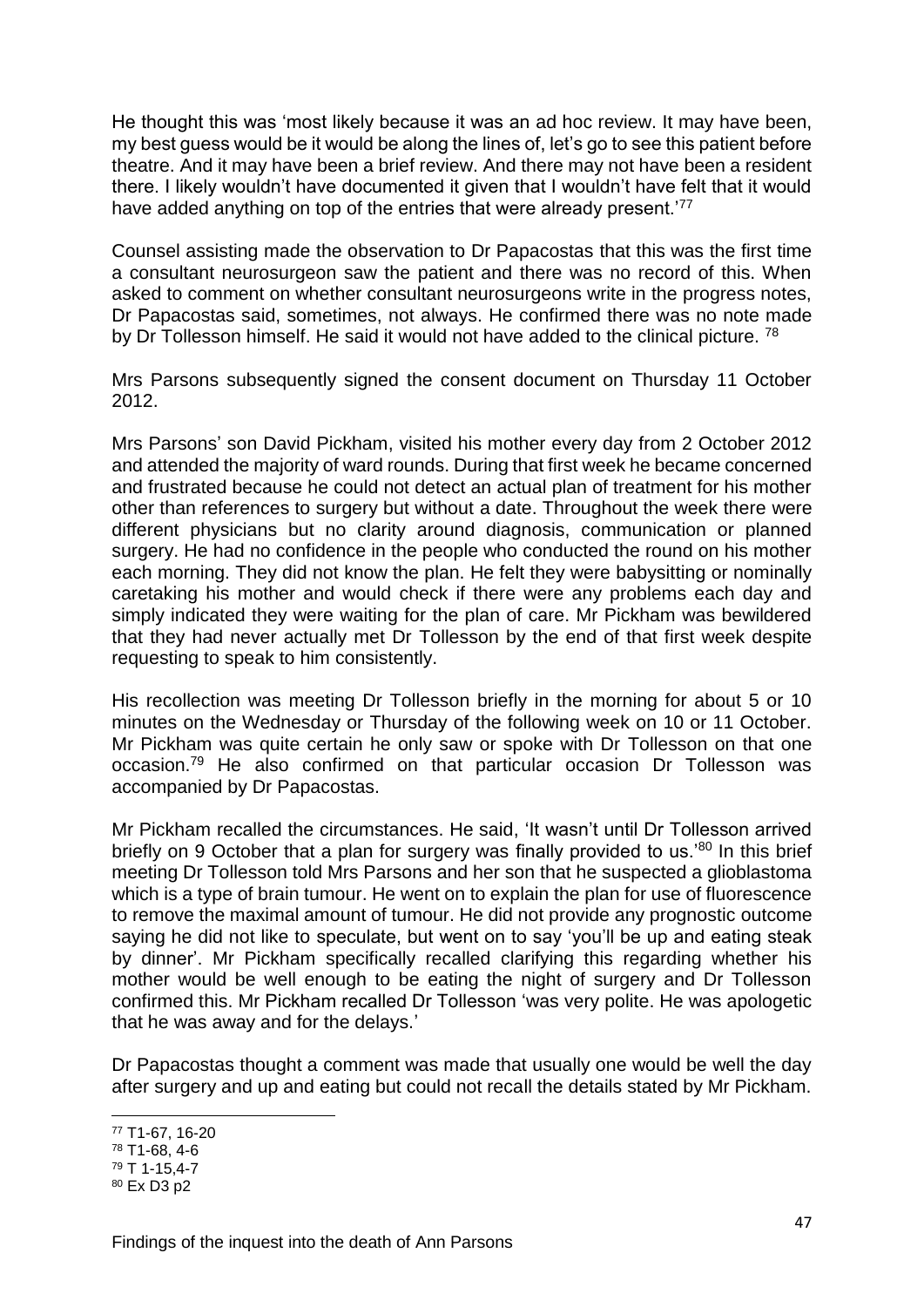Mr Pickham's only recollection of 'consent' related to a tissue sample being taken and sent to a research lab. This was agreed. He could not initially recall any discussion around surgical consent, complications or risk. However, he then recalled Dr Papacostas coming back later on one occasion and having an in-depth discussion. During this discussion the consent form was left with Mrs Parsons. The pending surgery was discussed. This would appear to be the 9 October according to the medical record.

It is noted Dr Papacostas signed the consent document on 9 October and Mrs Parson signed it on 11 October.

On Wednesday, 10 October the ward round was scribed by Dr Buchan who identified Doctors Jonathan and Bernardi who were present. Mrs Parsons remained well, observations stable and afebrile. It was noted ophthalmology was to be chased up and this was followed up the next day.

On Thursday 11 October, ward round notes were again recorded by Dr Buchan who documented Doctors Papacostas and Jonathan were present. Preparations for surgery the following day included nil by mouth and ALA to be given at 05:00 on day of operation.

Mrs Parson spent time off the ward with family and returned to hospital by 22:00 on the evening prior to surgery.